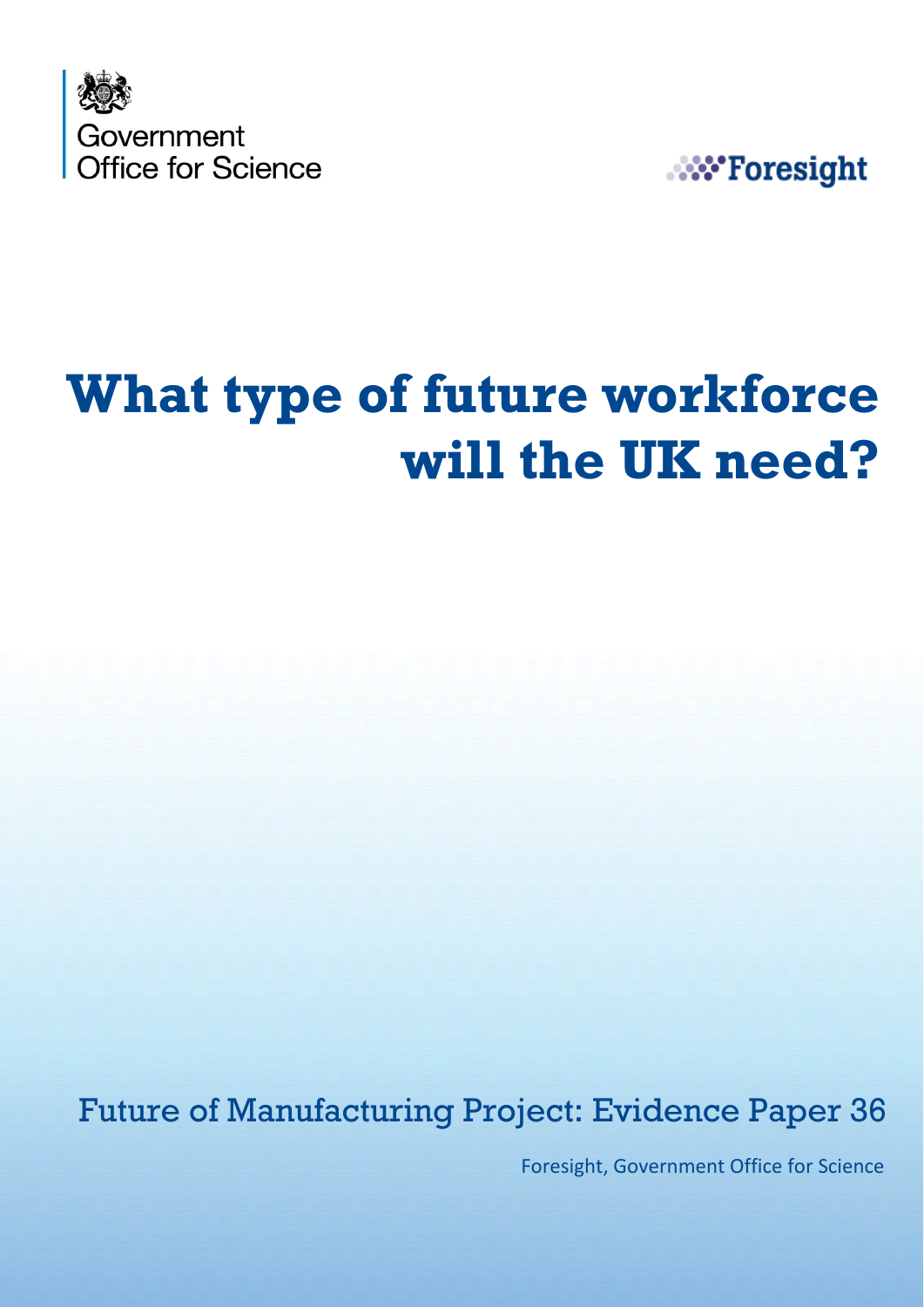## **What type of future workforce will the UK need?**

By

#### **Professor Rob Wilson & Terence Hogarth**

Warwick Institute for Employment Research

October 2013

This review has been commissioned as part of the UK Government's Foresight Future of Manufacturing Project. The views expressed do not represent policy of any government or organisation.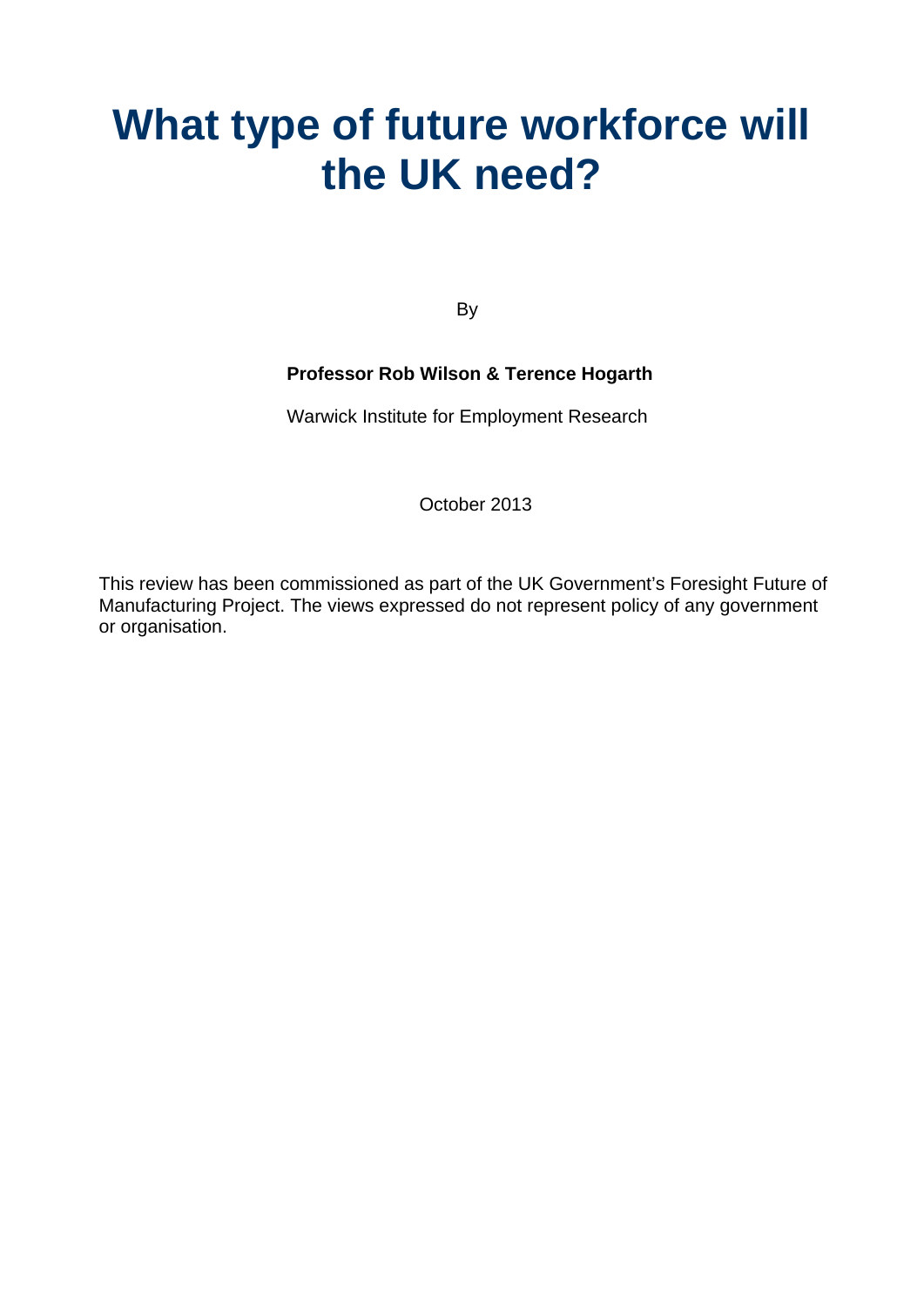## **Contents**

| 1.1 |                                                                       |  |
|-----|-----------------------------------------------------------------------|--|
| 1.2 |                                                                       |  |
| 1.3 |                                                                       |  |
| 1.4 |                                                                       |  |
| 1.5 |                                                                       |  |
|     | 2. A quantitative assessment of skills demand over the medium-term 12 |  |
| 2.1 |                                                                       |  |
| 2.2 |                                                                       |  |
| 2.3 |                                                                       |  |
| 2.4 |                                                                       |  |
| 2.5 |                                                                       |  |
| 2.6 |                                                                       |  |
| 2.7 |                                                                       |  |
|     |                                                                       |  |
| 3.1 |                                                                       |  |
| 3.2 |                                                                       |  |
| 3.2 |                                                                       |  |
| 3.4 | Emerging skill needs within advanced manufacturing sub-sectors33      |  |
| 3.5 |                                                                       |  |
|     |                                                                       |  |
| 4.1 |                                                                       |  |
| 4.2 |                                                                       |  |
| 4.3 |                                                                       |  |
| 4.4 |                                                                       |  |
| 4.5 |                                                                       |  |
| 4.6 |                                                                       |  |
| 4.7 |                                                                       |  |
| 4.8 |                                                                       |  |
| 4.9 |                                                                       |  |
|     |                                                                       |  |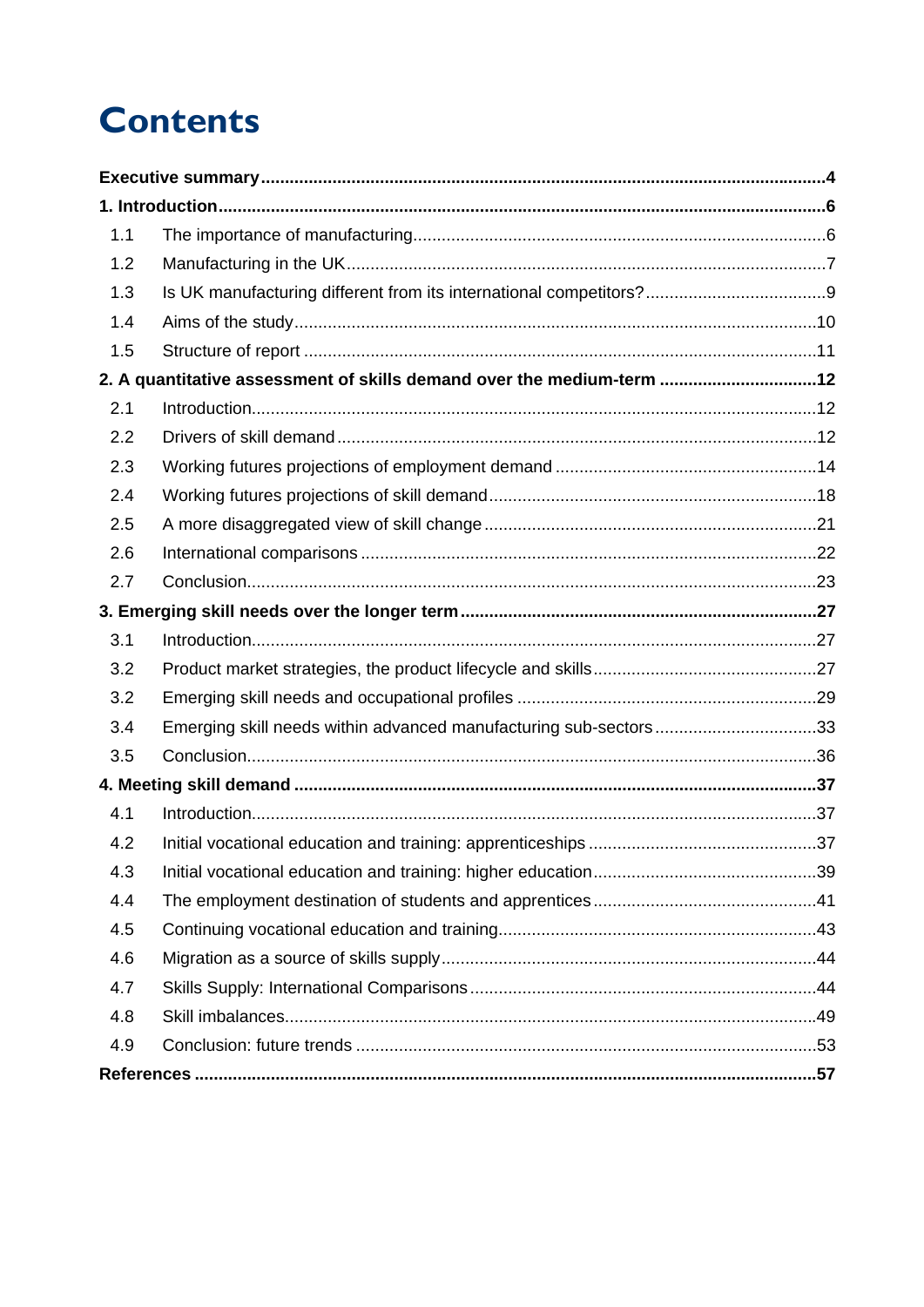## <span id="page-3-0"></span>**Executive summary**

### **The current and future importance of manufacturing**

Manufacturing employs around 2.6m people which accounts for approximately 10 per cent of the UK workforce. But this underestimates the true importance of the industry with many jobs in other sectors being dependent upon the supply of goods and services to manufacturing. This is will continue to be the case in to the future.

The UK has longstanding strengths in several advanced manufacturing sectors such as pharmaceuticals and aerospace. And the process of technical change – linked to developments in, for example, nanotechnology, new materials, and biotechnology provides the UK with the opportunity to further enhance its advanced manufacturing base. But for this to be realised the skills supply will need to keep pace with skill demand. Increasingly it will be the quality of their respective workforces upon which advanced economies will compete with one another.

## **The scale of future skill demand**

Future skill demand will be dependent upon a number of factors including: technical change; regulation, the ongoing process of globalisation; demographic change, and the strategic choices made by multinational companies relating to where they decide to locate different parts of the manufacturing process (such as R&D, design, manufacture and assembly).

By incorporating, as far as possible, these types of skill drivers within forecasting models, projections of future skill demand suggest the following:

- a continuing decline in the overall number of people employed over the medium-term as a consequence of productivity gains. By 2020 there will be 170,000 fewer people employed in the UK's manufacturing industry;
- reflecting the fact that manufacturing will be increasingly concentrated in advanced manufacturing activities, the share of overall employment accounted for by managers, professionals, and associate professional employees will increase;
- because the workforce of the industry is relatively aged, there will be a large number of people retiring from workforce over the medium-term. This will result in nearly 800,000 jobs needing to be filled by 2020 many of which will be in skilled trades jobs. Even though overall employment levels are falling, the scale of expected retirement will result in many job openings.

<span id="page-3-1"></span>The projected pattern of skill change projected to take place in the UK over the mediumterm is one which will be observed across many other European countries with a relatively advanced manufacturing sector. It is notable that the UK sector is less dependent upon skilled trade workers than in countries such as Germany and Switzerland which are acknowledged as possessing relatively strong manufacturing sectors.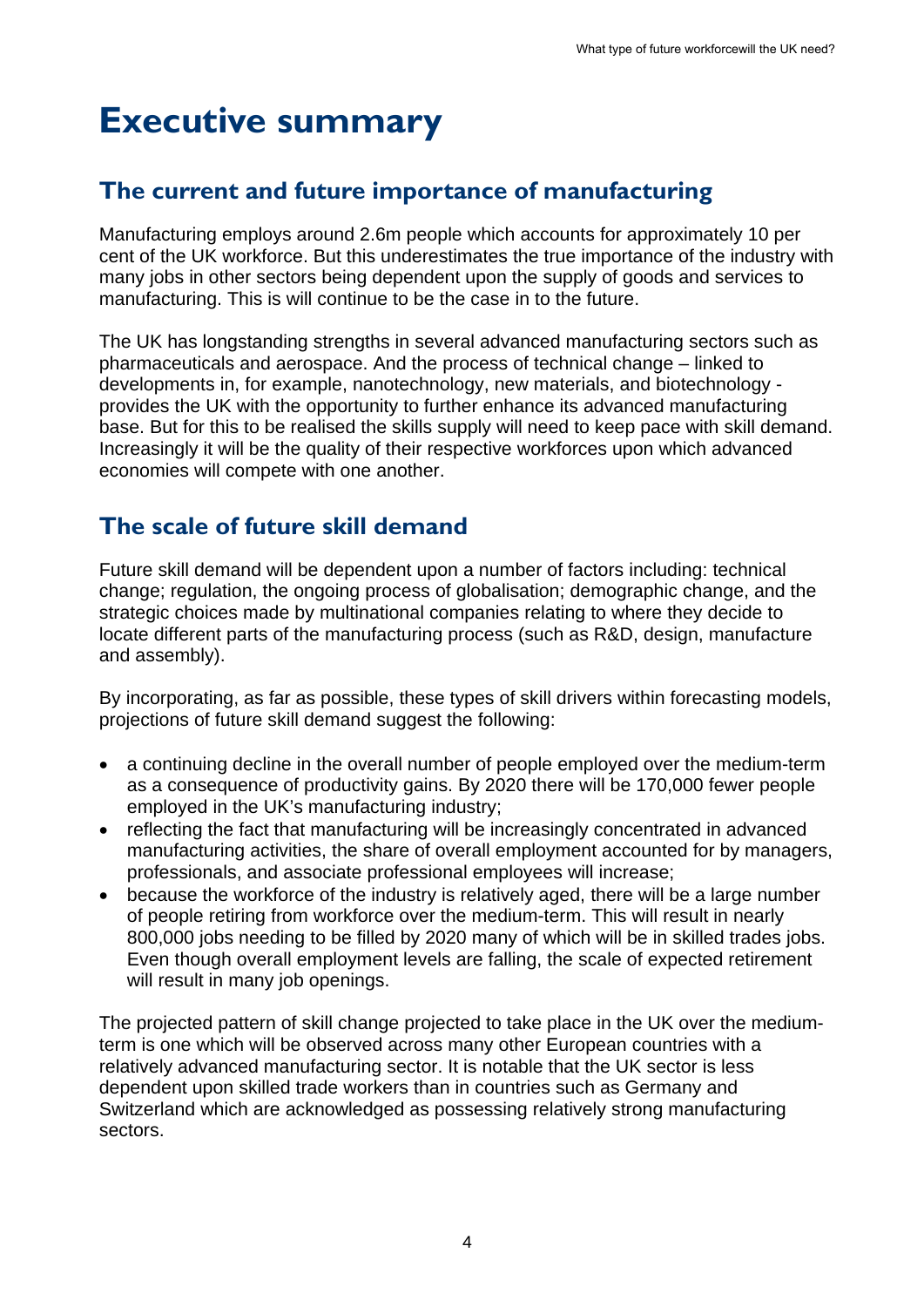## **More detailed insights into future skill demand**

The industry will need to be able to attract people who are at the cutting-edge of technological developments germane to manufacturing. These skills may be required in small volume but are of critical importance to the future development of the industry. The relative scarcity of these skills often results in employers searching for them in international labour markets rather than national ones. More generally, future skill demand will be:

- in activities increasingly concentrated in high-skill activities such as R&D, design for manufacture, production of prototypes, and low-volume manufacture of complex / high value products;
- for people employed in managerial and professional occupations who are capable of managing the R&D process and bringing new products to market. They will also be expected to have the capability to work in networks of organisations which are likely to be spread across several countries;
- for people working in associate professional and skilled trades jobs. The role of the technician – which straddles the associate professional and skilled trade occupational groups - has been highlighted as one which may well become increasingly important in the workplace. This reflects the changing nature of production processes and employer preferences for people who have undertaken their initial vocational preparation within the workplace.

Where people are required in the above occupational roles they will be, in many instances, qualified in Science, Technology, Engineering and Mathematical (STEM) disciplines.

## **The future supply of skills**

Given the pace of technical change in manufacturing there is the risk that the supply of skills is always trying to catch up with emerging demand. That said there is a well developed training infrastructure in place at both further education (FE) and higher education (HE) levels capable of producing the skills – especially STEM skills – which the industry will increasingly need in the future. But two issues will need to be tackled:

- the relatively small share of those graduating from HE in STEM subjects who enter the manufacturing sector;
- the relatively small share of employers providing the Apprenticeships which will produce the next generation of technicians.

A failure to tackle these issues runs the risk of failing to sufficiently satisfy future skill demand such that future development of the industry will be less than it might be.

The future development of the industry is also dependent, at least in part, on effective collaboration between industry and the HE sector. This can be difficult to achieve, especially so in relation to Small-Medium Enterprises (SMEs), but it provides the means of ensuring that the knowledge extant in universities and research institutes stimulates growth in the manufacturing sector. This points to the importance of those policies and programmes which facilitate collaboration and knowledge transfer between HE and industry.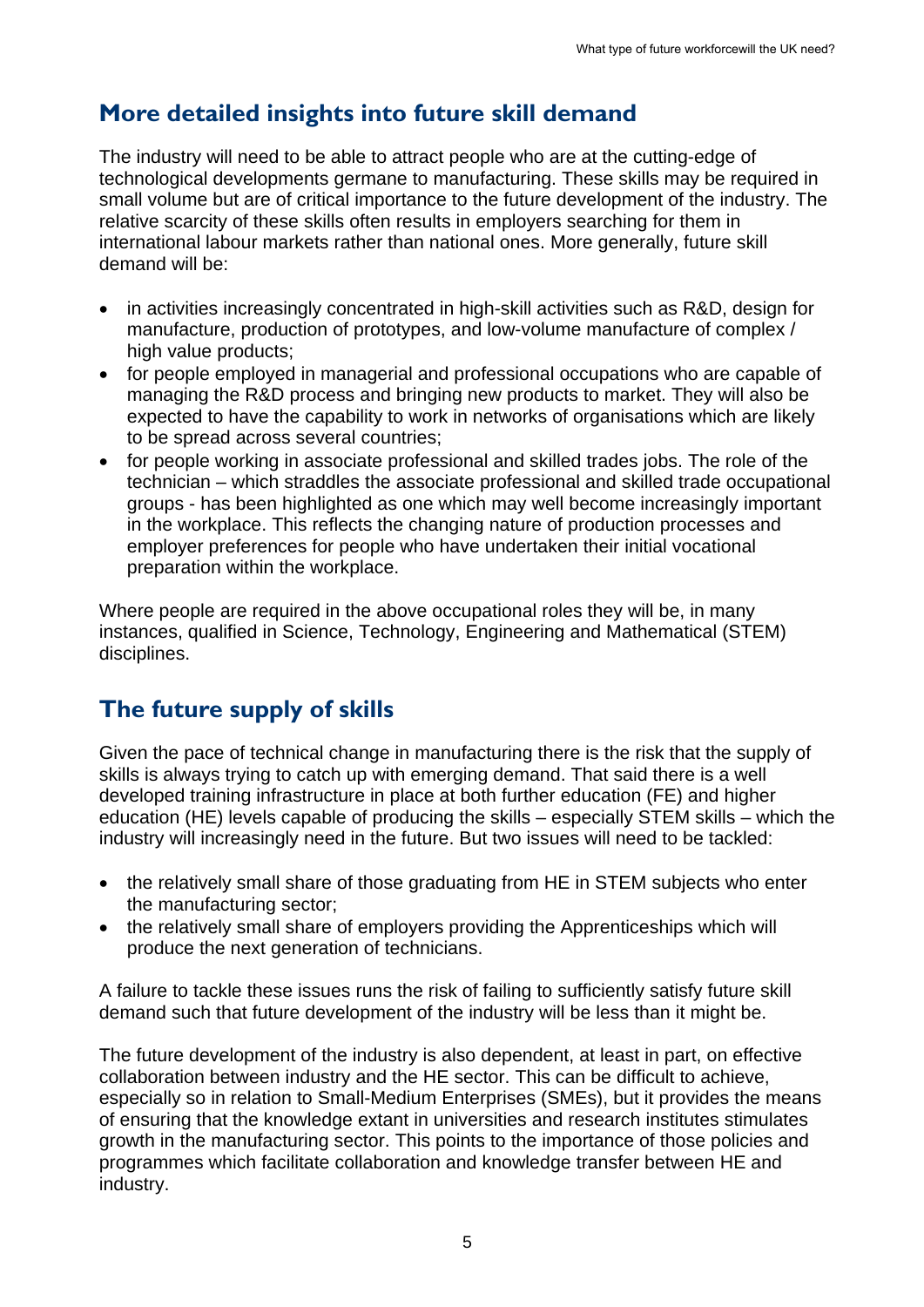## <span id="page-5-0"></span>**1. Introduction**

1

## <span id="page-5-1"></span>**1.1 The importance of manufacturing**

Any history of employment in the UK labour market over the latter part of the  $20<sup>th</sup>$  century will emphasise the increasing dominance of the service sector as a source of employment (Lindley, 1981). It will also draw attention to the decline in manufacturing employment with reference to either the total number of people it employs or its percentage of overall employment. But any such history would be wrong to infer the demise of the manufacturing sector as a source of either employment or economic growth. There are at least three principal reasons for this.

- 1. Manufacturing provides important inputs to other sectors of the economy because it satisfies a range of final and intermediate demands. The OECD illustrates this by examining the share of manufacturing in overall total demand (intermediate and final demand). Data from the mid-1990s for the UK suggest that this was around 35 per cent which is much higher than indicators such as employment or value-added would suggest (OECD, 2006).
- 2. Manufacturing is a source of productivity growth, driven by investments and new technologies in products and processes, which drives overall economic growth (c.f. Baumol and Bowen, [1](#page-3-1)966). $<sup>1</sup>$ </sup>
- 3. The UK has a strong global position in high technology manufacturing sectors (OECD, 2006). These are sectors which are characterised by relatively high levels of investment in research and development (R&D), have considerable growth potential, and are export orientated.

Public policy has increasingly focussed on how the manufacturing sector, especially the more capital and knowledge intensive parts, can be supported in order to boost economic growth (HM Treasury / BIS, 2010). There are resonances with the past here. Writing in the 1970s Bacon and Eltis (1975, 1976) suggested, somewhat contentiously, that the UK's relatively weak economic performance and the decline of the manufacturing industry stemmed from the expansion of the public sector. Whilst the precise mechanisms through which the expansion of the public sector might have affected economic performance in the 1960s and 1970s are likely to be different from those nowadays – there are, for example, no nationalised industries today – there are similarities between the exposition of Bacon and Eltis and current policy. This is seen with reference to the aim of rebalancing the economy by reducing its reliance upon public sector investment and encouraging private sector activity, across a range of key sectors, including manufacturing (HM Treasury / BIS, 2010).

Another resonance with the past is the importance given to the role of vocational preparation in bringing about relatively good economic performance. It is apparent that Government has sought over many decades to reform the vocational education and training (VET) system to ensure that it responds more readily to employer skill demand

<span id="page-5-2"></span><sup>1</sup> The OECD (2006) suggests that this may be less true of the UK than in countries such as the USA though the data are now rather dated.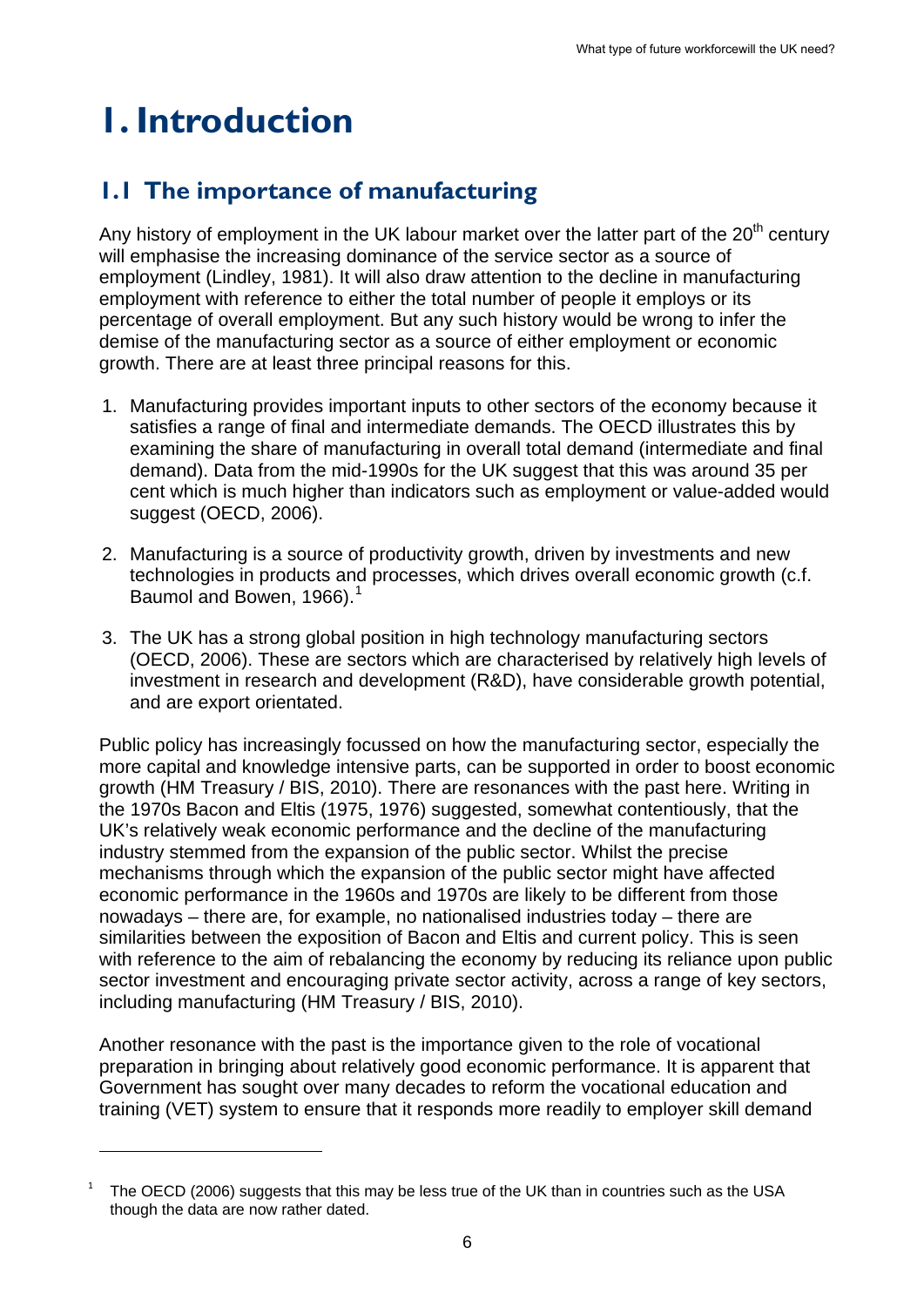(both current and expected future demand). For instance, the Leitch Review in 2006 which provided the justification for the present organisation of the VET system in the UK was just the latest in a series of reviews dating back to the Royal Commission on Technical Instruction in 1881. The importance, however, of being able to meet the manufacturing industry's skill needs should not be underestimated. It is apparent that large parts of the manufacturing sector are dependent upon highly skilled people qualified at higher and intermediate levels in science, technology, engineering and mathematics (STEM) subjects. Increasingly the future of the sector is seen to rest upon a number of mutually reinforcing factors: highly qualified and skilled employees are required to support relatively high levels of investment in R&D which, in turn, are needed to design the new products and processes capable of capturing a significant share of the high-value added segment of the global market which will generate the funds for further investments in capital and labour (Davis, *et al.*, 2012). Clearly, skills are central to the manufacturing industry's future success.

## **1.2 Manufacturing in the UK**

<span id="page-6-0"></span>As a single sector the industry accounts for around 12 per cent of total output and 10 per cent of employment (2010). Only the financial services sector produces a larger share of output and employment (SEMTA, 2012). Over the ten years between 2000 and 2010 output volumes have not kept pace with those in the economy as a whole and employment has declined by nearly one and a half million. But these data refer to the manufacturing sector as a whole which encompasses a wide range of economic activities.

|                         | <b>2010 level</b> | <b>Growth rate:</b><br>2000-2010<br>$(\%$ p.a.) | <b>Changes</b><br>(absolute) |
|-------------------------|-------------------|-------------------------------------------------|------------------------------|
| Output (£2006m)         | 130,435           | $-1.2$                                          | $-17,459$                    |
|                         |                   |                                                 |                              |
| Employment              | 2,638,037         | $-4.3$                                          | 1,448,350                    |
| Part time<br>employment | 196,518           | $-4.3$                                          | $-108,560$                   |
| Full time<br>employment | 2,239,433         | $-4.5$                                          | 1,294,141                    |
| Self employment         | 202,086           | $-2.0$                                          | $-45,649$                    |
| Male employment         | 1,988,851         | $-4.0$                                          | $-989,125$                   |
| Female<br>employment    | 649,186           | $-5.2$                                          | $-459,225$                   |

|  | Table 1.1: Output and Employment in Manufacturing, 2000 - 2010 |  |
|--|----------------------------------------------------------------|--|
|  |                                                                |  |

Source: Labour Force Survey / Working Futures Database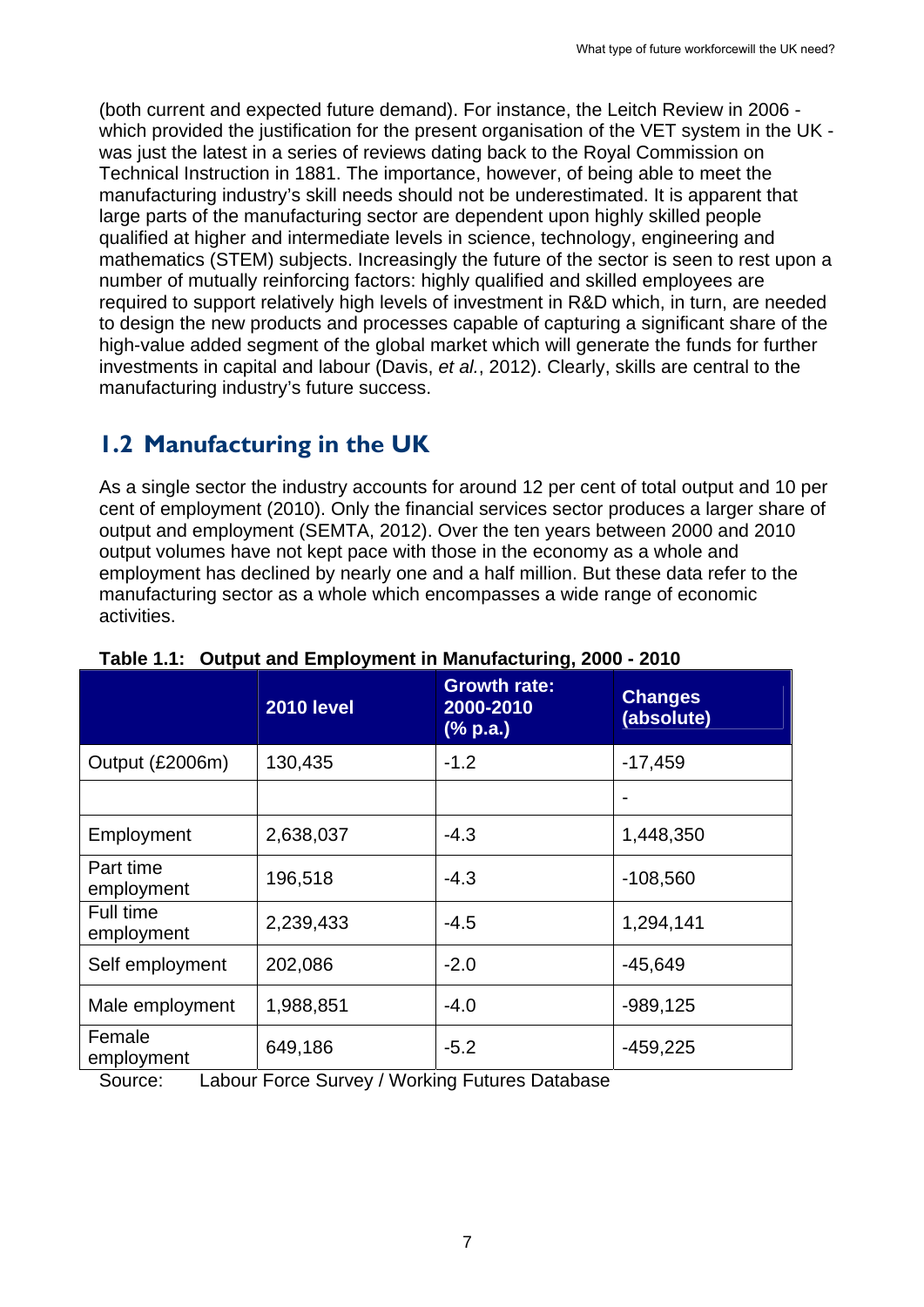In many respects discussion of the manufacturing sector as a whole can be misleading especially so when the focus of the discussion is upon skills. A cursory glance at the major groups which comprise the manufacturing sector in the Standard Industrial Classification (2007) reveals the mix of high and low-value added activities:

- 10 Manufacture of food products
- 11 Manufacture of beverages
- 12 Manufacture of tobacco products
- 13 Manufacture of textiles
- 14 Manufacture of wearing apparel
- 15 Manufacture of leather and related products
- 16 Manufacture of wood and of products of wood and cork, except furniture
- 17 Manufacture of paper and paper products
- 18 Printing and reproduction of recorded media
- 19 Manufacture of coke and refined petroleum products
- 20 Manufacture of chemicals and chemical products
- 21 Manufacture of basic pharmaceutical products and pharmaceutical preparations
- 22 Manufacture of rubber and plastic products
- 23 Manufacture of other non-metallic mineral products
- 24 Manufacture of basic metals
- 25 Manufacture of fabricated metal products, except machinery and equipment
- 26 Manufacture of computer, electronic and optical products
- 27 Manufacture of electrical equipment
- 28 Manufacture of machinery and equipment not elsewhere classified
- 29 Manufacture of motor vehicles, trailers and semi-trailers
- 30 Manufacture of other transport equipment
- 31 Manufacture of furniture
- 32 Other manufacturing

Several of the sectors listed above are relatively low value-added ones - such as food and drink manufacture, manufacture of wood products, *etc.* Mason (2005, 2011) points out that enterprises with low value-added strategies tend to more reliant upon local and regional markets, are not subject to export competition, and make relatively modest investments in the skills of their workforces. In contrast, enterprises which pursue high value product market strategies are more likely to consider their current and future skill needs and engage in updating the skills of their existing employees.

In looking at how the economy might be rebalanced BIS makes references to the advanced manufacturing sector (HM Treasury / BIS, 2010) which is classifies as that part of the manufacturing sector which is characterised by:

- intensive use of capital and knowledge;
- long term investment decisions to develop processes and buy equipment (that can take more than a year to manufacture);
- high levels of technology utilisation and R&D and intangible investments (training, improvements to business process) to support innovation;
- a flexible workforce with strong specialist skills in the areas of science, technology, engineering and mathematics and design;
- competing in international and domestic markets.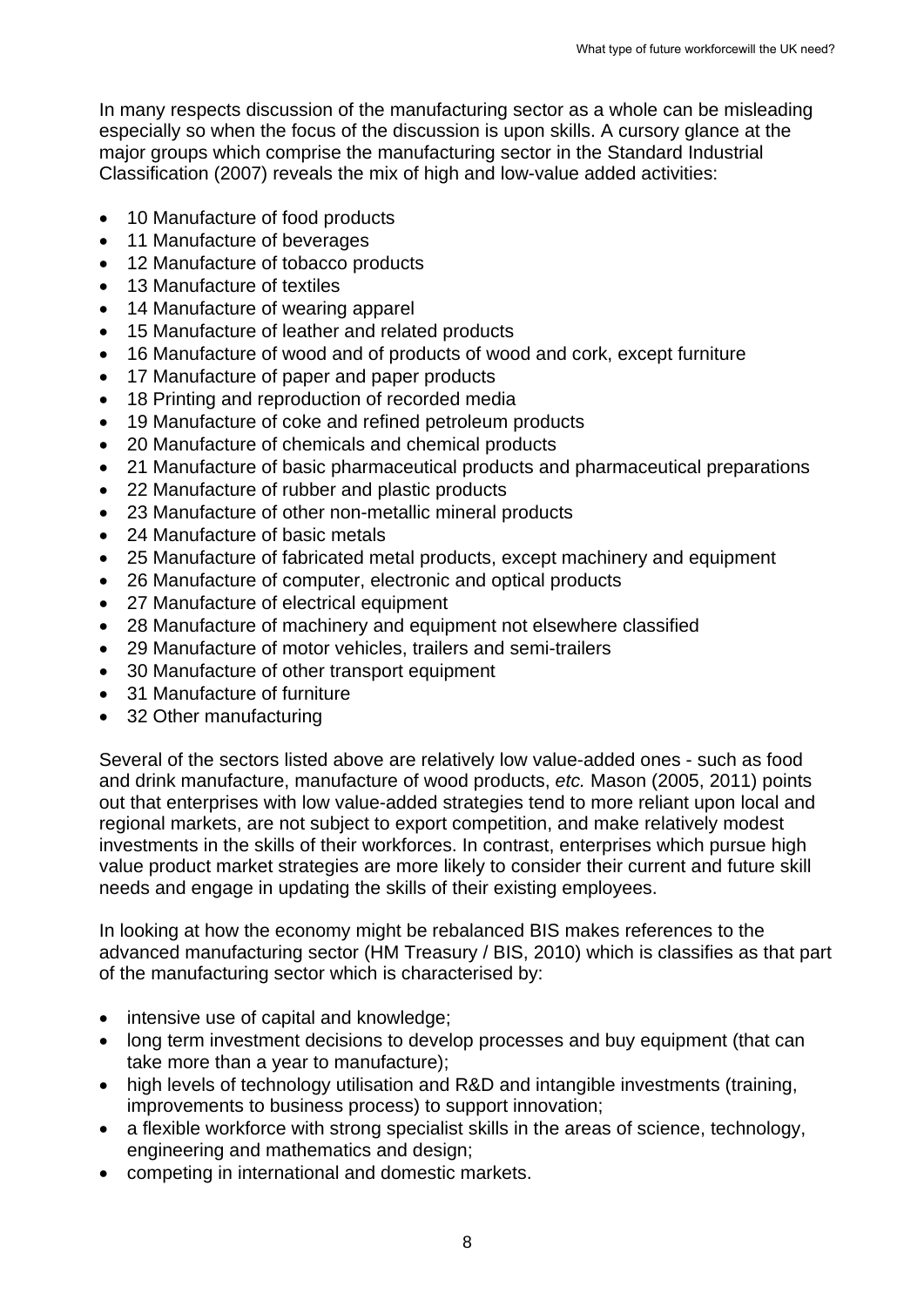In many respects the concepts of high value product strategies and advanced manufacturing are synonymous and both concepts emphasize the role of skills development. Davis et al. (2002) also draw attention to the fact these are dynamic concepts. Being a high value producer or advanced manufacturer requires on-going investments in product design and production processes alongside investments in skills in order sustain that denomination because, eventually, nearly all products are subject to becoming low-value added ones because they become outdated or become mass market commodities.

At the time of writing the UK's strengths in advanced manufacturing include: $2$ 

• Aerospace;

1

- Plastic / silicon electronics:
- Bio-medical / pharmaceuticals;
- Composites / new materials;
- Nanotechnology.

It is also evident that the country's automotive industry is also performing well especially so in export markets.

### <span id="page-8-0"></span>**1.3 Is UK manufacturing different from its international competitors?**

In the 1970s, Kaldor suggested that UK's economic development was more advanced than those of other countries and the decline of manufacturing was something which other countries would eventually experience too (Kaldor, 1975). Why employment levels should fall in industries such as manufacturing, other things being equal, was outlined by Baumol and Bowen (1966). Potentially employers in the manufacturing sector have more scope to increase labour productivity by substituting labour with machinery and by outsourcing various activities including low-value elements of the production process. Parts of the service sector, such as the education and the arts, cannot achieve these types of productivity gain or at least not to the same extent (for example, an orchestra cannot increase its productivity by playing faster or by, for instance, outsourcing the string section to a lower-cost ensemble). But these sectors are in competition, with the ones realising productivity gains, for labour (and skills) and, accordingly, pay wages at least equal to them.<sup>[3](#page-8-1)</sup> Manufacturing is able to offset the potential for wage-push inflation by continually raising its productivity levels (and, consequently, reducing the size of its workforce). As will be described later this also has important consequences for the manufacturing sector's skill needs.

It is readily apparent that the manufacturing sector has accounted for an increasingly smaller share of employment in advanced industrial nations. By 2011, employment in manufacturing in the UK was, as percentage of overall employment, not much different from that in Western Europe and North America (see Figure 1.1). The only countries with levels of GDP per capita comparable with the UK's and where manufacturing accounts for a relatively high share of employment are Germany, Italy and Japan.

 $2$  Based on SEMTA's analysis of the future of manufacturing employment (SEMTA, 2009)

<span id="page-8-2"></span><span id="page-8-1"></span><sup>3</sup> Clearly parts of the service sector have through the introduction of information and communication technologies have been able to realise substantial labour productivity improvements over recent years.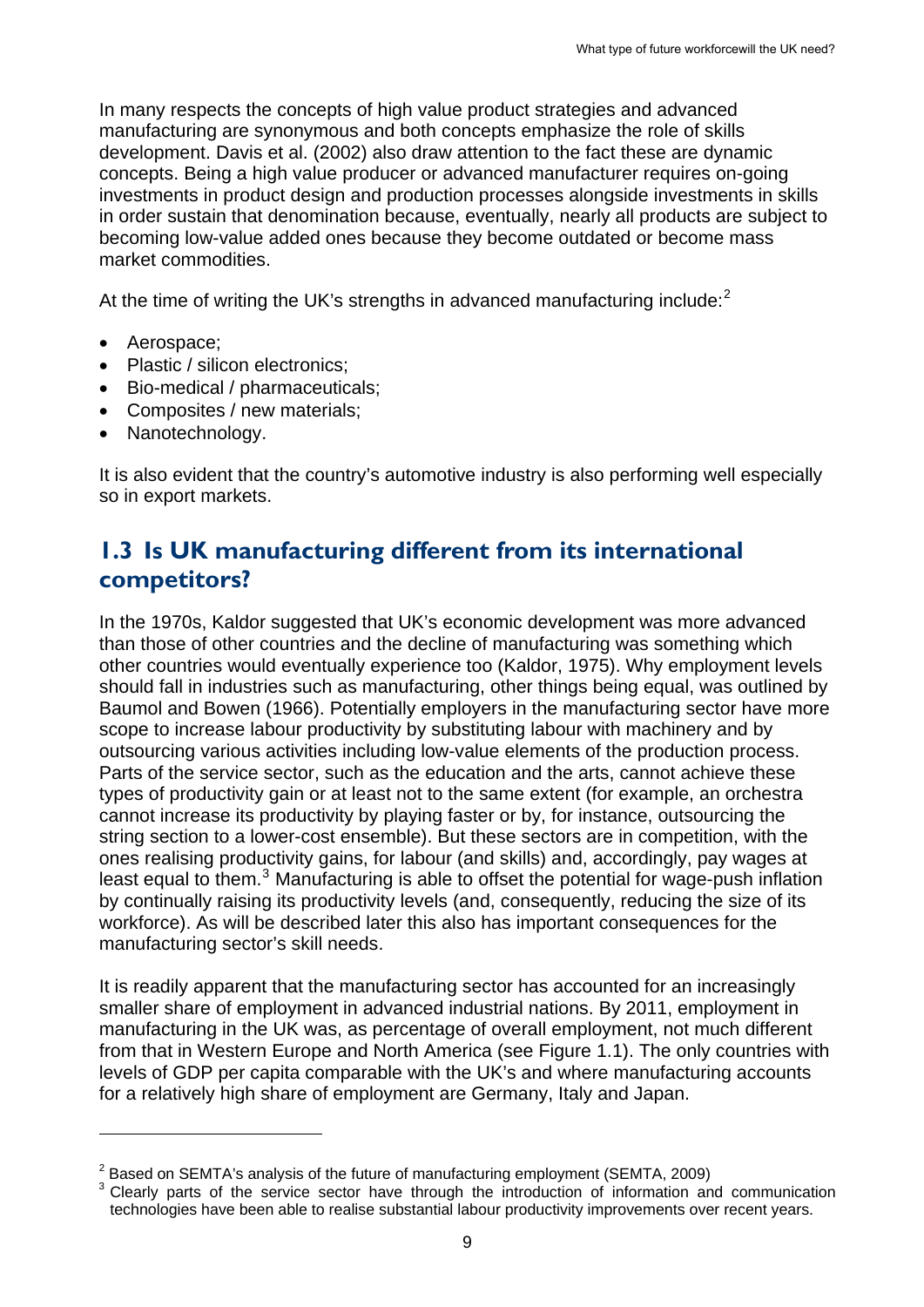

#### **Figure 1.1: Employment in manufacturing as a share of total employment**

#### Source: OECD

Like many other countries in the western world, the UK has developed its niches in advanced manufacturing.

## <span id="page-9-0"></span>**1.4 Aims of the study**

If the education and training market is to respond to the needs of the industry it is desirable to have an indication of the scale and nature of future skill needs. This is the purpose of this short paper is as follows:

- What is the current skills mix of the UK's manufacturing workforce (including qualifications (academic and vocational), apprenticeships, and graduates)?
- What are the recent employment trends in manufacturing, together with medium-term employment projections, and what do they suggest to us about what the UK's future manufacturing workforce will look like (in 2020, and as far as possible thereafter, at intervals to 2050) the future?
- How is the supply of skills developing and how well placed is it to supply the skills required by manufacturing in the future?
- Are there particular skill shortages on the horizon we should be aware of, particularly with regards to increasing internationalisation and specialisation of manufacturing?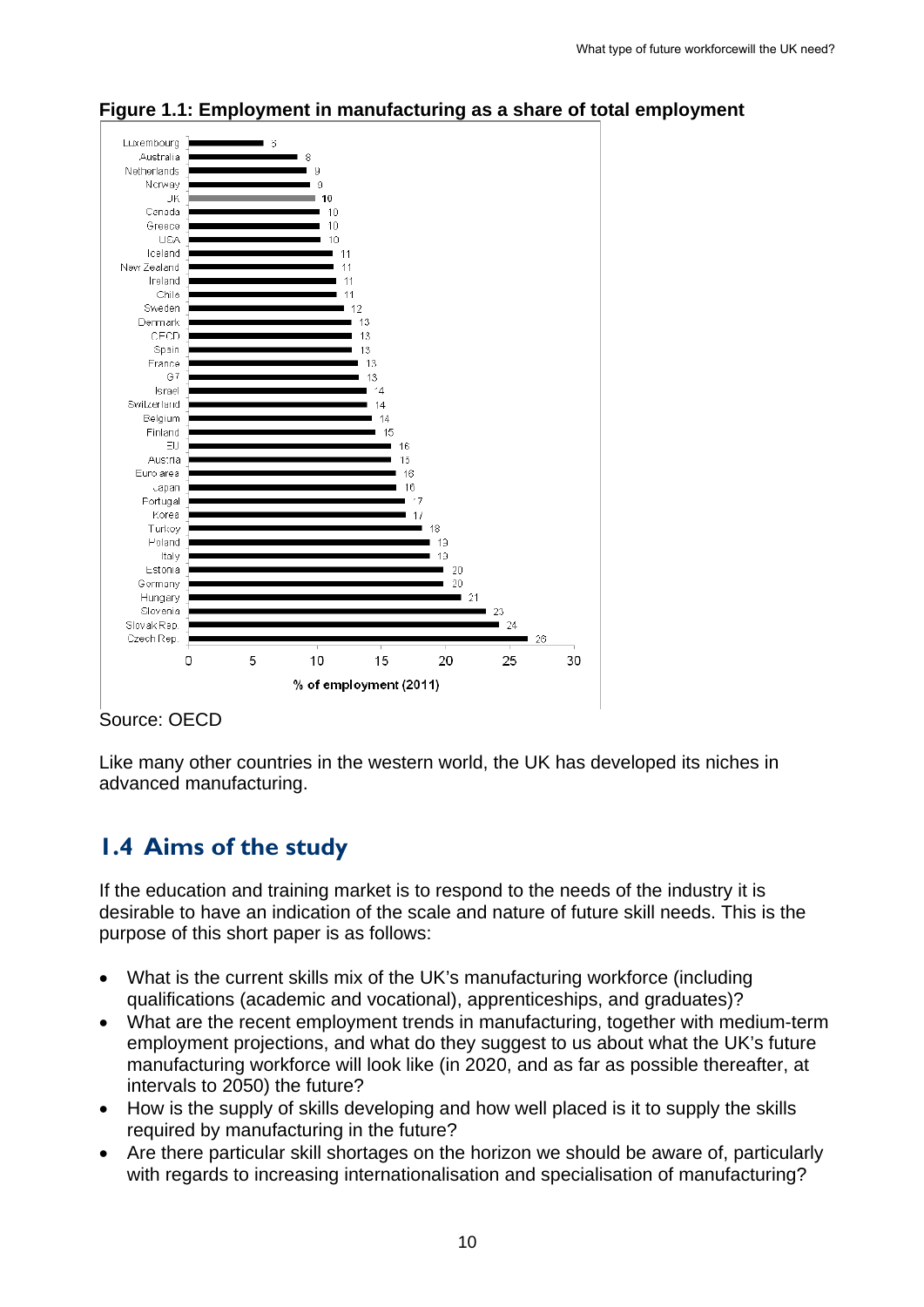The study will provide medium-term estimates to 2020 but will also consider possible longer-term issues up to 2050.

### **1.5 Structure of report**

<span id="page-10-0"></span>The report is structured as follows. Chapter 2 looks at medium-term trends in the demand for skills based primarily quantitative evidence. In Chapter 3, provides a view of future skill demand based on a wider variety of data than supplied by quantitative projections. Chapter 4 looks at the supply of skills and identifies skill shortages. Finally, Chapter 5 provides a conclusion and outlines how policy can support manufacturing.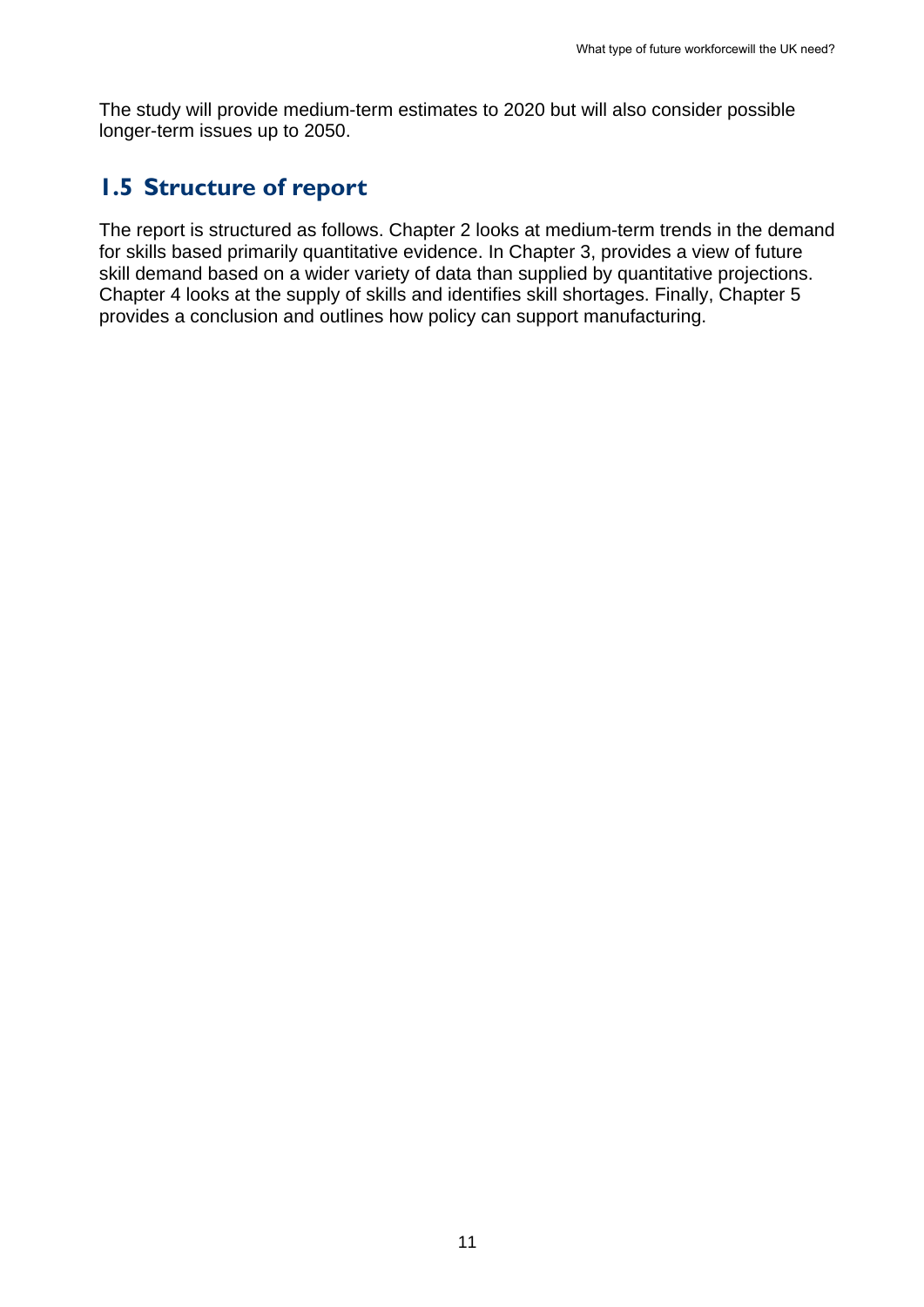## <span id="page-11-0"></span>**2. A quantitative assessment of skills demand over the medium-term**

## <span id="page-11-1"></span>**2.1 Introduction**

This chapter looks at changes in the demand for skills over the recent past and the implications of these changes for the future of employment in the manufacturing industry. It draws upon quantitative projections of likely skill demand before, in the next chapter, considering some of the longer-term trends to 2050 based on wider range of evidence about how the industry is likely to develop.

This chapter is based on the projections of skill demand derived from Working Futures for the UK (see Wilson *et al.,* 2012), and Cedefop's pan European projections which give an indication of skill demand across Member States of the EU (see Wilson *et al*., 2010). Both the Working Futures and Cedefop projections of skill demand use occupation as a proxy measure of skill. Skill is a multifaceted concept and occupation provides an imperfect measure (Green, 2012), but occupation is one of the few indicators of skill available on a consistent basis over time. Accordingly, the projections of skill demand presented below provide an all important context for the analysis in the following chapters which address the demand for, and supply of, skills in more detail.

## <span id="page-11-2"></span>**2.2 Drivers of skill demand**

The demand for skills in the manufacturing industry in the UK will be shaped by changes which will affect:

- the structure of the industry (that is, the type of goods which are produced and assembled);
- the way the products are produced (including both the use of process technologies and the organisation of work around the use of those technologies).

Both of the above will determine the content of jobs and thereby the skills the industry needs. A number of factors can be identified which are likely to drive change in products and processes and consequently skill demand, including:

- technical change;
- competition and globalisation;
- environmental change;
- regulation;
- consumer demand:
- firms' product market strategies and strategic choices;
- demographic change;
- skills supply.

The characteristics of these drivers have been explored in a number of reports (for example, SEMTA, 2012; Davis *et al*., 2012). In summary the evidence points to innovation leading to the development of new products and production processes, including the automation of production systems that were previously relatively labour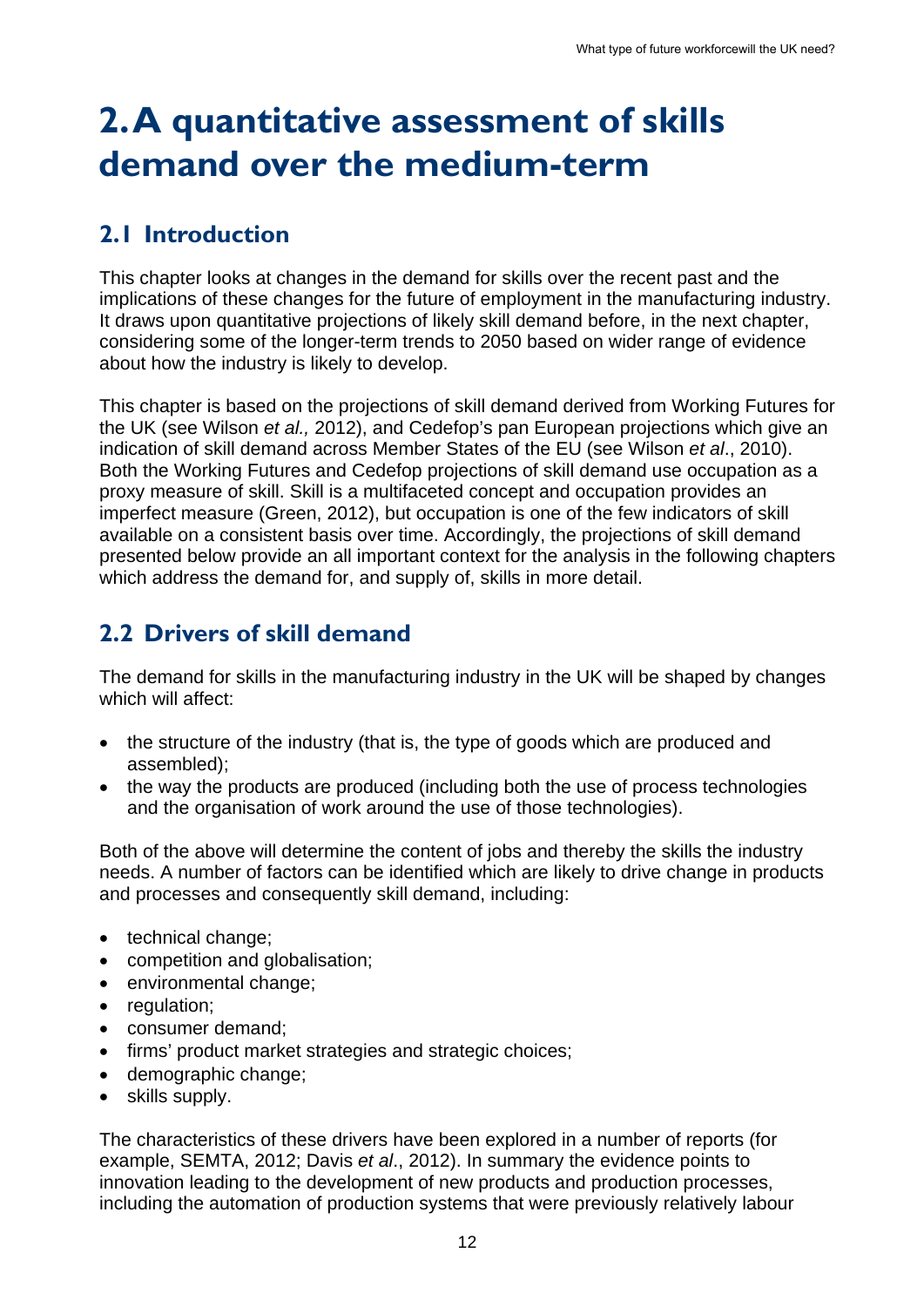intensive. In a global economy which has seen many trade barriers lowered if not removed, firms have an increased degree of choice regarding the location of production. With the development of ICT technologies it makes it increasingly possible for a producer to control a system which has design and final assembly located in country *x*, whilst having the components and sub-assemblies produced in countries *a*, *b*, and *c*. Where companies decide to locate various elements of the production process – such as, research and development, product design, assembly, sales and marketing – is likely to be determined by a range of factors relating to the regulatory environment. It is this environment which will affect production costs (such as labour costs and environmental regulations) but there is also evidence that companies are also sensitive to the issue of maintaining their intellectual property which is better protected in some parts of the world than others. Employers will also choose where to locate different elements of the production process as a result of corporate strategic choice. Where a company is looking to develop its products in a given market it is likely that they will locate at least some of the more high value-added elements of the production process in that country as a sign of a willingness to do business with that country (Hogarth et al., 2010).

Skills supply will also affect which goods are produced where, and the nature of production systems. A shortage of skilled labour is potentially a major constraint on a firm's productive capacity. This is particularly important in a sector such as manufacturing where a large part of the workforce is relatively aged and likely to retire over the mediumterm. It is also apparent that the nature of skills supply – such as the balance between intermediate and higher level skills supply – will affect how employers choose to organise work on the production line. In the USA the relatively large supply of graduate engineers – alongside other factors too – has allowed employers there to develop production processes which rely more upon first line managers (that is, quasi-professional roles) who supervise assembly workers (typically semi-skilled workers) working on automated production processes (Mason and Finegold, 1999). In contrast those parts of Europe which have a stronger supply of skilled trade workers stemming from their strong apprenticeship programmes tend to rely more upon skilled trade workers in the production process. This, it has been suggested, has given them a better base upon which to develop small-scale batch production of relatively complex, high value-added goods.

The strategic choices made by manufacturing employers regarding the organisation of work can be divided into two following broad categories:

- 1. The decisions of multinational organisations about where they locate certain activities. For instance, the relatively high share of manufacturing companies owned by companies with headquarters outside of the UK is suggested as one reason by R&D as a share of GDP is relatively low in the UK compared with countries such as Germany (PWC, 2009);
- 2. Where supply-chain relationships see certain production activities once undertaken in-house being increasingly located in other firms often located in other countries. For instance, the manufacture of relatively simple, low cost components; and
- 3. The outsourcing of a range of business services such as catering, human resources, legal services, and IT – to other specialist companies.

All of the above have a marked impact on the occupational structure of employment in manufacturing. Over the recent past the UK has seen a large segment of that part of its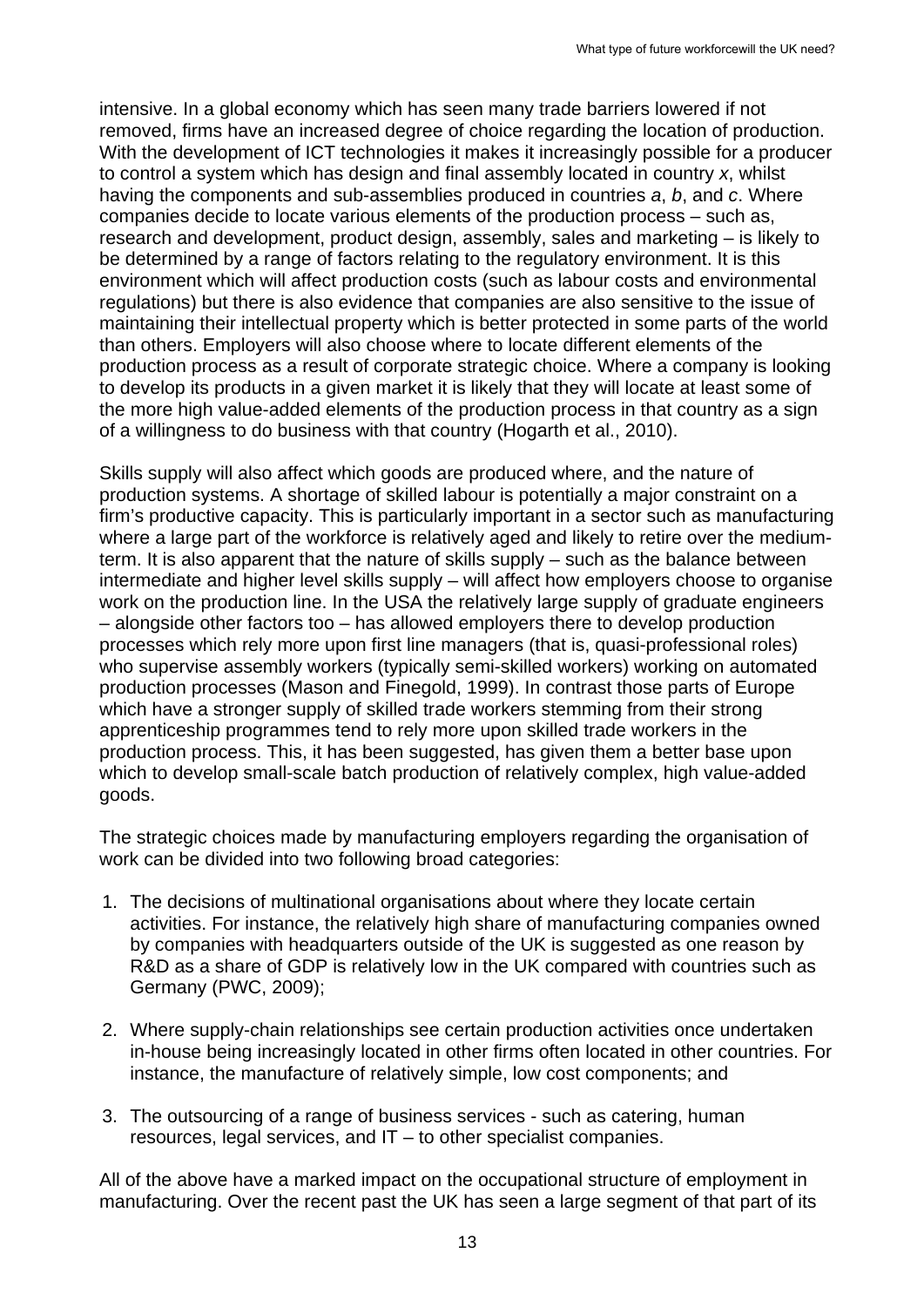manufacturing industry engaged in the mass production of relatively low cost goods being transferred to low labour cost countries. No matter what productivity gains could be realised within the UK they were nowhere near sufficient to offset the labour cost advantage which countries such as China possessed. At the same time there is evidence that the country has increasingly specialised in: (a) the high value added elements of the production process such as research, development, and design; and (b) high value, high skill sub-sectors (such as pharmaceuticals, plastics, and aerospace). In other words, it has specialised in those elements of the manufacturing process which can afford to pay the wages which the industry needs to pay in order to attract employees – often highly skilled ones – who would otherwise be attracted to work elsewhere.

In summary, the drivers of change are likely, others things being equal, to increasingly push manufacturing towards the production of relatively high value goods which are produced by an increasingly skill intensive workforce. Parts of the industry are likely to remain engaged in either relatively low value goods (for example, food manufacturing) or medium value-added goods (for instance, motor vehicles) either because production needs to be close to the point of consumption or because firms see strategic advantage in being located in one of their main markets or in a particular country. But the general trend is towards activities being concentrated in those which generate relatively high value-added or, have the capacity to become so where the activity is a new one resulting from the innovation process. This creates a substantial demand for highly skilled labour often qualified in STEM subjects.

## <span id="page-13-0"></span>**2.3 Working futures projections of employment demand**

It should be stated at the outset that the Working Futures projections are based on a relatively optimistic outlook for the UK economy over the medium-term. But it needs to borne in mind that as medium-term projections they reflect long-term historical trends in both the national and global economies such that shorter-term fluctuations from the longer-term trend are expected to balance out. The projections assume that GVA grows at around 2 per cent a year over the period 2010 to 2015 with this growth supported by relatively strong output growth in manufacturing over the period as a result of policies designed to rebalance the economy. Growth is expected to be slower over the period 2015 to 2020 which suggests that the rebalancing observed over the period 2010 to 2015 will be reversed. Given the performance of the UK economy over recent years it would now appear more likely that manufacturing output growth will be weaker over the 2010 - 2015 period and stronger over the 2015 - 2020 one. From a medium-term perspective, the outcomes for employment and skill demand will be more or less the same.

It is apparent that the Working Futures projections of employment are dependent upon a renaissance in the UK's manufacturing sector. This is not reflected in employment levels which are expected to continue to fall in line with their long-term trend. But the sector will continue to make a major contribution to GDP both directly through the value of its output, and indirectly, given that the sector is a major consumer of products and services from other industries, especially business services. Figure 2.1 shows the long-term trend in output and employment in the UK's manufacturing industry and Figure 2.2 the trend in manufacturing employment compared with overall employment.

The historical data reveal the cyclical nature of employment in manufacturing and the relatively steep decline in employment between 1970 and 2010. Looking to the future, employment is expected to continue to fall but not at the pace observed in the historical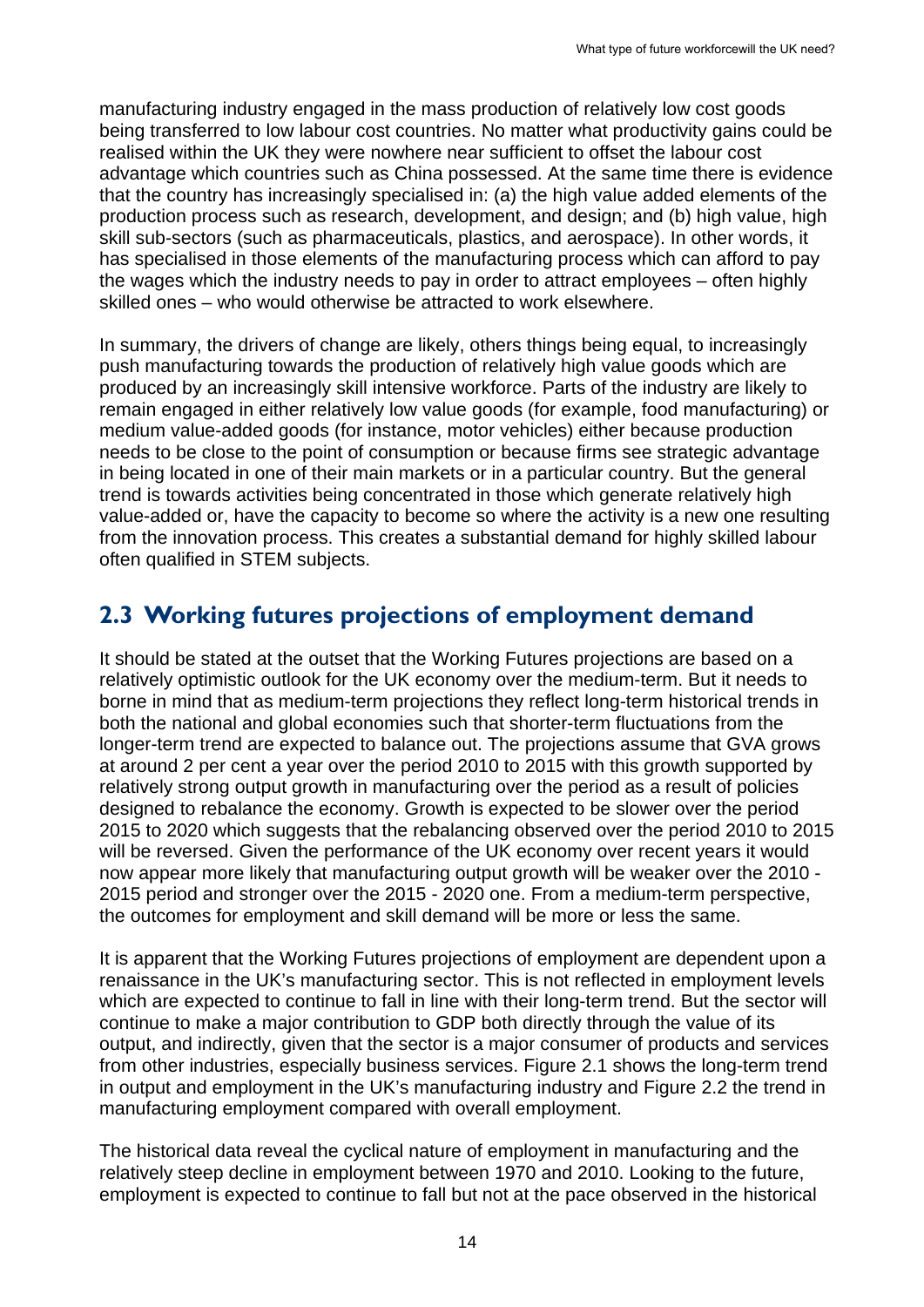data in large part because of a projected pick up in output over the period to 2030. Should this not materialise then it is likely that employment will fall more quickly.

The cyclical nature of employment in manufacturing has implications for skill demand. Blake *et al*. (2000) in their analysis of skill shortages over the 1960s and 1970s revealed that redundancies during recession resulted in employers losing skilled personnel which they then struggled to recruit during the recovery phase. This occurred in part because employees were unwilling to return to an employer or industry in which they had lost their jobs – especially so when job opportunities were emerging in the service sector – and due to the signal it sent to would-be apprentices and trainees about long-term job security in industries such as manufacturing. Consequently, growth was constrained and skill shortages contributed to future slowdowns.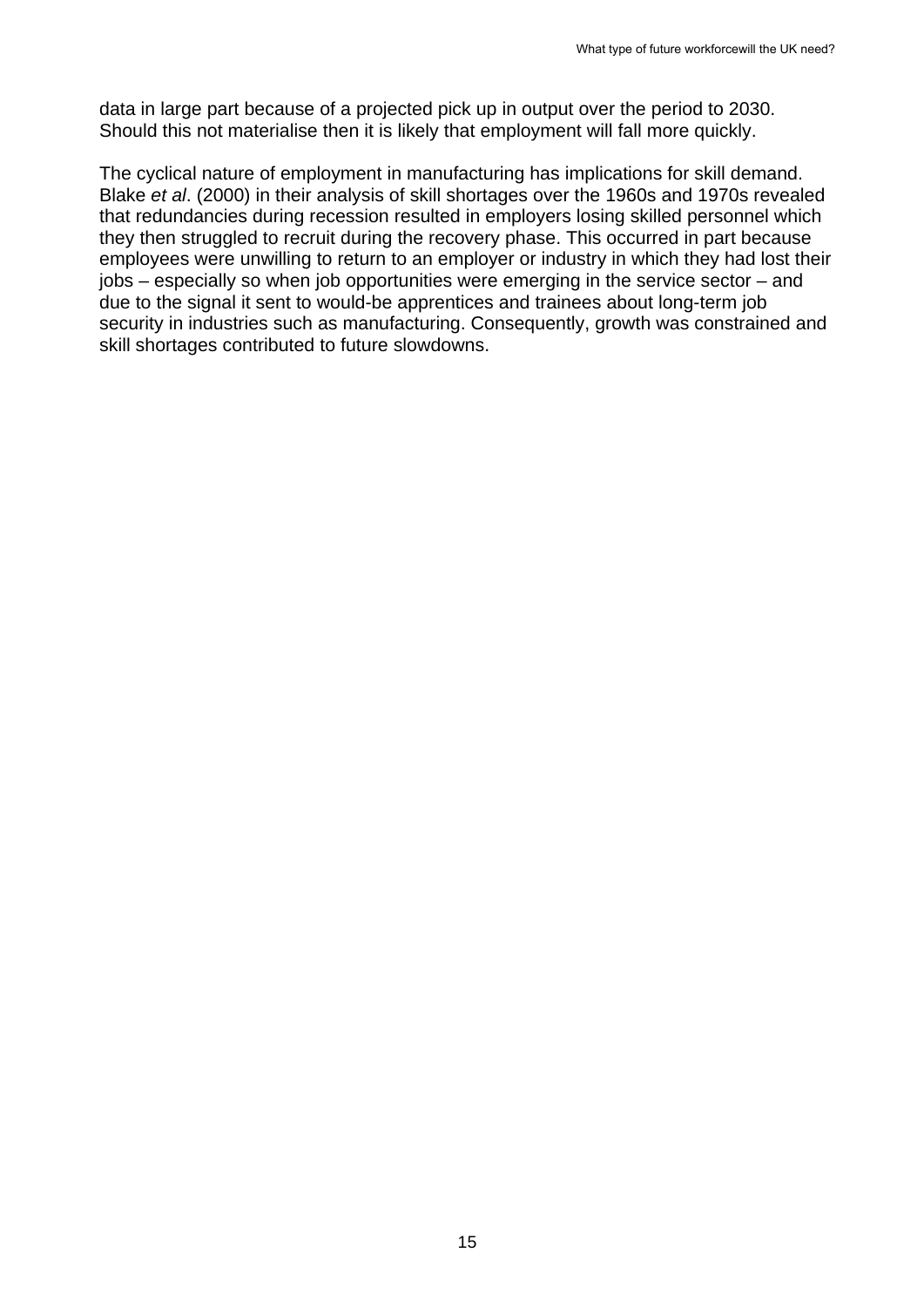

**Figure 2.1: Output and Employment in Manufacturing: historical and projected trends 1970 to 2030** 

Source: Cambridge Econometrics MDM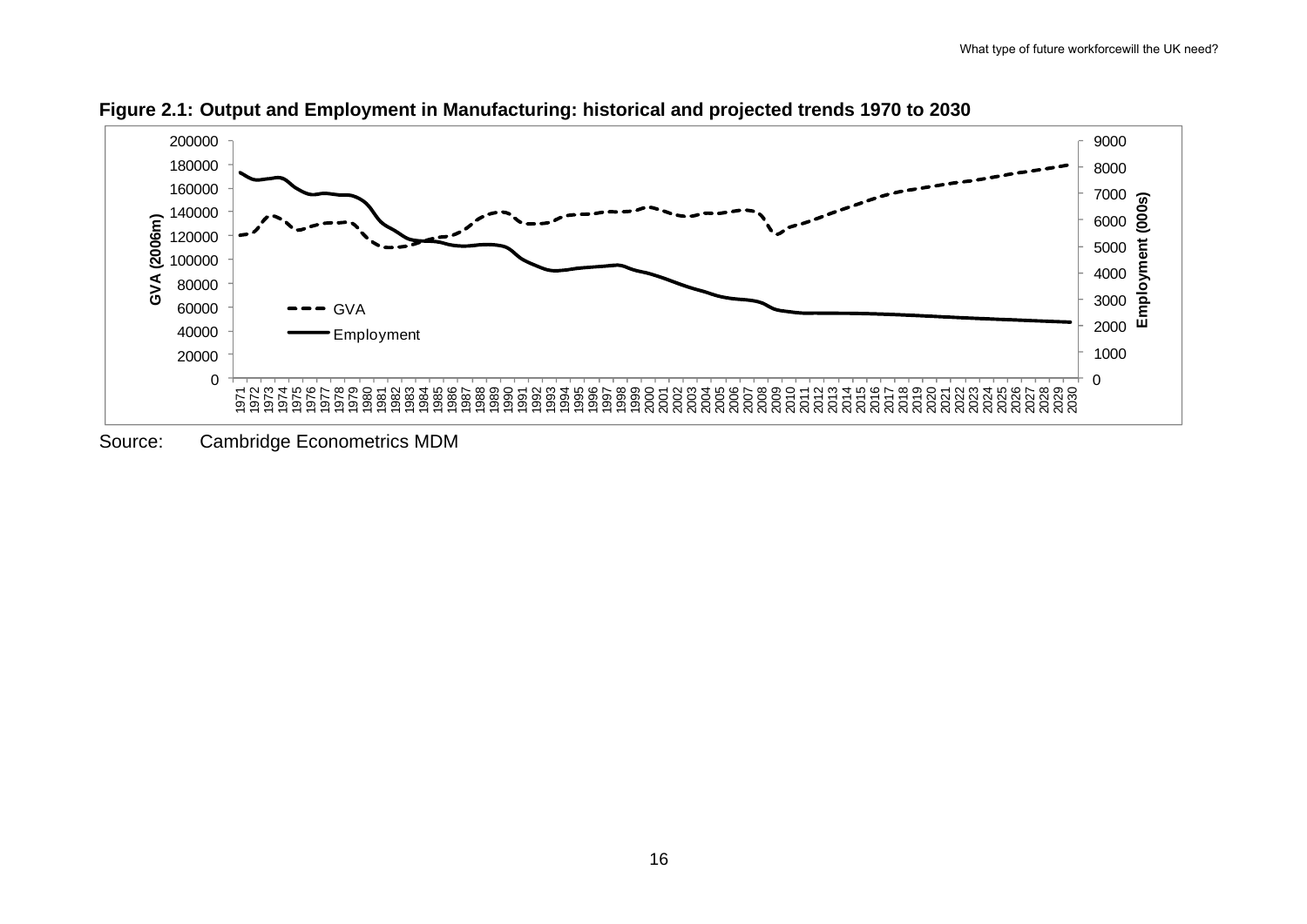

**Figure 2.2: Employment in Manufacturing and the Overall Economy: historical and projected trends 1970 to 2030** 

Source: Cambridge Econometrics MDM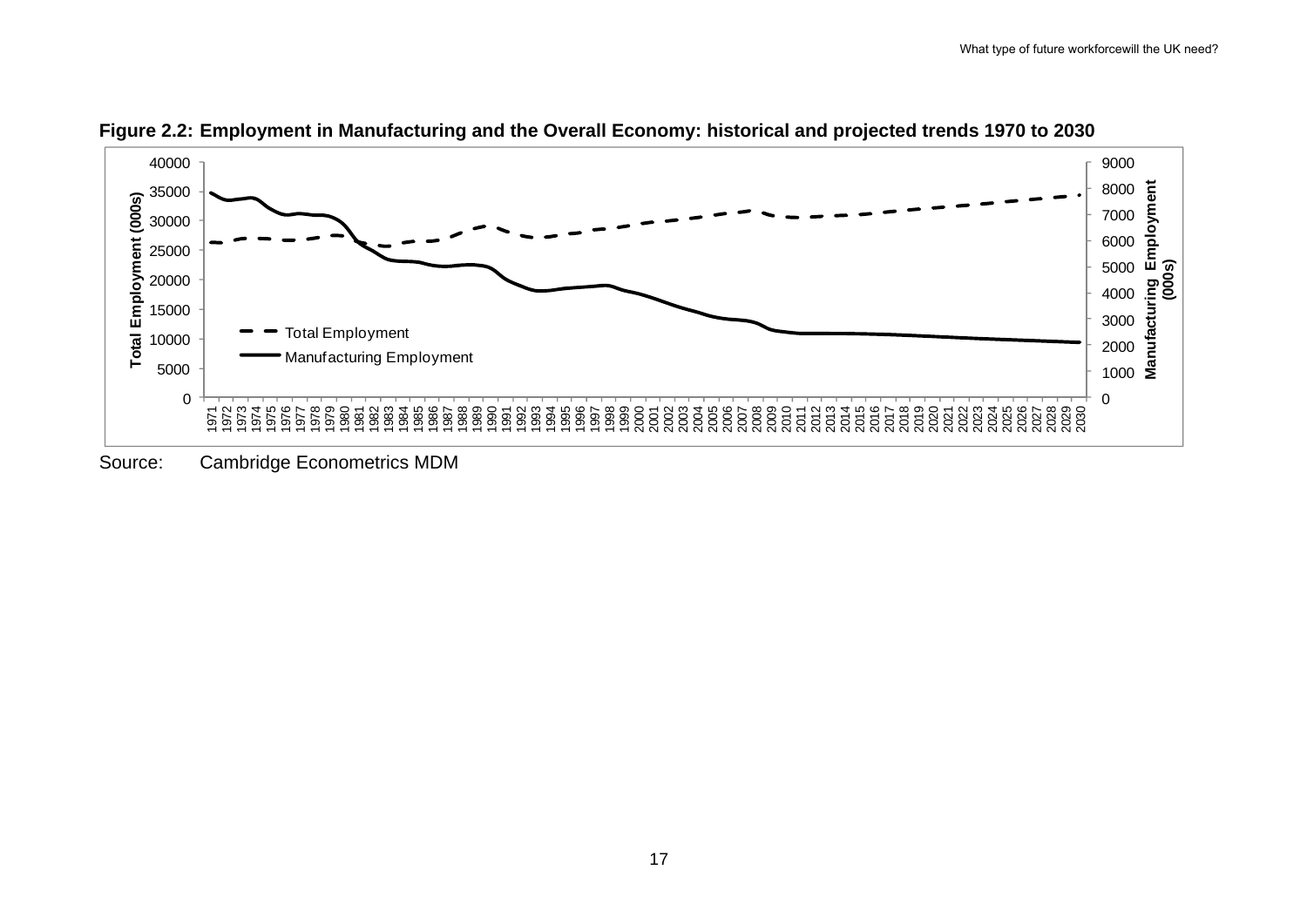## <span id="page-17-0"></span>**2.4 Working futures projections of skill demand**

Section 2.2 summarised the factors which are driving changes in the demand for skills. These factors will result in manufacturing, by 2020, becoming increasingly highly skilled with an increased dependence upon people employed in managerial, professional, and associate professional roles (higher level occupations), with a fall in the number of people employed in skilled trades jobs (those to which entry has been traditionally been through an Apprenticeship) and those in process, plant and machinery operative jobs and elementary occupations (see Figure 2.3). The manufacturing sector is not unique in this development with a similar pattern of change being observed across all sectors: that is, an increase in the percentage of people working in higher level occupations (those in managerial, professional, and associate professional jobs). The sector will, however, continue employ a relatively large number of people in skilled trades occupations (that is, intermediate level skilled jobs).

Table 2.1 presents more detail about projected skill change over the period to 2020. It also includes information about replacement demands. Although employment is projected to decline in several occupations and the industry overall, there will also be retirements such that people need to be replaced. Taking replacement demands into consideration, even though the industry is in employment decline, reveals that for most occupations there will be a significant additional demand for labour. So, for example, by 2020 the number of skill trades jobs is projected to fall by 118,000 but replacement demands are likely to be around 245,000 such that there will be 136,000 new job openings which will need filling. This is principally due to the number of people who are expected to retire from the industry in the period to 2020.

It is apparent from Table 2.3 that the key challenge facing the industry is being able to attract relatively skilled people – or those with the potential to become highly skilled – to work in an industry which is projected to show employment decline. This can be formidable challenge where other industries are projected to show overall employment growth and thereby signal a more confident message about future job security.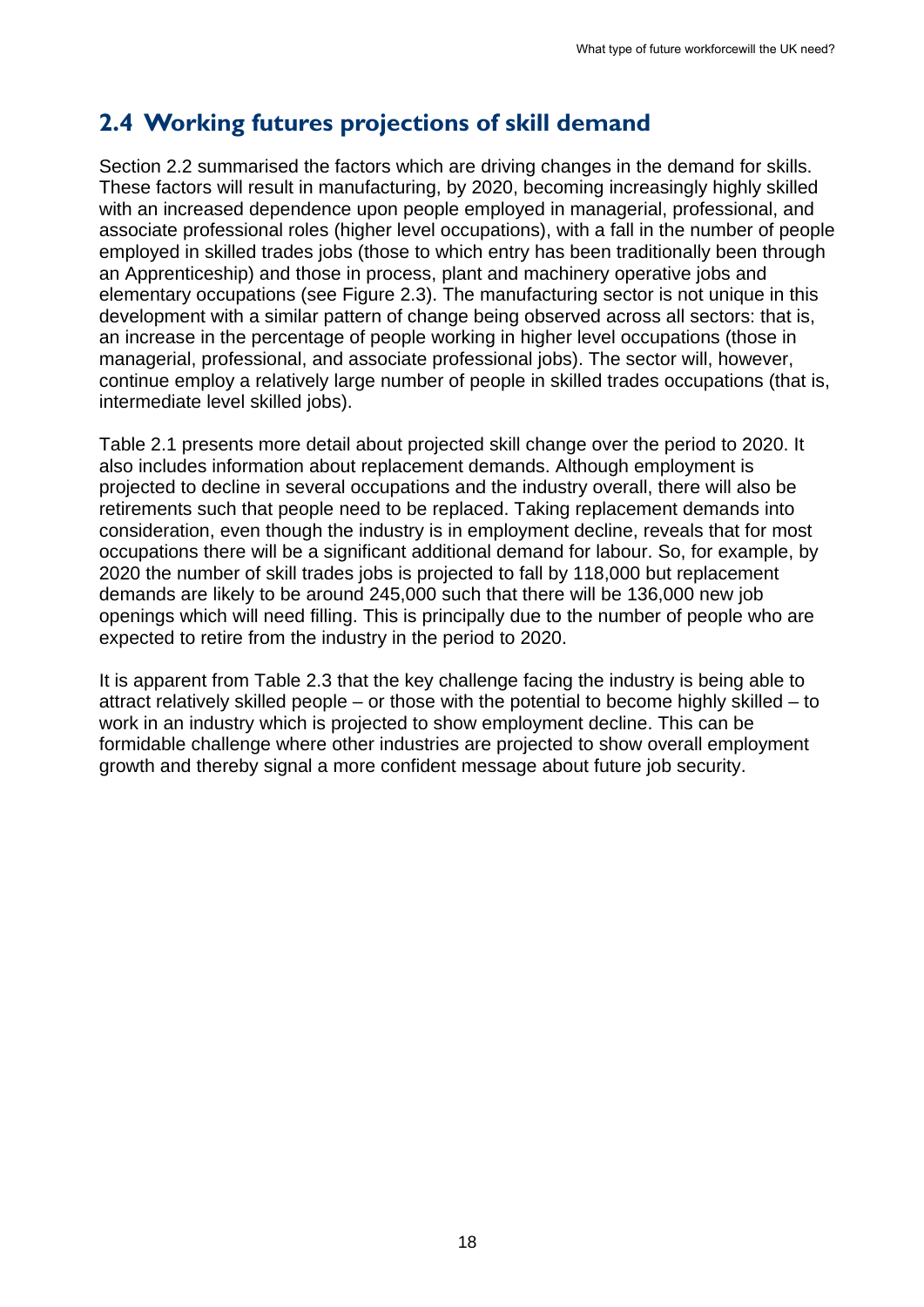

**Figure 2.3: Occupational Change in the Overall Economy and Manufacturing, 2000 - 2020**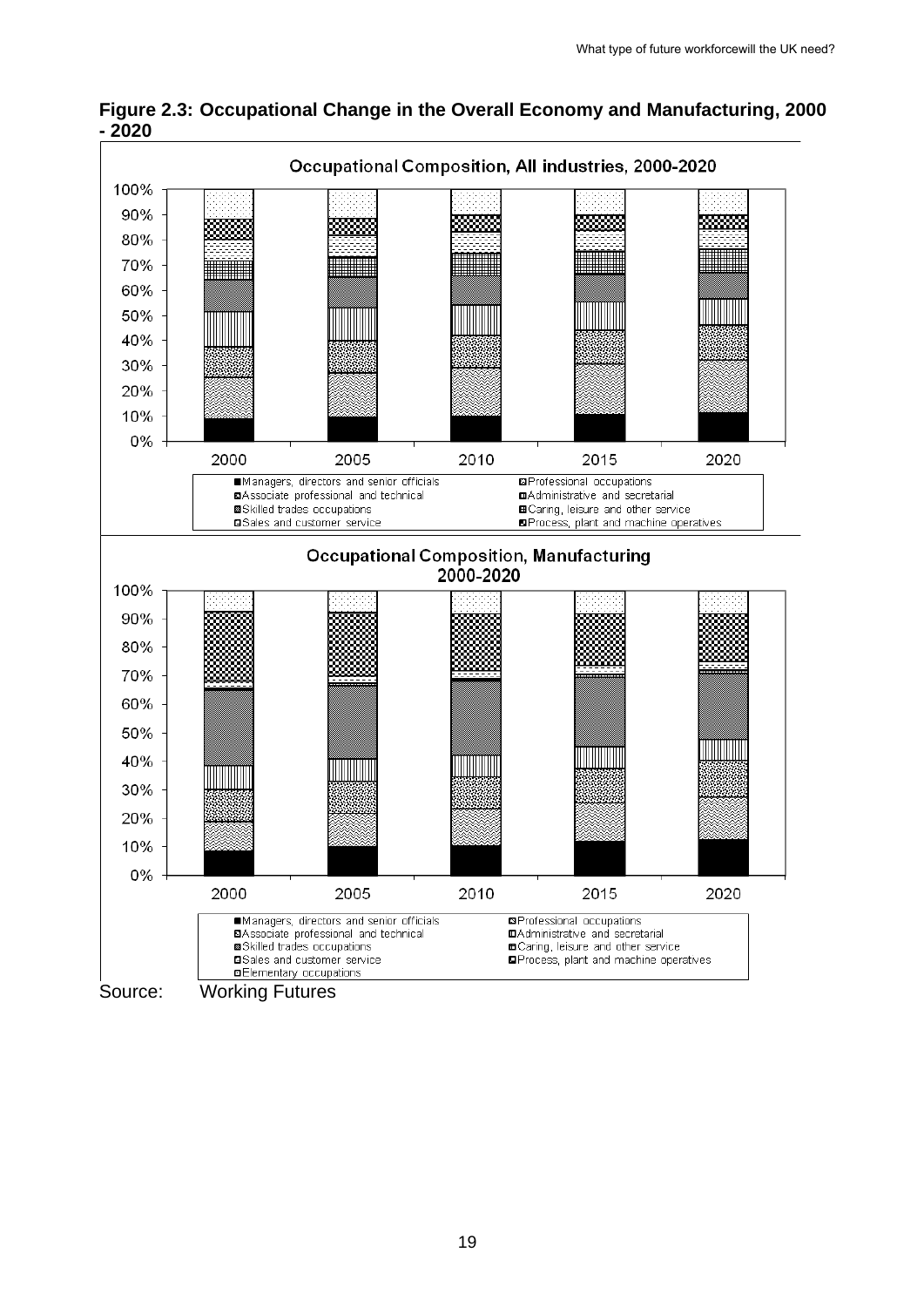|                                                |      |      |      | <b>Change 2010 2020</b>     |                                      |                                    |
|------------------------------------------------|------|------|------|-----------------------------|--------------------------------------|------------------------------------|
| (000s)                                         | 2000 | 2010 | 2020 | <b>Net</b><br><b>Change</b> | <b>Replacement</b><br><b>Demands</b> | <b>Total</b><br><b>Requirement</b> |
| 1. Managers, etc.                              | 337  | 267  | 297  | 30                          | 111                                  | 141                                |
| 2. Professionals                               | 432  | 319  | 349  | 30                          | 113                                  | 143                                |
| 3. Associate<br>professionals                  | 462  | 288  | 305  | 17                          | 104                                  | 121                                |
| 4. Administrative<br>and secretarial           | 416  | 191  | 173  | $-19$                       | 85                                   | 66                                 |
| 5. Skilled trades<br>occupations               | 1437 | 651  | 543  | $-108$                      | 245                                  | 136                                |
| 6. Caring, leisure<br>and other service        | 30   | 20   | 25   | 5                           | 8                                    | 13                                 |
| 7. Sales and<br>customer service               | 100  | 76   | 74   | $-3$                        | 25                                   | 22                                 |
| 8. Process, plant<br>and machine<br>operatives | 1338 | 503  | 389  | $-114$                      | 199                                  | 85                                 |
| 9. Elementary<br>occupations                   | 393  | 202  | 193  | -9                          | 75                                   | 66                                 |
| Total                                          | 4944 | 2518 | 2347 | $-170$                      | 965                                  | 795                                |

|  |  |  |  |  | Table 2.1: Employment and Replacement Demands by Occupation, 2000 - 2020 |  |  |  |  |
|--|--|--|--|--|--------------------------------------------------------------------------|--|--|--|--|
|--|--|--|--|--|--------------------------------------------------------------------------|--|--|--|--|

|                                                |                |     |                | Percentage Change 2010 2020 |                                      |                                    |  |
|------------------------------------------------|----------------|-----|----------------|-----------------------------|--------------------------------------|------------------------------------|--|
| Percentage shares                              |                |     |                | <b>Net</b><br><b>Change</b> | <b>Replacement</b><br><b>Demands</b> | <b>Total</b><br><b>Requirement</b> |  |
| 1. Managers, etc.                              | $\overline{7}$ | 11  | 13             | 11                          | 42                                   | 53                                 |  |
| 2. Professionals                               | 9              | 13  | 15             | 9                           | 35                                   | 45                                 |  |
| 3. Associate<br>professionals                  | 9              | 11  | 13             | 6                           | 36                                   | 42                                 |  |
| 4. Administrative<br>and secretarial           | 8              | 8   | $\overline{7}$ | $-10$                       | 45                                   | 35                                 |  |
| 5. Skilled trades<br>occupations               | 29             | 26  | 23             | $-17$                       | 38                                   | 21                                 |  |
| 6. Caring, leisure<br>and other service        | 1              | 1   | 1              | 23                          | 41                                   | 64                                 |  |
| 7. Sales and<br>customer service               | $\overline{2}$ | 3   | 3              | $-4$                        | 33                                   | 29                                 |  |
| 8. Process, plant<br>and machine<br>operatives | 27             | 20  | 17             | $-23$                       | 40                                   | 17                                 |  |
| 9. Elementary<br>occupations                   | 8              | 8   | 8              | $-4$                        | 37                                   | 33                                 |  |
| Total                                          | 100            | 100 | 100            | $-7$                        | 38                                   | 32                                 |  |

Source: Working Futures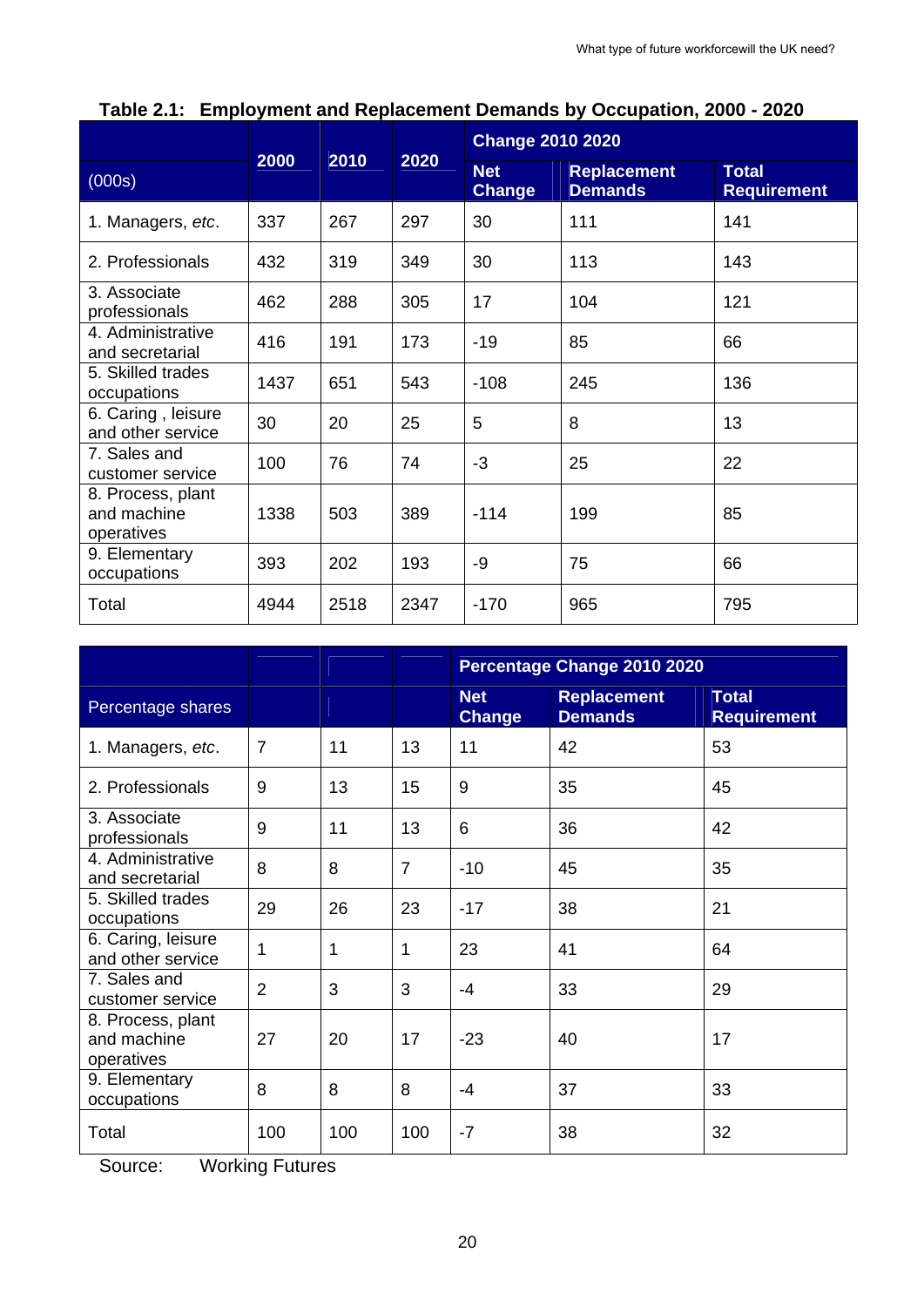## <span id="page-20-0"></span>**2.5 A more disaggregated view of skill change**

There is a tendency to see the future of the manufacturing sector as a high technology, high skill one when, in reality, manufacturing in the UK comprises a wide range of different activities the skill needs of which vary substantially. Figure 2.4 shows the percentage of people employed in higher level occupations across a range of manufacturing sub-sectors. It ranges from around a quarter in sectors such as wood, food, and leather products, but rises to around two thirds in process sectors such as chemicals and pharmaceuticals and in the computing machinery sector.



#### **Figure 2.4: Percentage of people employed in Managerial, Professional, and Associate Professional Occupations in 2010 and 2020**

Source: Working Futures

Figure 2.5 indicates that overall around 15 per cent of manufacturing employment is concentrated in those sub-sectors where more than 50 per cent of the workforce is employed in higher level occupations (shaded in light grey in the chart). Conversely, there is a substantial share of employment in sub-sectors where relatively small shares of the workforce are employed in higher level occupations (shaded dark grey in the chart). The skill structure of the sector does not necessarily reflect the relative technological advancement of different sub-sectors. The food processing industry, whilst producing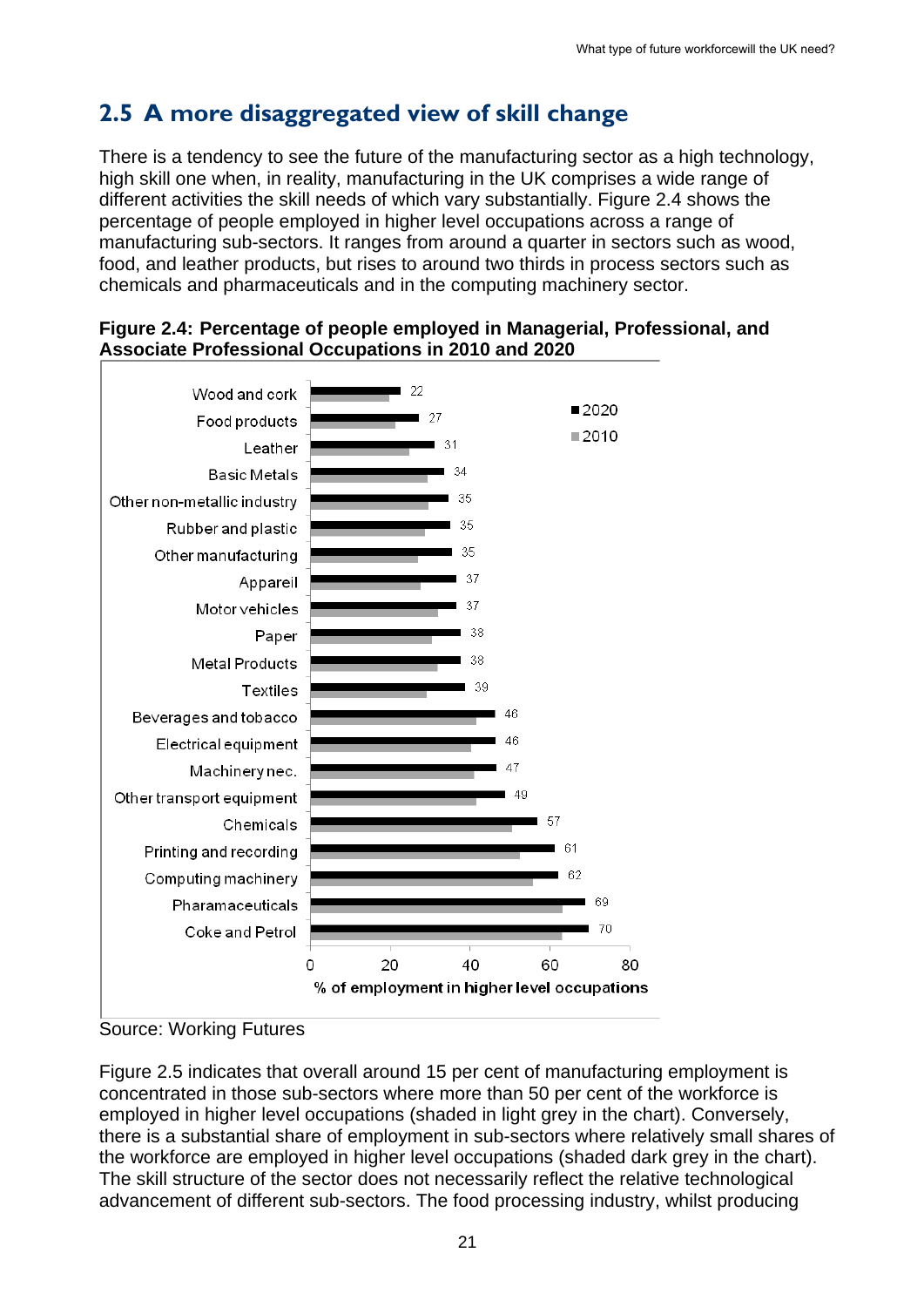relatively less complex products, often uses sophisticated production technologies in its manufacturing process. A key issue is the extent to which these will become increasingly automated over the longer-term such that the skill structure in the sector comes to match in other parts of the industry.





1

## <span id="page-21-0"></span>**2.6 International comparisons**

Across Europe as a whole employment in manufacturing has declined over the past and is projected to do so over the medium-term (see Figure 2.6). The Cedefop projections of skill demand suggest that employment decline between 2010 and 2020 will be around 3 per cent, compared with 6 per cent in  $GB.^4$  $GB.^4$  Rather than provide a comparison with every European country the analysis is limited to that of Germany and Switzerland. Both have relatively strong manufacturing sectors: Germany with its strong machine tools and car manufacturing sub-sectors; and Switzerland with its instrument engineering sub-sector. In both these countries the manufacturing sector accounts for a relatively high share of overall employment – 20 per cent in Germany and 14 per cent in Switzerland compared with 10 per cent in the UK – and both show lower rates of employment decline in their respective manufacturing industries. In Switzerland, for instance, there is projected to be a slight increase in manufacturing employment.

If the occupational structures are compared it is immediately apparent that the UK is characterised by a higher percentage of people in higher level occupations, and in

Source: Working Futures

<sup>4</sup> The Cedefop projections are for GB and not the UK.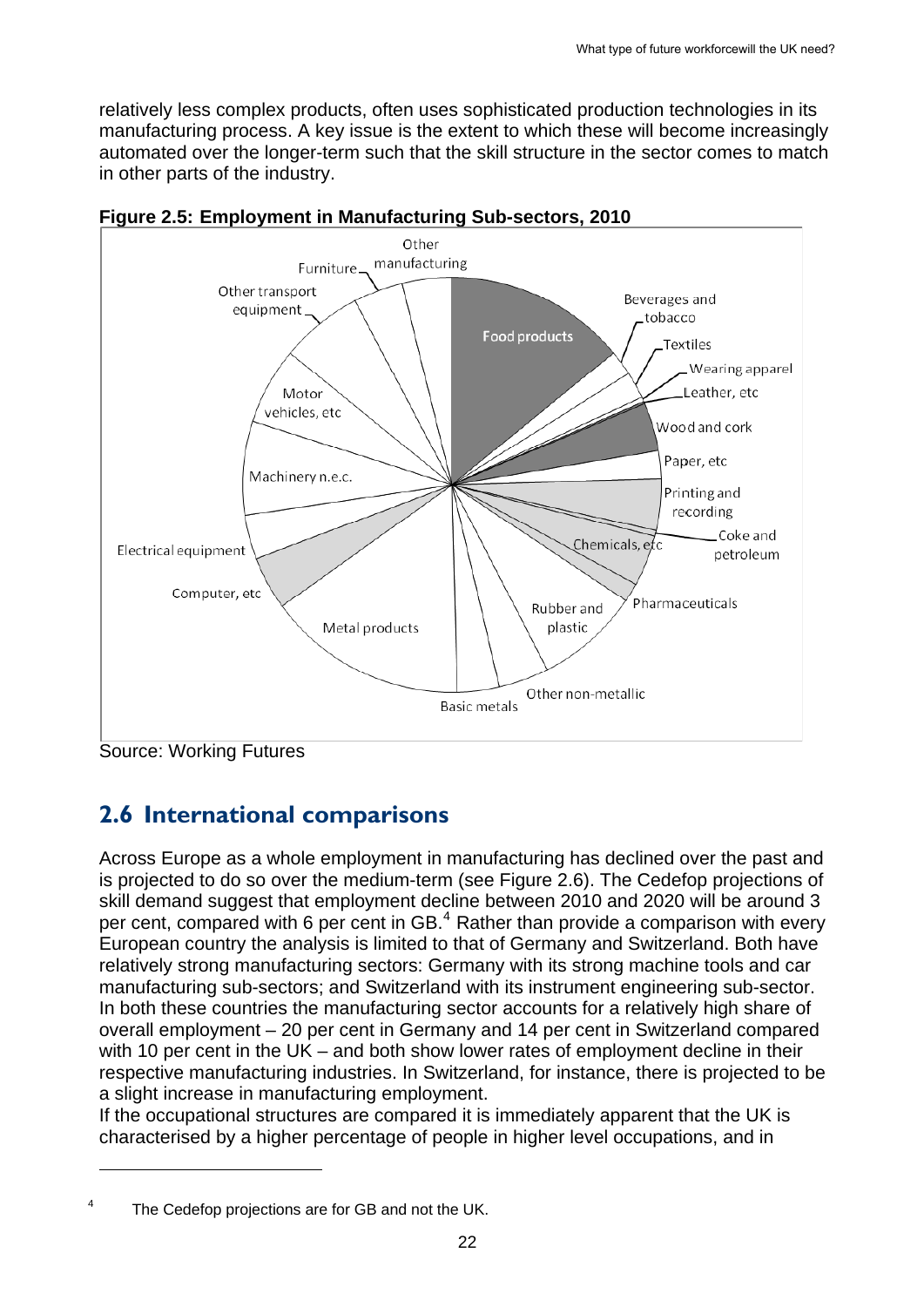Switzerland and Germany a higher percentage employed in skilled trade occupations (see Table 2.2). Mason (2002) has drawn attention to the fact that in countries such as the UK and USA there is more activity which requires large production runs such that there is less demand for people trained at an intermediate level who might operate in the role of a supervisor or foreman. In contrast, in countries such as Germany workplaces are often engaged more in batch production which requires a cadre of intermediate skilled employees who can, for example, regularly change settings / tools on production systems. This is also allied to the production of relatively high value products, produced more efficiently, than is the case in the UK. In the future, however, production in the UK may well become increasingly smaller-scale, engaged in the production of relatively complex products. Accordingly, there is likely to be an increased demand for people in technician roles – an occupation which overlaps both associate professional and skilled trades occupations in the projections of future skill demand presented above.

## <span id="page-22-0"></span>**2.7 Conclusion**

The evidence on the future demand for skills in manufacturing suggests that over the period to 2020 more people, proportionately, will be employed in jobs where typically a degree is required to gain entry (c.f. the proportionate increase in the number of people employed in higher level occupations). These jobs are likely to require in many instances people qualified in STEM subjects. At the same time, there will continue to be relatively strong demand for people employed in skilled trades and operative occupations given the level of replacement demands. In particular, there will be strong replacement demands for skilled trades workers which may well be at a technician level.

Over the longer-term – stretching to 2050 – one can speculate about future skill demand. On the one hand, in various manufacturing sub-sectors, the competitive advantage of the UK will rest in product design and development and, allied to this, the production of prototypes and low volume, high value products. This is already apparent in sub-sectors such as, for example, pharmaceuticals, aerospace, and plastics. The demand here will be increasingly for people to work in professional and associate professional occupations, though there will remain a strong demand for people to work in skilled trades occupations – especially in technician roles - needed to engage in small-scale batch manufacture and routine maintenance.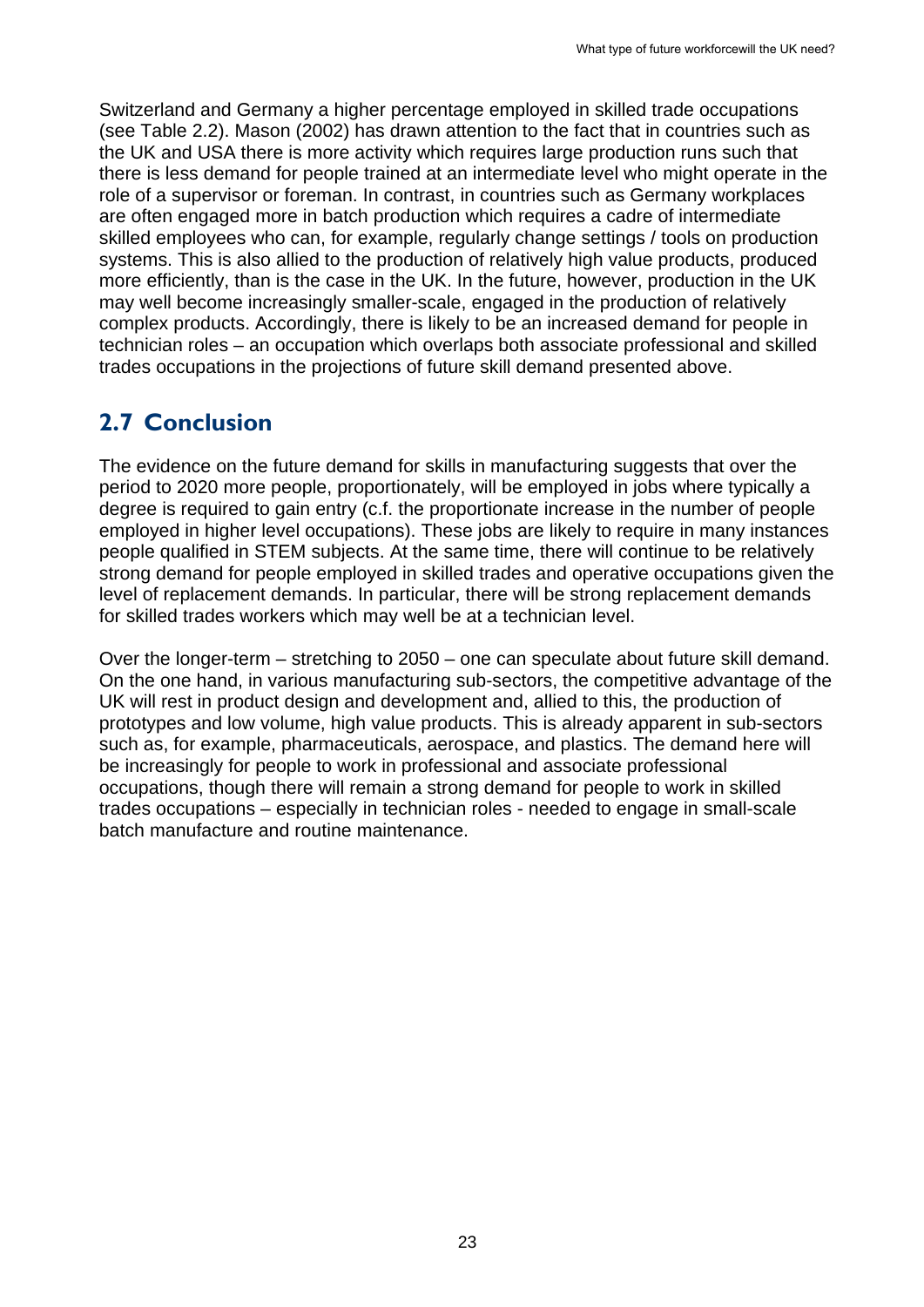

**Figure 2.6: Employment in Manufacturing Industries in Selected European Countries, 2000 to 2020** 

Source: Cedefop Occupational Forecasts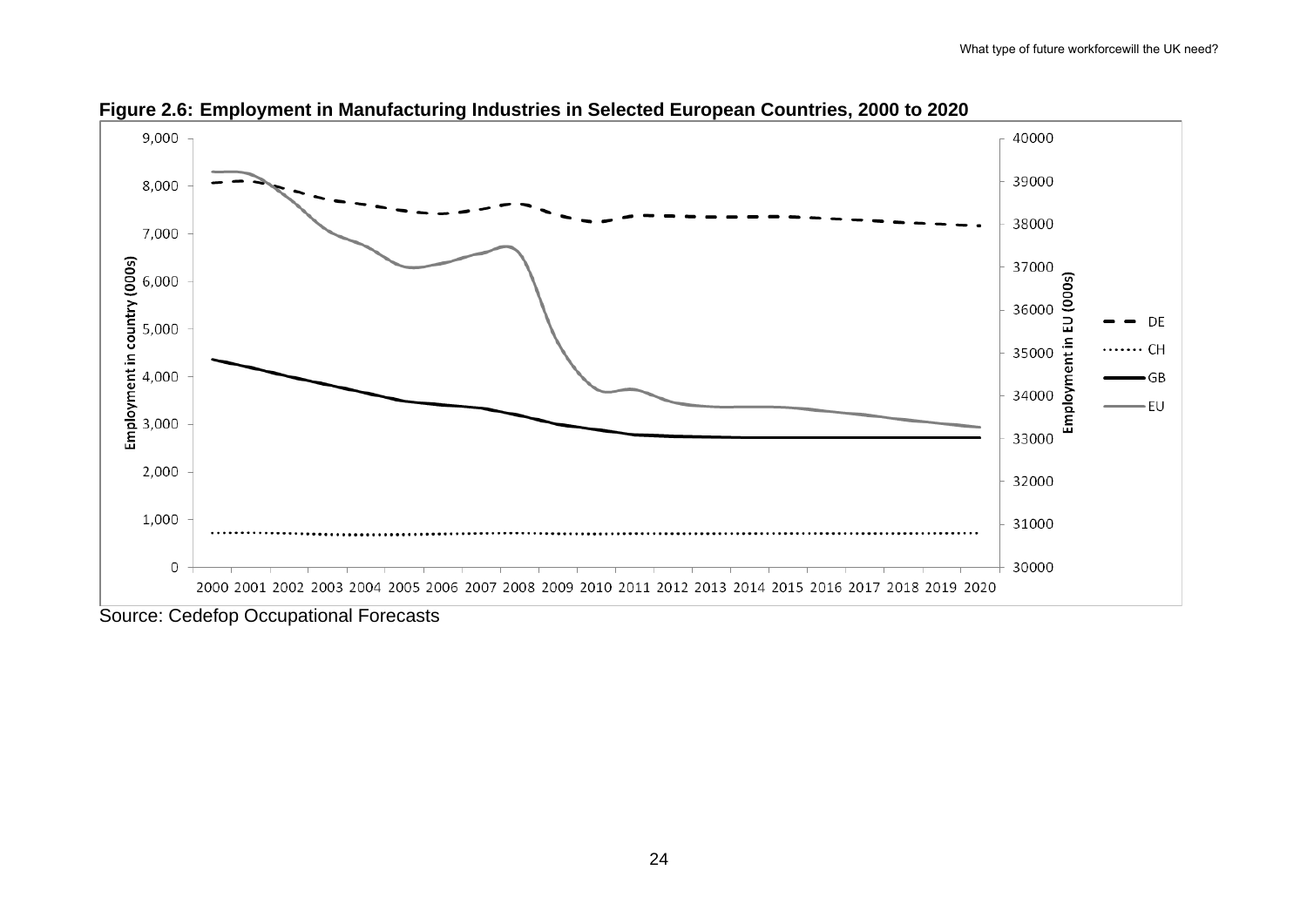|                                                         | <b>EU-27</b>   |                   |                | <b>Switzerland</b> |                |                | <b>Germany</b> |             |             | <b>Great Britain</b> |             |                |
|---------------------------------------------------------|----------------|-------------------|----------------|--------------------|----------------|----------------|----------------|-------------|-------------|----------------------|-------------|----------------|
|                                                         | 2000           | $\overline{2010}$ | 2020           | 2000               | 2010           | 2020           | 2000           | 2010        | 2020        | 2000                 | 2010        | 2020           |
| Legislators, senior<br>officials and<br>managers        | $\overline{7}$ | $\overline{7}$    | 8              | $\overline{2}$     | $\overline{2}$ | $\overline{2}$ | 5              | 6           | 6           | 16                   | 20          | 21             |
| Professionals                                           | 6              | 9                 | 12             | 14                 | 16             | 19             | 8              | 10          | 13          | 8                    | 11          | 12             |
| Technicians and<br>associate<br>professionals           | 11             | 14                | 15             | 14                 | 16             | 17             | 14             | 15          | 15          | 8                    | 9           | 11             |
| All higher level<br>occupations                         | 25             | 30                | 35             | 30                 | 35             | 38             | 27             | 31          | 35          | 32                   | 40          | 44             |
| <b>Clerks</b>                                           | 8              | 8                 | $\overline{7}$ | 13                 | 8              | 6              | 10             | 11          | 11          | 10                   | 8           | 6              |
| Service workers and<br>shop and market<br>sales workers | 2              | $\overline{2}$    | 3              | 3                  | 4              | 5              | 3              | 4           | 5           | 1                    | 1           | $\overline{2}$ |
| Skilled agricultural<br>and fishery workers             | $\mathbf{0}$   | 0                 | $\mathbf 0$    | $\mathbf 1$        | 1              | $\mathbf{1}$   | $\mathbf 0$    | $\mathbf 0$ | $\mathbf 0$ | $\overline{0}$       | $\mathbf 0$ | $\mathbf 0$    |
| Craft and related<br>trades workers                     | 33             | 30                | 25             | 37                 | 35             | 31             | 36             | 31          | 27          | 24                   | 20          | 17             |
| Plant and machine<br>operators and<br>assemblers        | 23             | 22                | 22             | 13                 | 12             | 12             | 15             | 14          | 14          | 24                   | 21          | 19             |
| Elementary<br>occupations                               | 8              | 8                 | 8              | 3                  | 5              | 6              | 8              | 9           | 9           | 9                    | 10          | 12             |
| Total                                                   | 100            | 100               | 100            | 100                | 100            | 100            | 100            | 100         | 100         | 100                  | 100         | 100            |
| Base (000s)                                             | 39230          | 34167             | 33271          | 729                | 702            | 727            | 8070           | 7249        | 7166        | 4366                 | 2897        | 2715           |

#### **Table 2.2: Occupational Structure of Manufacturing Industries in Selected European Countries, 2000, 2010, and 2020**

Source: Cedefop Occupational Forecasts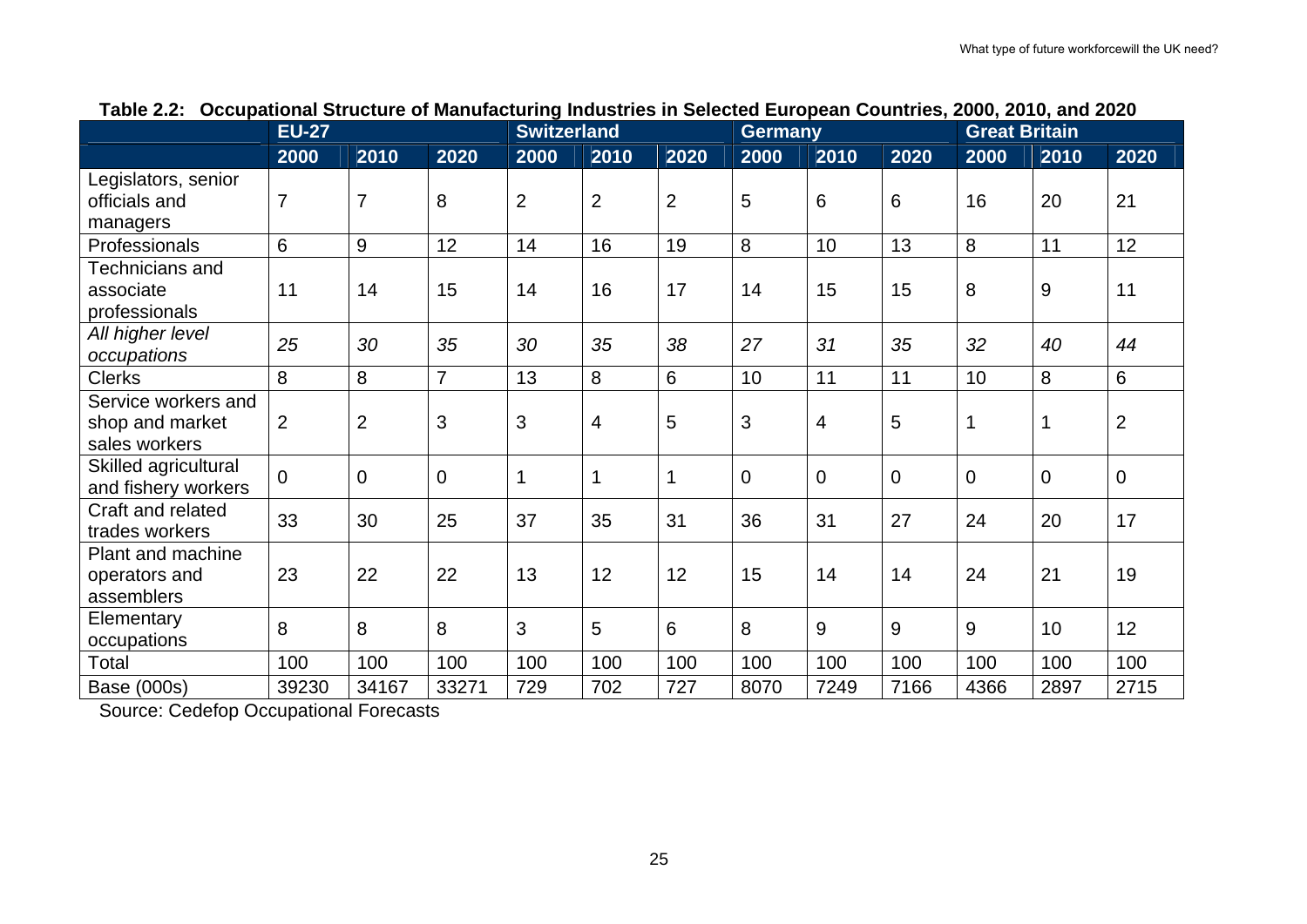On the other hand, there are lower-value sectors such as food processing where larger manufacturers utilise sophisticated production technologies which are, currently, dependent upon people employed in higher level occupations and operatives who work on production lines. It is likely that in this sub-sector of the industry, increased automation will reduce and proportionately, the number of operatives needed. There are, however, a relatively large number of employers – many of them SMEs - operating in relatively low value sectors of the market which are dependent upon labour intensive production processes. It is likely that unless the cost of automated production processes falls considerably they will remain dependent upon labour intensive production processes with a strong demand for people to work as operatives.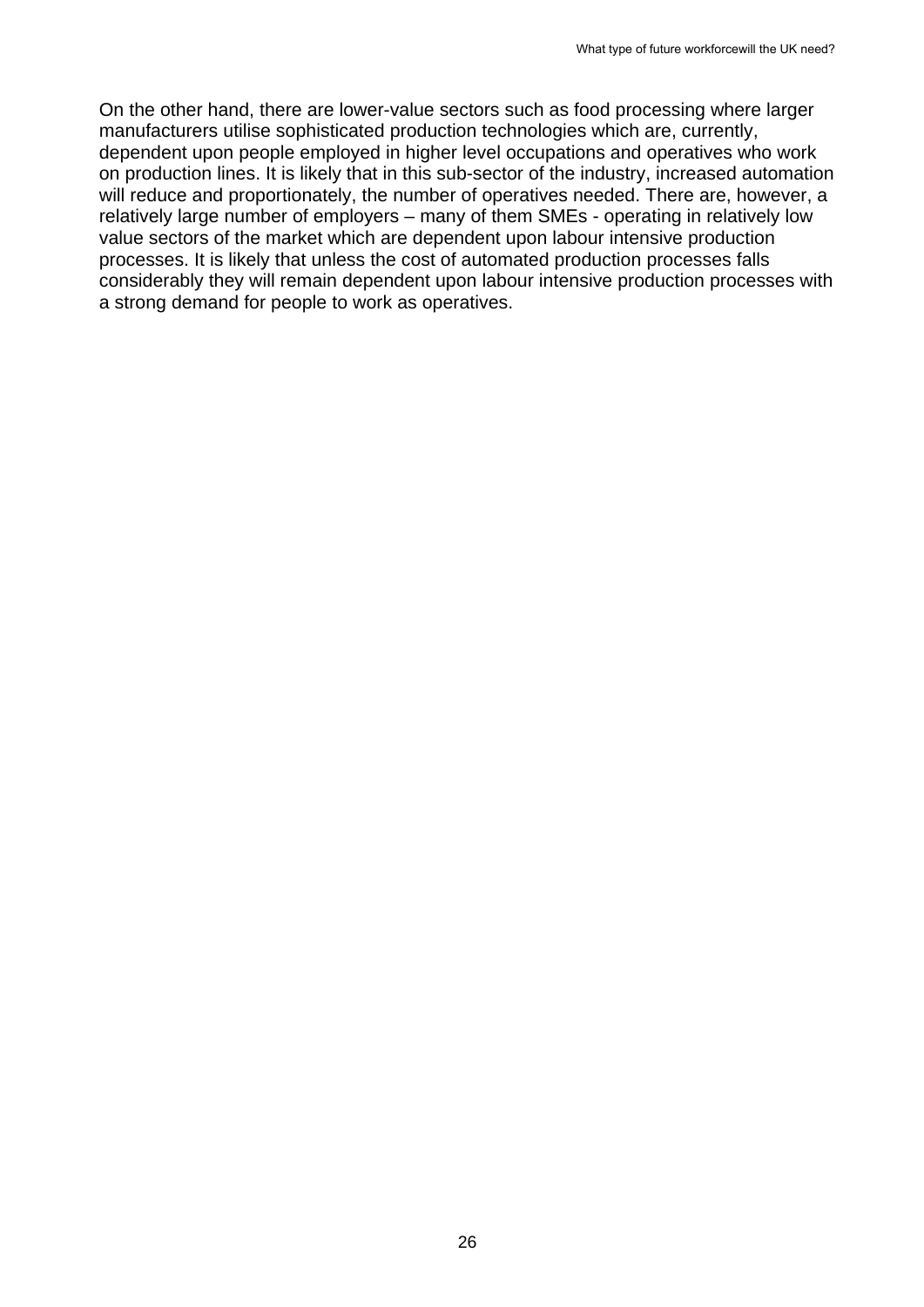## <span id="page-26-0"></span>**3. Emerging skill needs over the longer term**

## <span id="page-26-1"></span>**3.1 Introduction**

The previous chapter, based on Working Futures, provided a quantitative overview of how skill needs are likely to develop over the medium-term. This chapter uses a wider variety of evidence to indicate how skill needs are likely to develop paying particular attention to the types of skill demands which are likely to arise. The manufacturing plant of the future is likely to be much more engaged in R&D, design, production of prototypes and small-scale manufacture of complex high-value added goods. Whilst UK employers may be engaged in mass production, it is likely that that part of the production process will have been increasingly transferred to lower labour cost countries. This is essentially a continuation of the trends which have been observed over the recent past. It is also likely that the employer will be operating in networks of organisations, which are spread out across the world, who are engaged in different elements of the R&D, design, and production processes. The manufacturing sector of the future is also likely to be a dynamic environment where the pace of product and process innovation in critical subsectors is relatively fast which means that employers will need to adapt quickly to being able to successfully bring to market new products made possible by technological advances. This applies to the production of goods for both intermediate and final consumption. This all has implications for the types of skill required to (a) manage the process and (b) produce the next generation of high value-added goods. Critical to this process will be the acquisition and utilisation of STEM skills.

In summary, it is likely that manufacturing output will be increasingly concentrated in those parts of the sector which correspond with advanced manufacturing. As noted in the earlier chapter, advanced manufacturing is a dynamic concept since the pace of change is sometimes so fast in key parts of the manufacturing sector that what was considered advanced a few years ago is no longer considered as such. This raises issues in itself about the capacity of employers to manage the process of change.

## <span id="page-26-2"></span>**3.2 Product market strategies, the product lifecycle and skills**

The longer-term skill needs of the manufacturing sector will be determined by the capacity of:

- 1. UK employers being able to develop or maintain the high-value product market strategies which will allow them to capture a significant share of high value-added markets and manage the process of change which will allow them to maintain a leading position in those markets;
- 2. the UK being selected as a location where employers with high value-added product market strategies want to develop their businesses. This relates to a wide range of factors which persuade employers to base their activities in country *x* rather than *y* – most of which are outside the scope of this paper – but skills supply is one key factor.

There is an important caveat to the above synopsis. There remain segments of manufacturing industry which have been less sensitive to the globalisation process than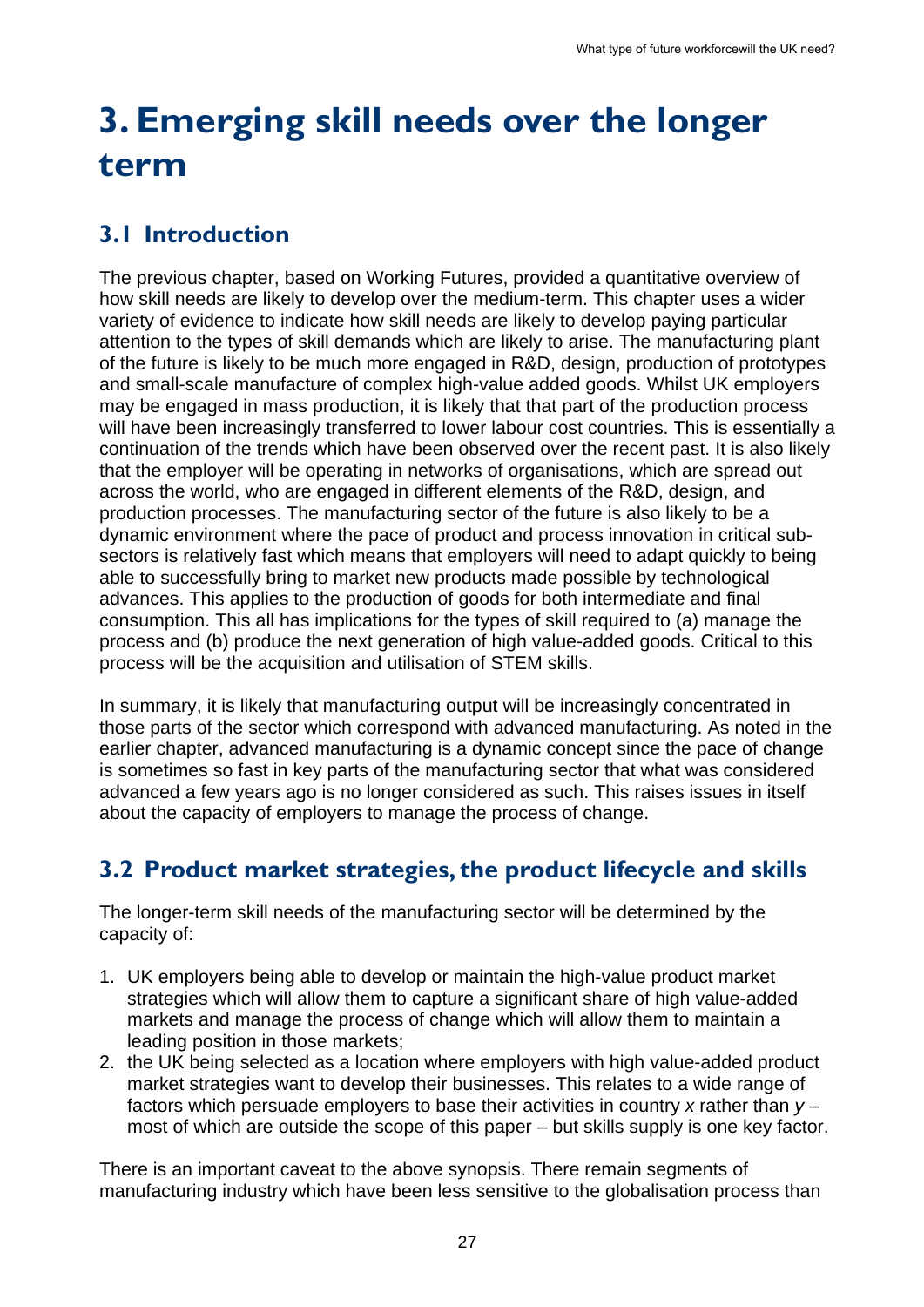others. There are manufacturing sectors which, for one reason or another, tend to be located near to their main markets. Mason (2005) has pointed out that those manufacturing firms which are dependent principally upon local and regional markets tend to operate in lower value-added markets and are less subject to competition from imports. Other evidence suggests that their position is sometimes precarious, with their markets ultimately being susceptible to takeover by lower cost producers (Wilson and Hogarth, 2003). The productivity gains they require to keep their businesses strong are sometimes inhibited by both a lack of capital to invest in new plant, machinery and equipment, and the skills which would allow them to capitalise upon any investments.

If manufacturing activity becomes increasingly concentrated in the design of products, the production of prototypes, and manufacture on a batch-scale, then there is a need to recognise the skills needs which arise in relation to the product lifecycle. In their review of the product lifecycle in manufacturing, Davis *et al*. (2002) outlined how many products have a tendency to migrate towards being commodities over time (see Table 3.1). The example provided by Davis to indicate the pace with which products could migrate from one product market position to another was mobile phones. Over the course of a few years went from being expensive items (super-value goods) to must-have commodities (though still technically complex products).

|                                |                            | <b>Product complexity</b>                    |                                                                              |
|--------------------------------|----------------------------|----------------------------------------------|------------------------------------------------------------------------------|
| <b>Market</b><br><b>Demand</b> | Uncertain                  | <b>Super-value goods</b><br>(e.g. aerospace) | <b>Fashion products</b><br>(requiring fast<br>response to capture<br>market) |
|                                | Certain $-$<br>predictable | <b>Consumer durables</b><br>(e.g. cars)      | <b>Commodities</b>                                                           |

**Table 3.1: Product lifecycles** 

Source: Davis *et al.* (2002)

Davis *et al.* explained how skill needs at all levels of the organisation changed as products shifted their position over the lifecycle – from the emphasis upon design and development and small-volume production of super-value goods (such as aeroplanes) to the need to be able to manage mass production systems in the case of commodities (see Table 3.2). Manufacturers may choose to remain with a given product, in which case they need to adapt their production processes and deployment of skills as it changes its product market position, or look to develop the next range of higher value-added products.

#### **Table 3.2: Product lifecycles and skill needs**

|               |                            | <b>Product complexity</b>                                                                               |                                                                                             |
|---------------|----------------------------|---------------------------------------------------------------------------------------------------------|---------------------------------------------------------------------------------------------|
| <b>Market</b> | Uncertain                  | Project management<br>Research & development<br>Product design skills<br><b>Craft production skills</b> | Marketing<br>Logistics<br>Craft production skills                                           |
| <b>Demand</b> | Certain $-$<br>predictable | Team working<br>Manufacturing system<br>design<br>Cell manufacturing                                    | Cost control<br>Manufacturing system design<br>Plant maintenance<br>Logistics<br>Operatives |

Source: Davis *et al*. (2002)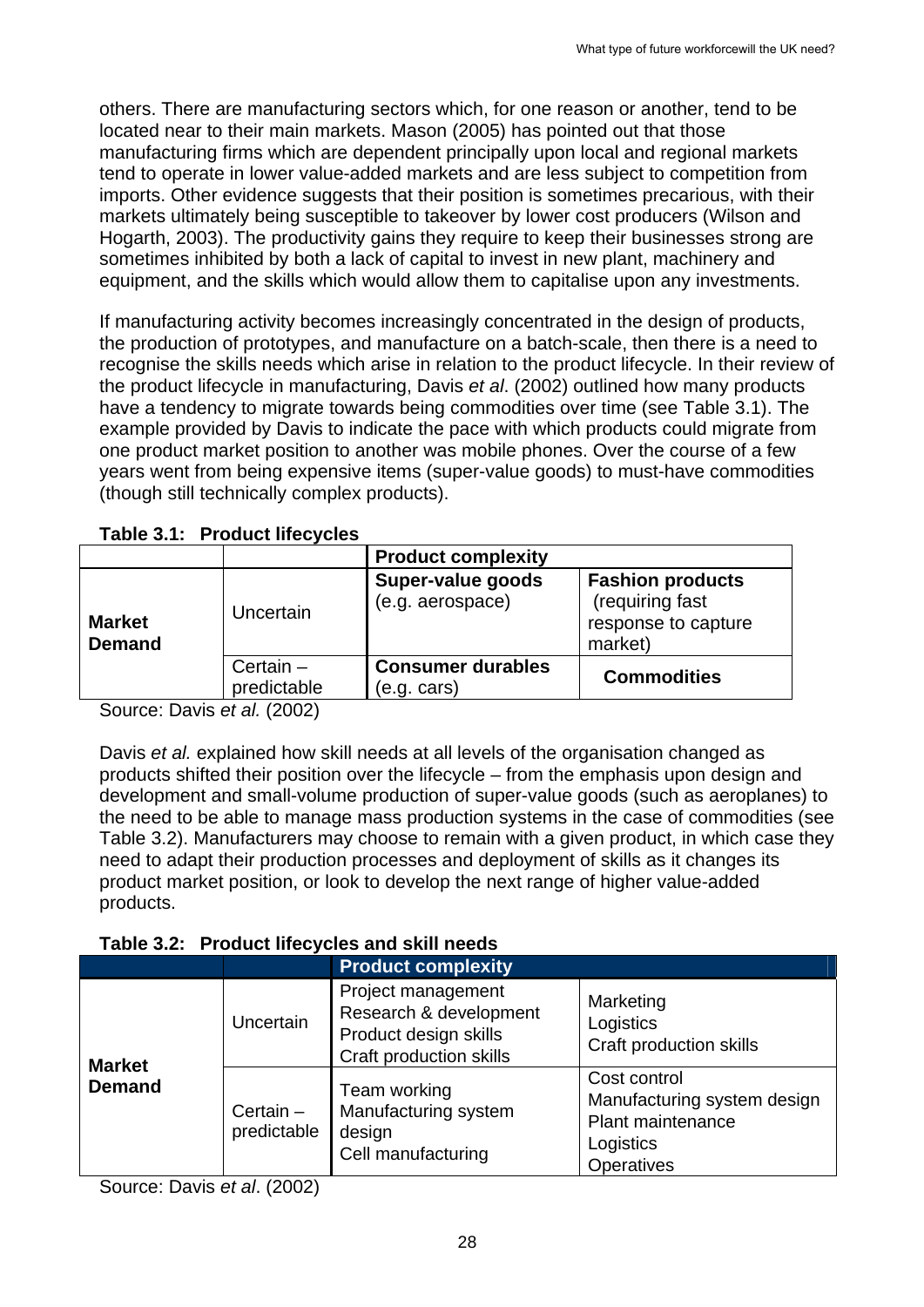The fast pace of change and the development of new vintages of product also created its own skill demands. This tends to create a demand for agility within the workplace to:

- adapt to the changing product market position of any good (for example, the capacity to develop systems which can accommodate mass production if a product shifts to becoming a commodity including transferring production abroad);
- to develop the next range of products to replace those which in becoming commodities become reduced in value.

These are often formidable challenges for an employer to manage but one view of the future of manufacturing suggests that employers will increasingly need to acquire the skills which will allow them to become agile. This relates in many respects to the quality of management skills and, in particular, the ability to be able to read a market.

## <span id="page-28-0"></span>**3.2 Emerging skill needs and occupational profiles**

Given the future direction of manufacturing it is possible to identify emerging skill needs and changing occupational profiles. The previous section indicates that one of the principal skill needs relates to that of management being able to manage change as products move through their lifecycle. The other particular skill sets and occupational profiles which are prominent in the research literature relate to the demand for:

- 1. STEM skills at intermediate and higher levels which are increasingly required in a manufacturing environment which is engaged more in R&D, design, manufacturing of prototypes and small-scale production runs of complex products;
- 2. hybrid skills which relate to (a) workers possessing knowledge of different vintages of a product or technology and (b) workers possessing a combination of technical competence and a range of generic skills in order to make the production process run efficiently;
- 3. people able to both manage networks and supply chains which are often complex in character and spread across, in some instances, multiple organisations sometimes located in several different countries;
- 4. technician level skills where individuals are increasingly required to possess skills which lie between that of a professional engineer / technologist and a skilled trades worker.

Each of these are considered in turn below.

#### **STEM Skills**

STEM skills are seen as vitally important to the manufacturing sector given that many manufacturing firms require technologists, engineers and scientists to manage the production process, design new production systems, and design new products. Research suggests that employers which are intensive in their use of people qualified in STEM skills are relatively productive and more likely to be engaged in exporting (UKCES, 2011). It is estimated that around 3.9 million people are employed in STEM occupations of which 2.4 million are in graduate level jobs.

Wilson (2009) estimates that around 15 per cent of the workforce in manufacturing is qualified at degree level or equivalent (at NQF 4 and 5 combined). Around two thirds of this group are qualified at NQF4 and these are evenly split between those qualified in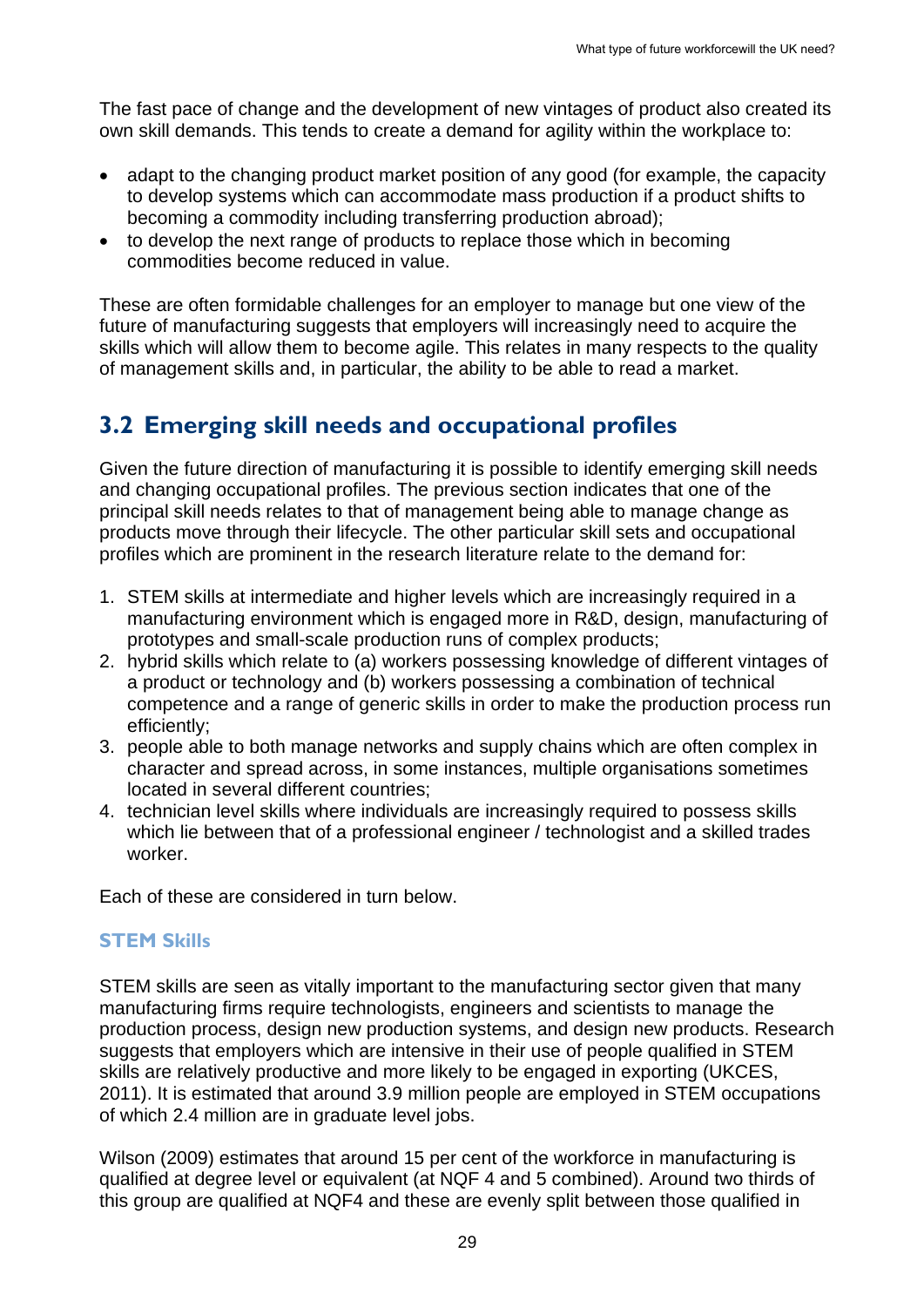STEM subjects and other subjects. Projections of future skill demand suggest substantial growth amongst those qualified at NQF 4 (equivalent to first degree level). Table 3.3 provides an indication of the scale of demand required over the period 2007 – 2017 including an indication of the total requirement taking into account that people will have retired or left the industry for one reason or another and will need replacing.

The data indicates that over a ten year period the industry will need around a half a million more people with around 300,000 at NQF levels 4 and 5. Table 3.4 provides an indication of the STEM qualifications which the manufacturing sector will require. Overall it suggests that of the quarter of a million more people required at NQF 4 by 2017, around half will need to be qualified in the specific STEM subjects included in Table 3.3. So overall, around 20 per cent of the future total requirement for employment in manufacturing will be made of people qualified in biological, physical, mathematical, and engineering subjects. If this were applied to the total future requirement projected to 2020 this would suggest that an additional 160,000 people will be needed who are qualified in these subjects.

**Table 3.3: Projected Future Demand by Qualifications in Manufacturing, 2007 - 2017** 

|                  | 2007<br>% share | 2007-2017 | 2017<br>% share | <b>Total</b><br><b>Requirement</b><br>2007 - 2017<br>(000s) |
|------------------|-----------------|-----------|-----------------|-------------------------------------------------------------|
| NQF <sub>5</sub> | 4               | 3         | 5               | 50                                                          |
| NQF4             | 20              | 8         | 25              | 268                                                         |
| NQF <sub>3</sub> | 22              | $-25$     | 19              | 66                                                          |
| NQF <sub>2</sub> | 23              | $-23$     | 21              | 85                                                          |
| NQF1             | 20              | $-11$     | 22              | 148                                                         |
| NQF0             | 11              | $-23$     | 10              | 41                                                          |
| Total            | 100             | -14       | 100             | 660                                                         |

Source: Wilson (2009)

| Table 3.4: Projected future demand for people with Selected NQF 4 STEM |  |
|------------------------------------------------------------------------|--|
| Qualifications in Manufacturing, 2007 - 2017                           |  |

|                              | 2007<br>(000s) | 2017<br>(000s) | <b>Total requirement</b><br>$2007 - 2017$<br>(000s) |
|------------------------------|----------------|----------------|-----------------------------------------------------|
| <b>Biological Sciences</b>   | 33             | 49             | 28                                                  |
| Physical sciences            | 34             | 43             | 21                                                  |
| Mathematics and<br>computing | 30             | 54             | 34                                                  |
| Engineering                  | 73             | 80             | 32                                                  |
| Technology                   | 12             | 20             | 12                                                  |

Source: Wilson (2009)

Whilst the projections in Tables 3.3 and 3.4 were conducted at a time when growth in the economy was still relatively strong, over the longer-term there is every reason to regard the projections as providing a robust indication of the future direction of change. This would suggest, given the nature of changes in the demand for labour in manufacturing, it is likely to be the case that the demand for people with STEM skills will increase. Whilst manufacturing was once the principal destination of people with STEM degrees, the data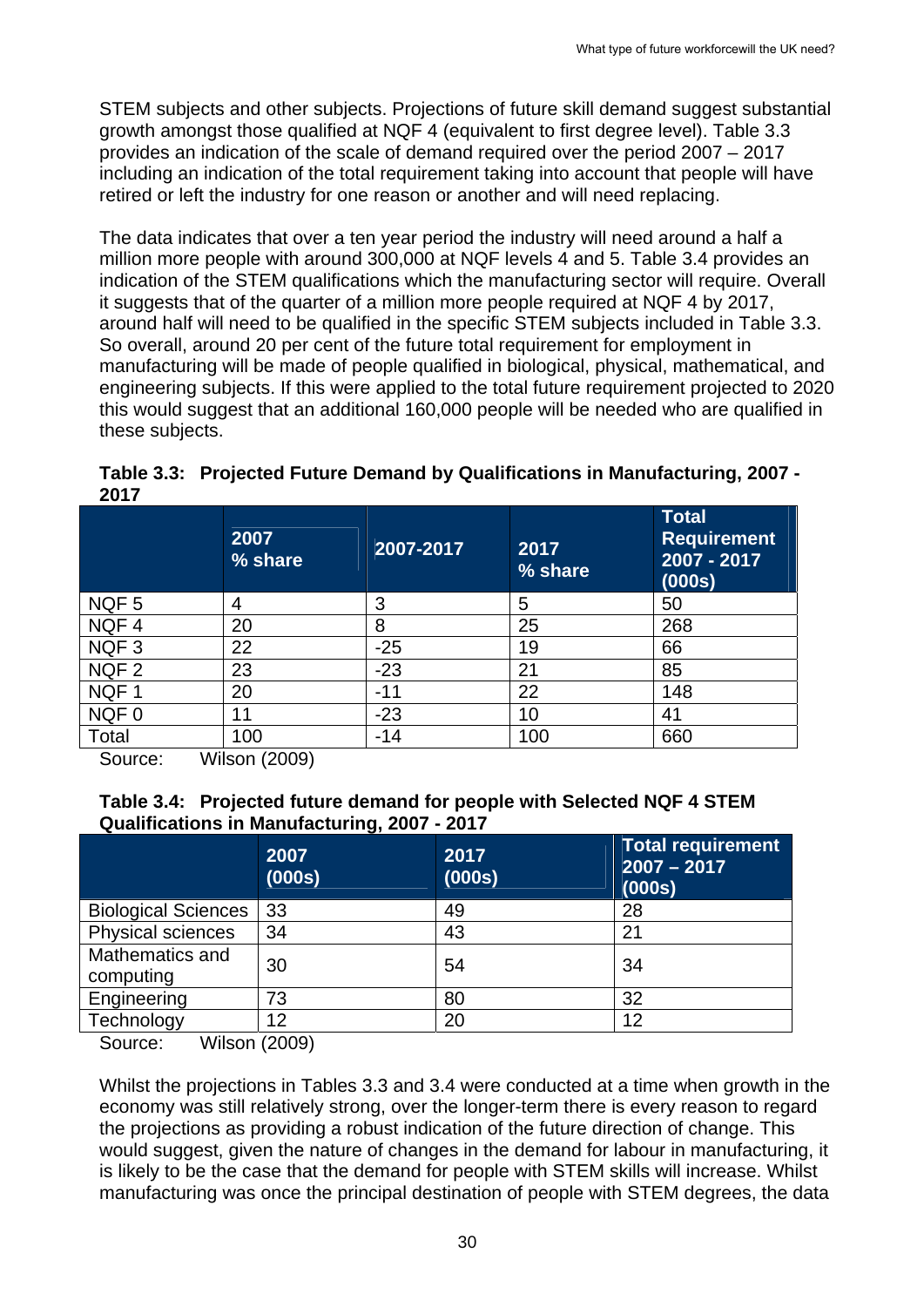above indicates that their destinations are much more varied currently and this is likely to remain so principally because of the demand in many sectors to process large amounts of information relating to the operation of their production processes and their customer base. Given this situation, the projections of likely future demand for people with STEM skills suggests that demand will outstrip supply principally as a consequence of the increase in STEM graduates being gradual whereas the demand for STEM graduates has been much more substantial (Wilson, 2009).

#### **Hybrid skills**

With respect to managing products over the lifecycle and being able to flexibly shift to the development of the next generation of products, Hendry (2002) has drawn attention to the need for hybrid skills: where people within the organisation have knowledge of different vintages of products. This was first observed in the computer software sector where the rapid take-up of new programming languages required people to be skilled in using the latest languages but also in older languages in order to service older products (this was most pronounced in relation to Y2K where many of the older programmes which were thought to be in danger of crashing at the start of the new millennium had been programmed in Cobalt). In a sector where there is a relatively aged workforce this potentially poses problems over the longer-term unless organisations are able to retain knowledge within the organisation (c.f. the knowledge management factor – see Scarborough *et al*., 1999).

Hendry (2002) also drew attention for the need for people to have both technical competence and the capacity to utilise those skills in a commercial environment. This required people, for example, to have the ability to lead teams, work effectively in networks, and such like. This is of critical importance in the manufacturing sector. As SEMTA (2009) point out there is a need for people to have 'expertise beyond an adequate supply of technical skills' if new inventions are to be turned into marketable products.

#### **Skills related to working across networks**

Manufacturing processes tend to spread across several organisations. The challenge is to manage the supply chain or collaborative working. There is evidence of manufacturers engaging in this type of activity and developing training networks which spread across the supply-chain (Brown, 2004). There is evidence from countries such as Belgium and the Netherlands of companies in a geographical cluster working closely together in collaborative networks to develop, amongst other things, a collective approach to skills development (Bosworth et al., 2011). Whilst managing supply-chain networks is well established in UK manufacturing there is evidence emerging that these networks are developing beyond a supply-chain relationships to work more collaboratively on new projects and new product innovations. More collaborative working has a skills dimension to it insofar as it requires people to work within different organisational contexts.

Working in networks imposes risks on all those engaged in them. But there are specific risks which attach themselves to SMEs. There is evidence that in some manufacturing sub-sectors of SMEs – especially new ventures – taking the risk associated with the development of new products and working with larger partners to further develop and market those products. This has been observed in pharmaceuticals for example where smaller firms often take the lead in the initial development of a new medicine before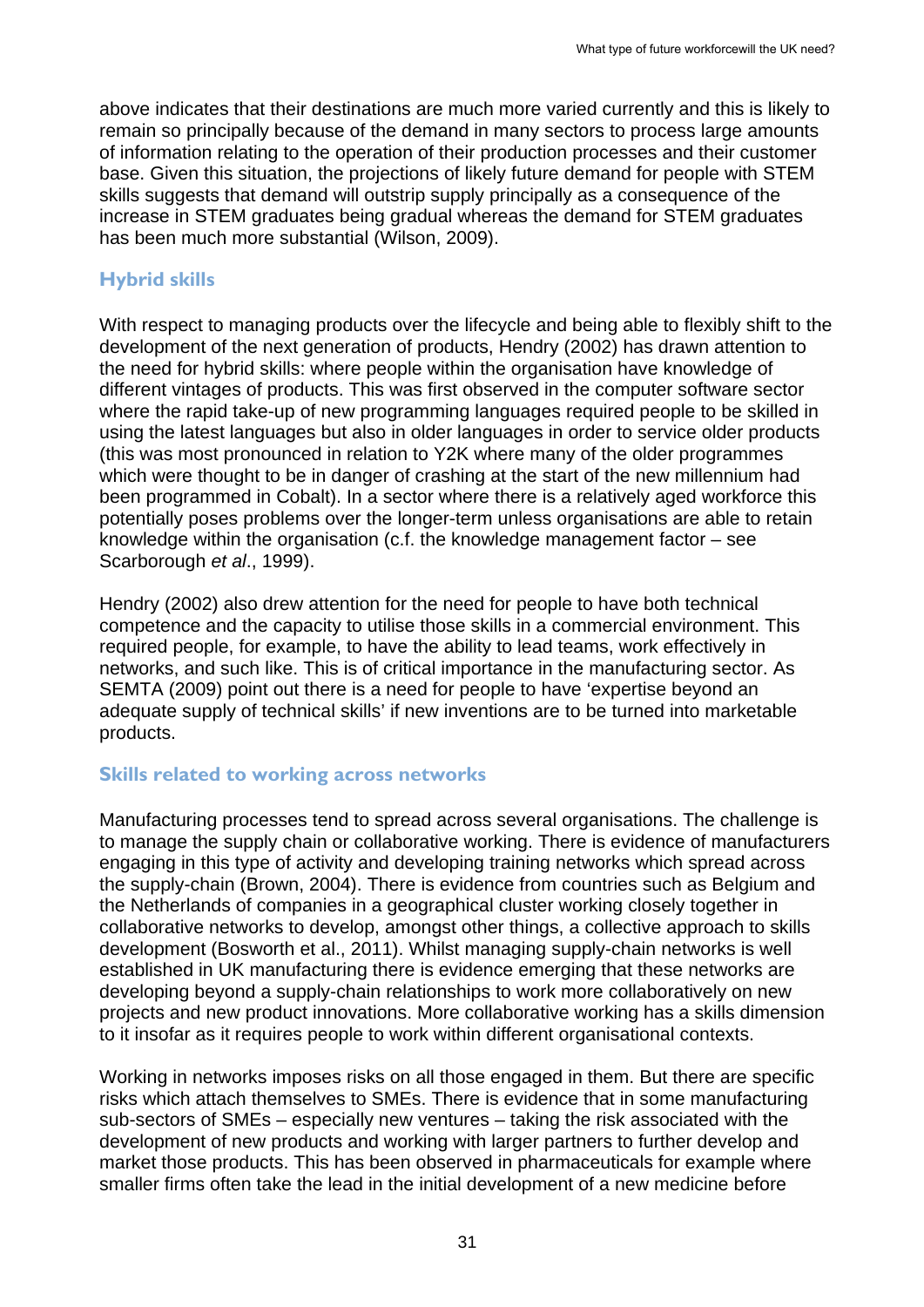working in partnership with a larger partner, perhaps even being taken over eventually if the new product proves successful (Davis et al., 2012). This means that SMEs need to be able to:

- ensure that they are able to recover their investments in a new product or technology and that the expertise they develop can be transferred into new projects;
- possessing the managerial and communication skills to hold their own in working within a network especially where large partners are involved;
- being able to effectively market their expertise and products to a wide variety of potential networks including those overseas. By being able to develop language skills they are likely to be less dependent upon agents.

These are potentially formidable challenges for SMEs and their larger partners if, as is expected, the future of manufacturing is based around the development of SMEs.

#### **Technician skills**

If changes in the structure of global manufacturing result in activity in the UK being increasingly focused on the production of high value-added goods, then this potentially increases the demand for skilled trades workers operating as technicians often in a supervisory capacity. Smaller scale production tends to place more emphasis on supervisors and first line management to reset machine tools and make suitable amendment to work organisation. Mason's research suggests that countries such as Germany with a mass Apprenticeship system tend to be relatively well placed to fill these types of job with suitably skilled people. For countries such as the UK, there would appear to be more of a requirement to get higher education graduates to fill these jobs given the structure of the supply-side which has been, over recent years, increasingly skewed towards the production of graduates (Mason 2005, 2011).

In the past Apprenticeships provided an entry point for people to enter both skilled trades and professional / managerial occupations. Typically completion of an Apprenticeship in, for instance, an engineering discipline provided the base upon which individuals could further develop their skills and acquire further qualifications which would grant entry to being a professional engineer. During the Apprenticeship individuals would be singled out on the basis of their potential for promotion within the company. Those who took up engineering Apprenticeships in manufacturing were sometimes placed in to two groups: (a) those destined to work in skilled trades jobs (for example, as fitters, machine setters, *etc*.); and (b) those who were considered to have the potential to fill technician level jobs (that is, those jobs which sat between the professional engineers and the skilled trades workers, such as draughtsmen, production engineers, junior design engineers, and such like). Technician level jobs are usually defined as being associate professional jobs in occupational classifications. Based on evidence collected during the 1990s, Hogarth et al. (1996) reported how during the second year of the Apprenticeship, manufacturing employers would select those apprentices considered to have potential to become technicians. They would then undertake a separate programme of training from that of the other apprentices. The technicians' training took longer to complete and often led to a higher level qualification. It was this group which would have the opportunity to progress into professional and managerial jobs within the workplace which had initially trained them.

As participation rates in higher education increased over the 1990s and 2000s, the evidence points to employers increasingly using graduates to fill the associate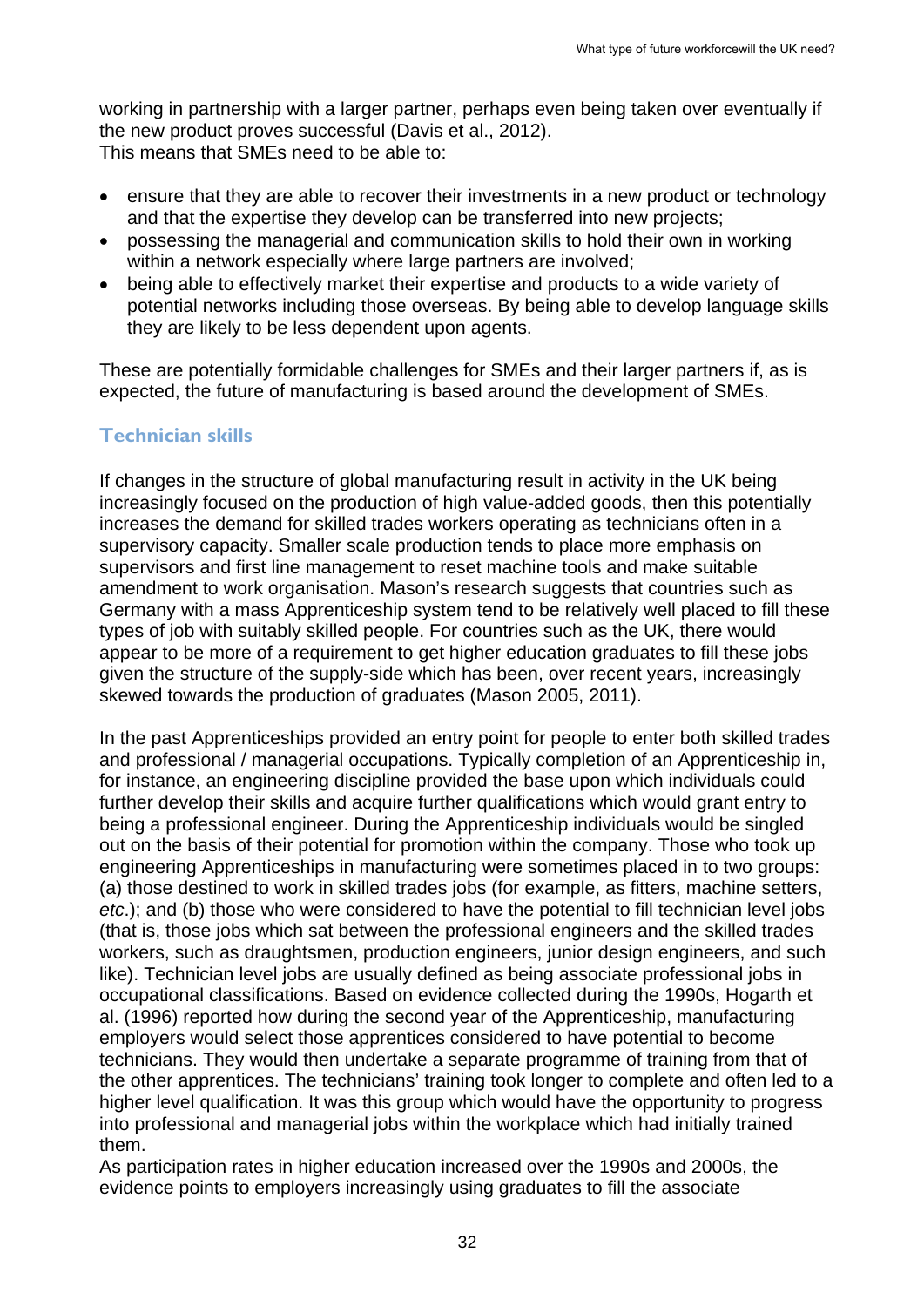professional jobs which had been traditionally filled by technicians graduating from Apprenticeship programmes (Jagger, *et al*., 2010; Mason, 2012). Whether these jobs when filled by university graduates had the same skill content as when filled by the technicians, or whether the university graduates were able to transform these jobs in to higher level ones, is a moot point. The case study evidence presented by Lewis (2012a, 2012b) suggests that some employers may have become dissatisfied with the performance of graduates in associate professional level jobs because the training they had received at university lacked the combination of theory and practice which Apprenticeships provided and which the employers found to be so beneficial to their businesses. Accordingly, employers were once again looking to Apprenticeships to provide them with the technicians who could fill the types of occupations which fell between skilled trades and professional engineers.

Both Mason (2012) and Jagger *et al*. (2010) demonstrate that those employed in skilled trades and associate professional jobs are relatively old - often in their mid 50s – with the result that many employers are currently, or will be shortly, faced with a pressing need to replace those who are close to retirement. In aggregate, employers cannot resort to the external labour market to recruit experienced skilled trades workers or associate professional staff since the pool from which they are likely to be recruiting has been getting older and smaller as people retire. The alternative is for employers to provide initial vocational education and training either through Apprenticeships or graduate traineeships. With increases in university tuition fees there is a degree of uncertainty attached to the future supply of graduates from higher education. It should be noted that manufacturing employers, in any case, are able to recruit only around a quarter of those graduating in STEM subjects (SEMTA, 2009). Apprenticeships which provide the apprentice with the opportunity to earn whilst learning may become an increasingly attractive option to young people - especially where there is the potential to progress on to Higher Apprenticeships - who might have otherwise been tempted to enrol at a university (Mason, 2012; Hogarth *et al*., 2012). Accordingly, employers may well increasingly look to Apprenticeships to meet their demand for skills at the technician / associate professional level if the supply of university graduates begins to dwindle.

### <span id="page-32-0"></span>**3.4 Emerging skill needs within advanced manufacturing subsectors**

The discussion so far has been about the demand for skills in a generic sense. It is important to consider the specific types of skills which will be needed. SEMTA (2009) identified several advanced manufacturing sub-sectors / technologies which they considered to be of critical importance to the future of the manufacturing sector in the UK. These were:

- Aerospace;
- Plastic / silicon electronics:
- Bio-medical / pharmaceuticals;
- Composites / new materials;
- Nanotechnologies.

Based on that report Table 3.5 below summarises the emerging skills with reference to occupational demand. It is apparent across all sub-sectors and technologies that there will be considerable pressures on management and professional scientists, engineers and technologists to turn breakthroughs in science and engineering into viable products,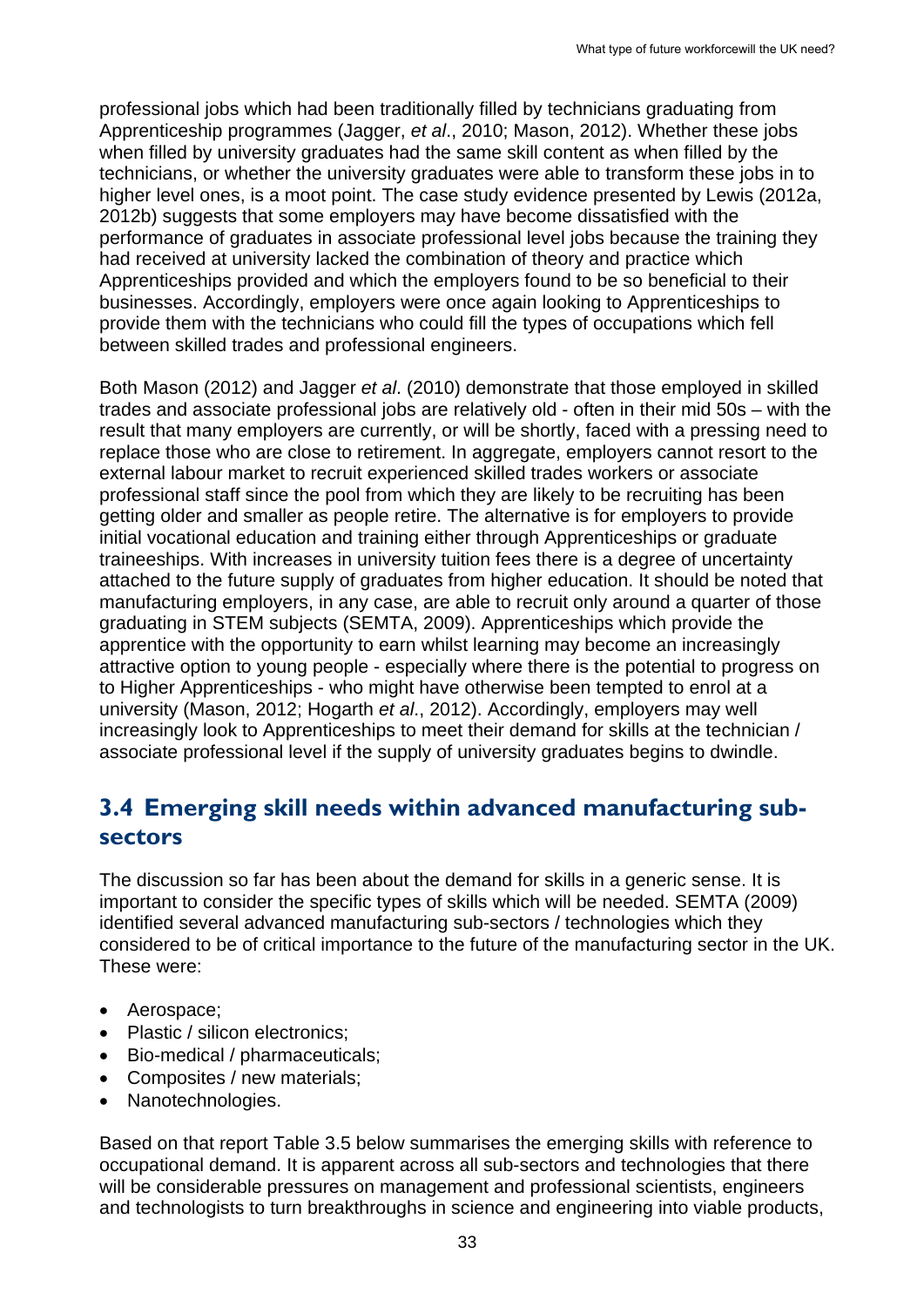and then to manage the process of shifting from prototyping to manufacturing in greater volumes. In some respects this corresponds with the hybrid skills mentioned above (a combination of high technical competence allied to commercial competence). It is also apparent that at both the development stage and in the process of moving from prototyping to greater volume production, managers, professional scientists, and engineers are working in teams – often multi-disciplinary teams – which are spread across multiple organisations sometimes located in different countries. This creates a demand for people to be able to manage these networks and work effectively in teams.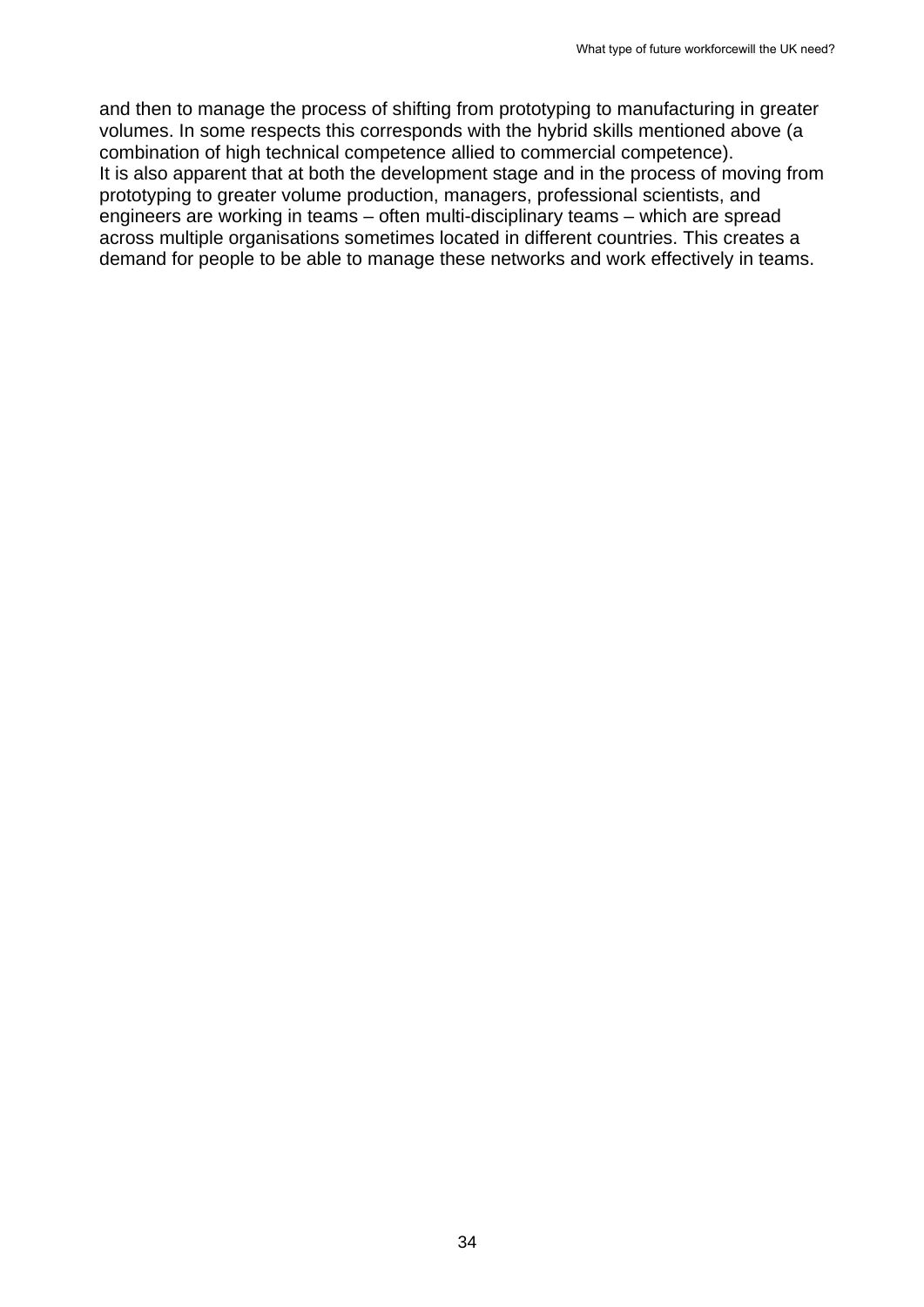|                        | <b>Management Skills</b>                                             | <b>Professional Skills</b>                                               | <b>Technical Skills</b>             |
|------------------------|----------------------------------------------------------------------|--------------------------------------------------------------------------|-------------------------------------|
| Aerospace              | Capacity to negotiate                                                | Mix of technical and                                                     | Engineering (electrical and         |
|                        | complex global markets                                               | business skills required to manage                                       | mechanical) / software (modelling   |
|                        |                                                                      | complex projects and international                                       | and simulation); knowledge of       |
|                        |                                                                      | supply chains involved in design                                         | advanced materials                  |
|                        |                                                                      | and R&D                                                                  |                                     |
| <b>Plastic and</b>     |                                                                      | Ability to bring new products to market and manage the transition        | Testing, prototyping and            |
| silicon electronics    | from producing prototypes to higher volume production                |                                                                          | being able to implement new         |
|                        |                                                                      |                                                                          | designs. Skills related to using    |
|                        |                                                                      |                                                                          | plastic electronics                 |
| Biotechnology /        | Management of new                                                    | Need for scientists capable                                              | Technicians capable of              |
| <b>Pharmaceuticals</b> | product development                                                  | of working across boundaries of                                          | working with the new production     |
|                        |                                                                      | biology / genetics / chemistry /                                         | systems required to produce         |
|                        |                                                                      | chemical engineering etc.                                                | biotechnology products              |
| New materials /        | Skills related to the                                                | Scientists and technologists                                             | Technicians will need to            |
| composites             | commercialisation of new materials                                   | are required to develop new                                              | acquire the skills required to work |
|                        |                                                                      | composites applicable to sectors                                         | with new materials in their         |
|                        |                                                                      | such as automotive, aerospace,                                           | manufacture                         |
| Nanotechnology         |                                                                      | As a new embryonic technology there is a need for managers and           |                                     |
|                        |                                                                      | professionals (especially scientists) across the manufacturing sector to |                                     |
|                        | identify how nanotechnologies can be incorporated in to products and |                                                                          | relation to the handling and use of |
|                        | processes                                                            |                                                                          | nanotechnologies.                   |

|  | Table 3.5: Future skill demands in selected manufacturing sub-sectors and technologies |  |  |
|--|----------------------------------------------------------------------------------------|--|--|
|--|----------------------------------------------------------------------------------------|--|--|

Source: derived from information provided in SEMTA (2009)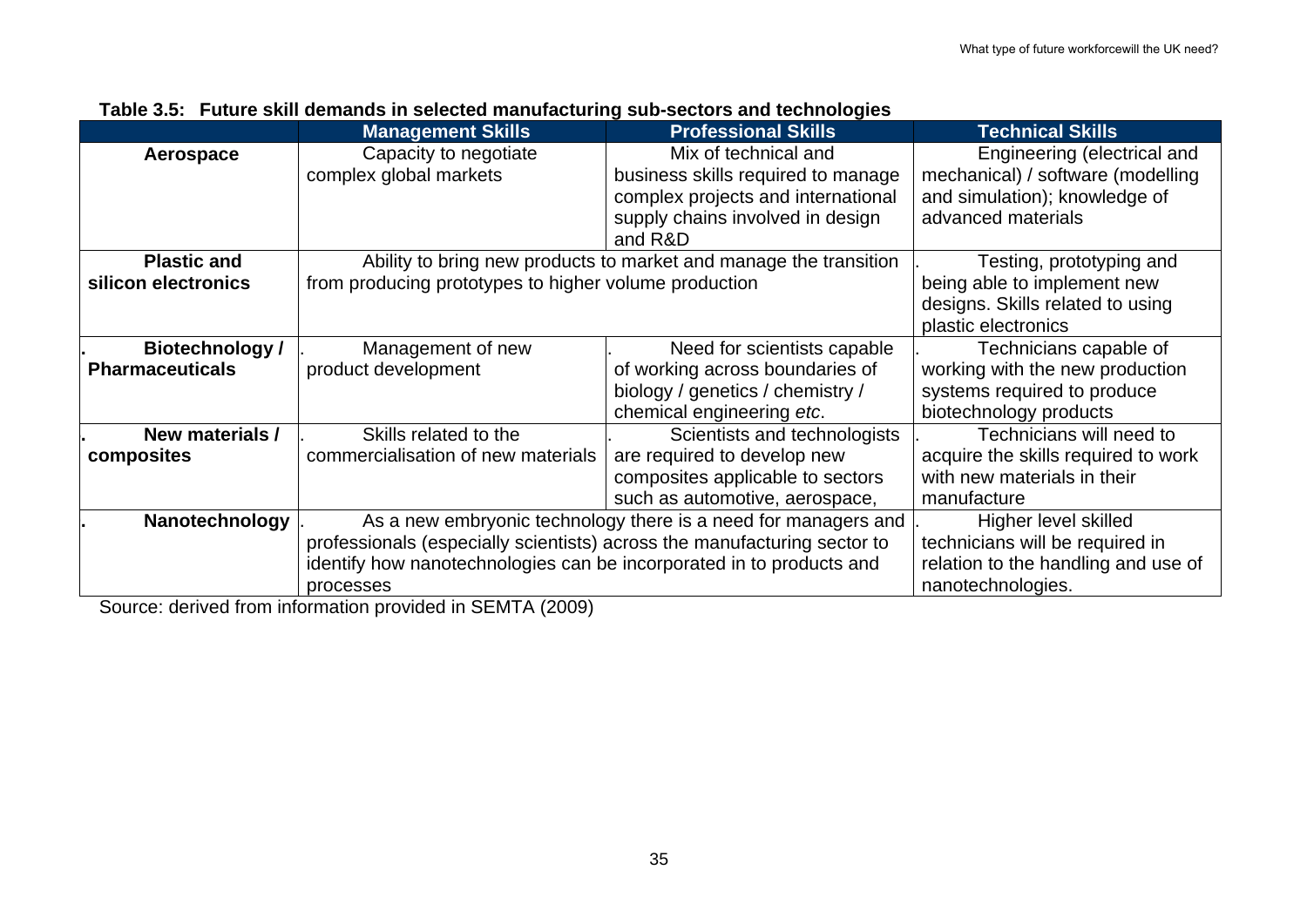## **3.5 Conclusion**

<span id="page-35-0"></span>This chapter has sought to indicate the principal types of skill which will be increasingly required by the manufacturing sector over the medium- to long-term. There are three broad, inter-related skill needs:

- management skills required to chart a sustainable product market strategy with the emphasis upon operating in the high value segment of the market;
- the professional skills required in R&D and product and process design; and
- the technical skills required to support employers maintain a high value added product market strategy. These will be demanded of managers, professionals, associate professionals and technicians, and skilled trade workers.

It is apparent that as manufacturing employers increasingly make use of emerging technologies such as biotechnology and nanotechnologies there are, to some extent, brand new skill needs arising. In some areas there are likely to be relatively few people within the global labour market who have the skills industry requires. This is especially true with respect to R&D. There are also likely that the existing workforce may need to acquire new skills as, for example, biotechnologies and nanotechnologies become increasing incorporated in to manufactured products. This potentially places a considerable pressure on the industry to develop the new skills it needs. Supply side issues are turned to in the next chapter.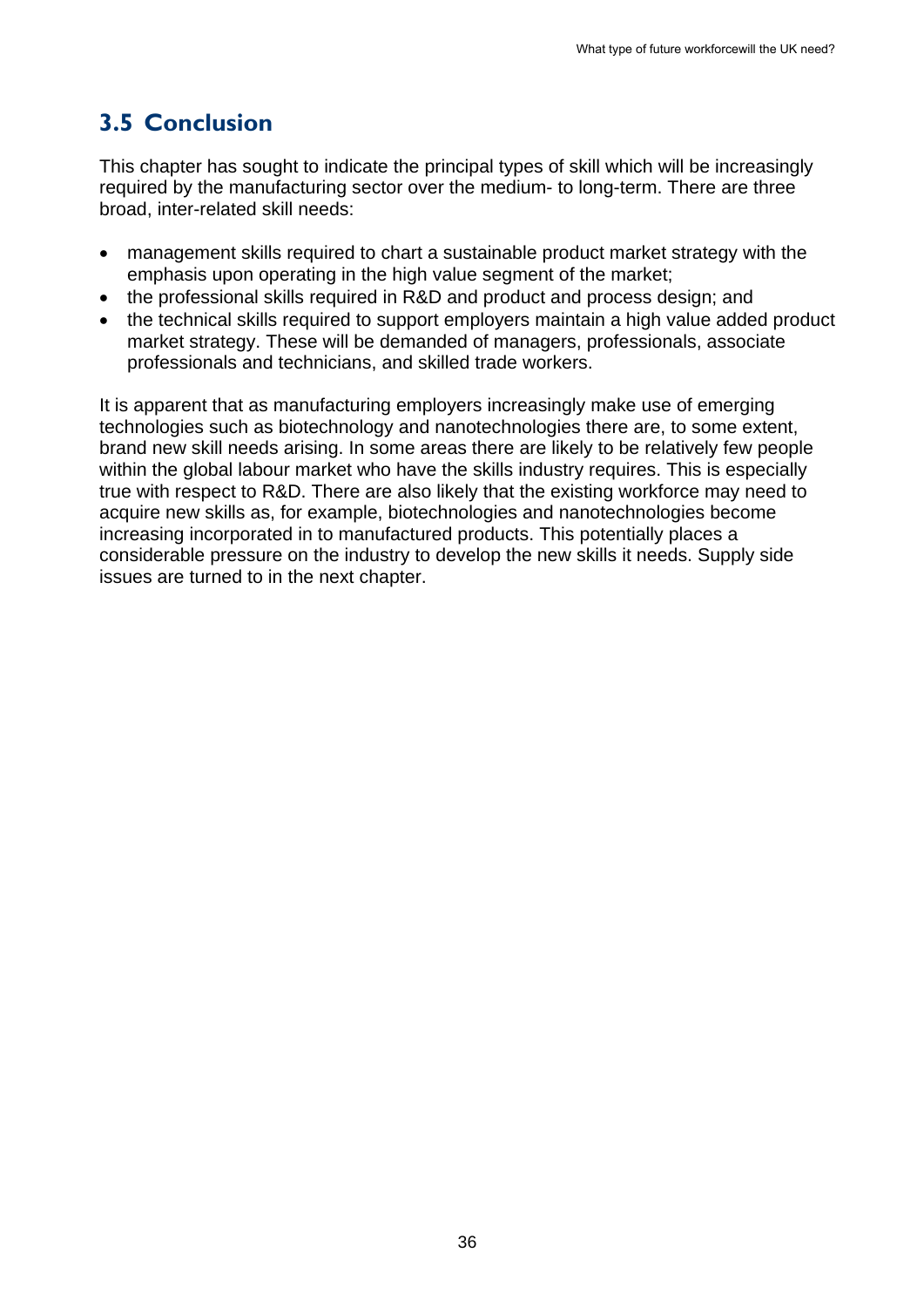## <span id="page-36-0"></span>**4. Meeting skill demand**

## <span id="page-36-1"></span>**4.1 Introduction**

The projections of future employment demand presented in the previous chapter are dependent upon the supply side keeping pace with demand. Since the 1970s at least, Government has sought to boost skills supply to all industries: first through the Manpower Service Commission's attempts to create vocational pathways through further education other than through Apprenticeship; and then, later, by increasing the percentage of young people entering higher education. The manufacturing industry has always been relatively more dependent upon the vocational education and training (VET) system to supply it with the skills it needs. Whether or not the VET system has been successful in doing so is a moot point, but it is clear in looking to the future that the sector will become increasingly skill intensive. Therefore the supply of skills has the capacity to be either a facilitator or inhibitor of growth and the development of high-skill, high-value segments of the industry.

For reasons of brevity the discussion is limited to initial vocational education and training (IVET) delivered in the further education (FE) and higher education (HE) sectors, along with the continuing vocational training and education (CVET) provided by employers, together with some insights into the role of migration as a source of skills supply.

## <span id="page-36-2"></span>**4.2 Initial vocational education and training: apprenticeships**

Historically Apprenticeship has been a principal point of entry for young people wanting to enter skilled employment in the manufacturing sector. Apprenticeship across much of the EU is regarded as conferring benefits on both the employer and the apprentices over and above that which is delivered through school-based vocational learning (Vogler-Ludwig *et al*., 2012; Beicht *et al*., 2004; Müehlemann *et al.,* 2007). As noted above, the manufacturing workforces in countries such as Germany and Switzerland comprise proportionately more people who would have been trained *via* their respective Apprenticeship / dual-training systems.

The evidence from the UK engineering sector indicates that employers recurrently invest in Apprenticeships because they see little alternative to doing so. Apprenticeships are seen as delivering the skills employers need and delivering to learners a rigorous, practical and theoretical understanding of the trade they have chosen to pursue (Hogarth *et al*., 2012). Apprenticeships would appear to deliver a win-win insofar as employers obtain the skills they need, and the apprentice obtains relatively good returns with respect to wages and being in employment (London Economics, 2011; Greenwood *et al*., 2011).

The problem is that participation levels in Apprenticeship are relatively modest in the economy overall and in the manufacturing sector. Across the economy as a whole, 4 per cent of employers provide Apprenticeships and 5 per cent of employers in manufacturing do so (Davies, *et al*, 2010). This is a problem which has long beset the manufacturing sector. The reason why the MSC promoted vocational alternatives to Apprenticeship in the 1970s was due to concerns over the low levels of participation in this form of training which was, at the time, concentrated in sectors such as engineering and construction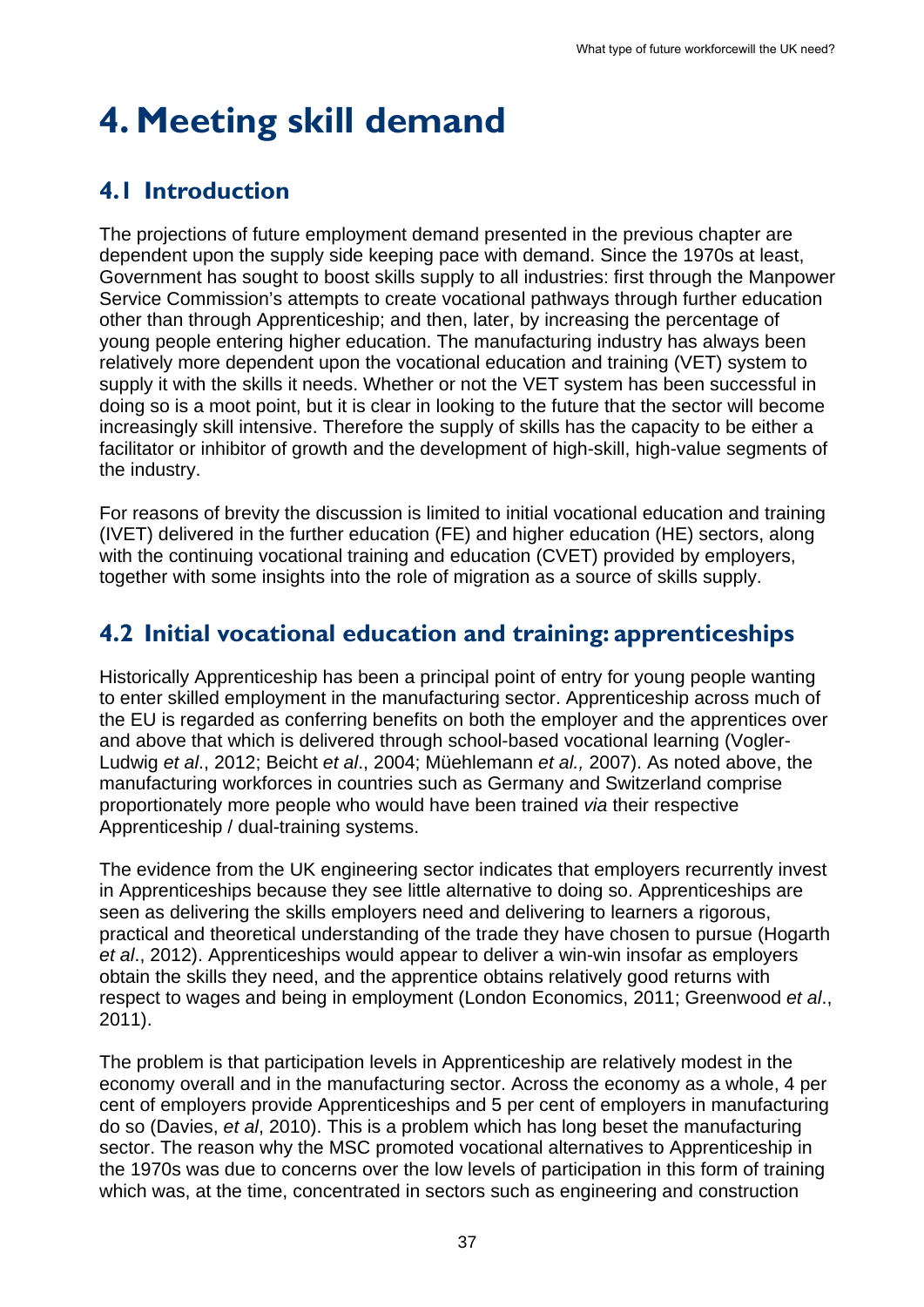(Haxby, 1989). The problem endures with a relatively small share of the cohort leaving the compulsory school system each year entering into an Apprenticeship when compared to countries such as Germany (Steedman, 2011). Supporting this view the 2011 Employers Skills Survey revealed that manufacturing was one of the sectors where employers were less likely to take on young people straight from education: 19 percent of establishments in manufacturing having done so in the 12 months prior to the survey compared with 23 percent across all sectors.

Apprenticeship starts are sensitive to the economic cycle and Government attempts to boost their number (see Figure 4.1). Recent data suggests that though a large part of the recent growth in apprentices has been due to existing employees, often aged over 24 years, being trained via the programme rather than new recruits taken on exit from school or college, this is not true of the manufacturing sector. In manufacturing Apprenticeships at both Level 2 (L2) and Level 3 (L3) are delivered to young people entering the labour market for the first time (Winterbotham *et al*., 2012; Hogarth *et al*., 2012). They receive structured training over a two to four-year period involving a substantial amount of off-the-job training usually through block- or day-release to a local FE college. The problem remains, however, that participation rates are relatively low compared with other countries.



**Figure 4.1: Apprenticeship Starts in England, 2002 - 2012** 

Source: Data Service Statistical First Releases March and October 2012

Other evidence which has looked more specifically at Apprenticeships in STEM subjects shows some increase in STEM Apprenticeship starts at Level 3 over recent years (Royal Academy of Engineering, 2012).

The key issue, given the aims of this paper, is what will happen to apprenticeship numbers in the future. The increase in university tuition fees may well increase the attractiveness of Apprenticeships to young people who, in previous years, might not have considered pursuing the form of IVET. Similarly, if there are fewer higher education graduates of a type manufacturing wants to recruit then they may be tempted to take on more apprentices as a substitute (Hogarth *et al*., 2011). As noted in the previous chapters some firms are looking to reinvigorate their technician training programmes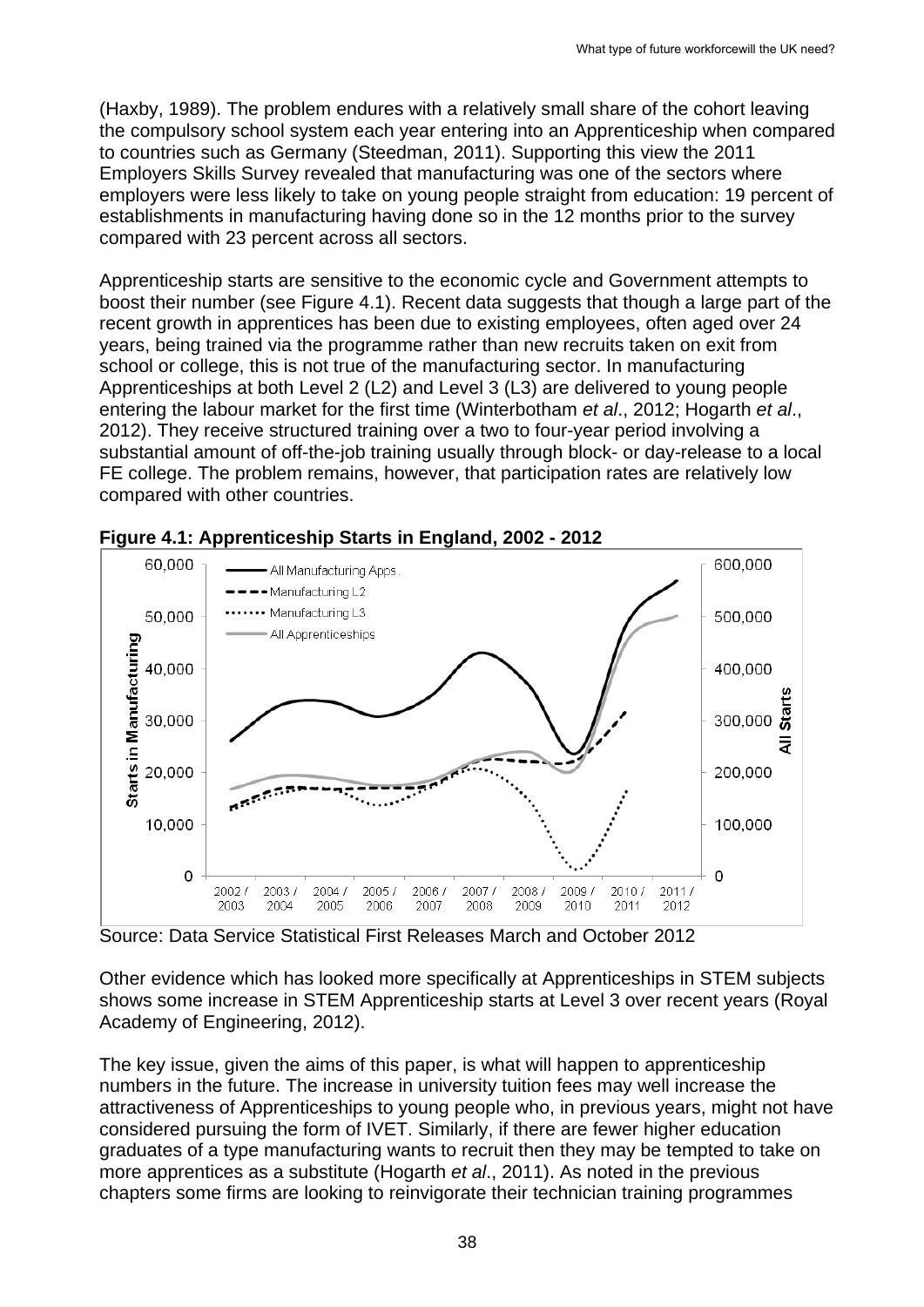which may well stimulate the demand for Apprenticeships from employers. It may also be the case, given changes in the higher education sector, that both employers and apprentices look to gain their Level 4 qualifications through Higher Apprenticeships rather than entering university. So over the medium there are signs that the demand for manufacturing / STEM related Apprenticeships might increase thereby increasing the supply of skilled personnel through this training pathway.

## <span id="page-38-0"></span>**4.3 Initial vocational education and training: higher education**

With regard to higher education the evidence reveals that there has been an increase over recent years in the number of students studying science, technology, engineering and mathematics (STEM). These are the subjects which are particularly in demand by manufacturing companies. Table 4.1 shows the change in the stock of full-time undergraduate students in 2011/12 and 2002/3 which shows that there has been a 9 per cent increase in the number of STEM students.

| Table 4.1: Supply of people studying for a first degree |  |
|---------------------------------------------------------|--|
| in STEM subjects (000s)                                 |  |

| <b>Current stock of</b><br>students (000s) F/T<br>Undergraduates | 2011/12 | 2003/04 | % change |
|------------------------------------------------------------------|---------|---------|----------|
| Biology                                                          | 123     | 92      | 34       |
| <b>Physical Sciences</b>                                         | 58      | 48      | 23       |
| <b>Computer Science</b>                                          | 56      | 86      | $-35$    |
| <b>Mathematical Sciences</b>                                     | 27      | 19      | 41       |
| Engineering                                                      | 86      | 77      | 11       |
| <b>AII STEM</b>                                                  | 351     | 322     | 9        |

Source: HESA

Alongside the increase in the stock of students studying towards STEM degrees there has also been a change in the subjects being studied. Figure 4.2 shows the change in the subjects being studied which fall under the engineering and technology category. The principal findings from Figure 4.2 indicate that proportionately fewer people are studying towards obtaining electrical engineering degrees and more are now working towards mechanical and civil engineering degrees respectively. The latter degree is one which is likely to be of more relevance to construction than manufacturing and, importantly, this is the degree subject which accounts for much of the growth in the number of people working towards engineering degrees.

Overall the stock of people in the labour market with STEM degrees has increased over time: from 1.7 million in 1997, to 2.1 million in 2004, to 3.7 million in 2009 (DTI, 2006). In part, the growth in the number of STEM graduates has been supported by an increase in the number of school pupils studying STEM subjects at A-level. Still there remain concerns about whether the supply of people with higher level STEM qualifications will be sufficient to meet demand from the manufacturing sector given that people who are qualified in these subjects are much in demand in other sectors too (Purcell et al., 2007).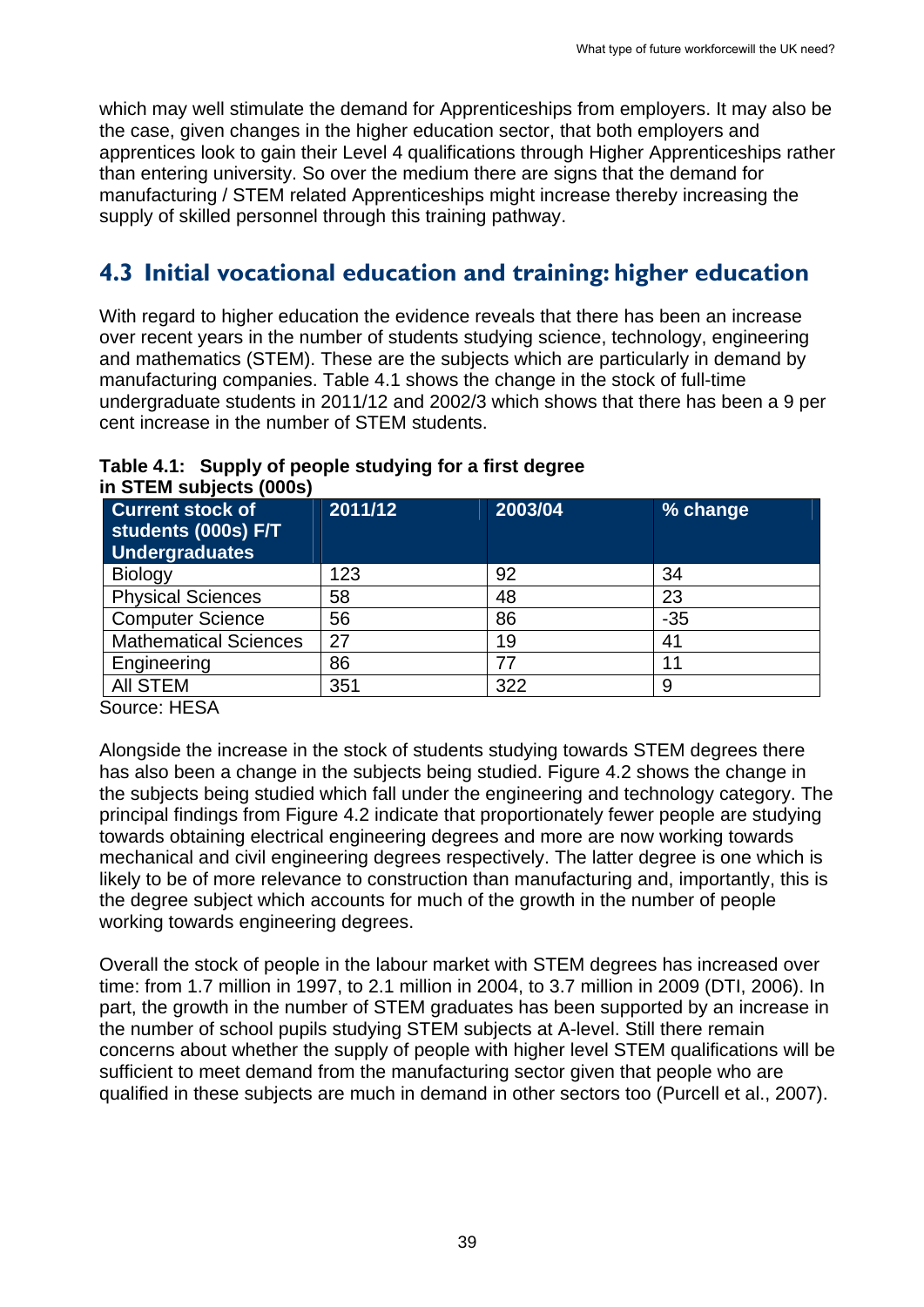#### **Figure 4.2: Change in the subjects being studied with Engineering and Technology**



Source: HESA

Some of the new technologies which are being developed often require research scientists and engineers who are working at the cutting edge in the chosen discipline. Sometimes there are relatively few people who possess the skills required to develop new technologies. This is a potential supply side constraint on the development of technologies such as biotechnology and nanotechnology (SEMTA, 2009). It also points to the importance of collaborative relationships being developed with higher education institutions in order that the knowledge base in higher education is suitably exploited to the benefit of the economy. The Lambert Report indicated that there are sometimes barriers to effective university-business collaboration taking place, but in the future the development of new technologies and the capacity to take a lead in the development and commercial application of those technologies is likely to require more HE-business collaboration.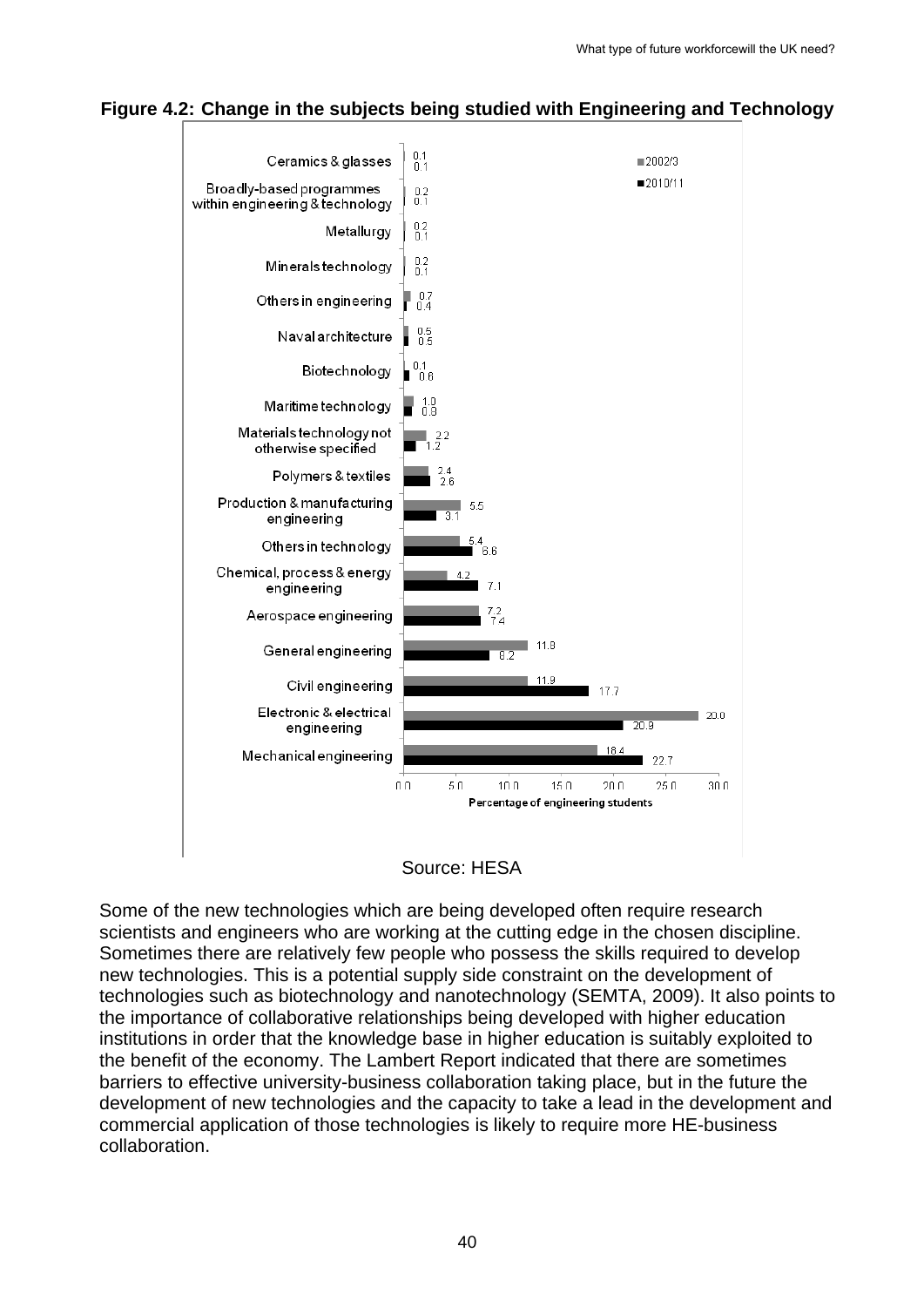## <span id="page-40-0"></span>**4.4 The employment destination of students and apprentices**

Evidence about the employment destination of apprentices tends to be piecemeal, but the information available suggests that upon completion of their training, most apprentices working towards manufacturing and engineering Apprenticeships stay with the company which trained them (Hogarth *et al*., 2012; Winterbotham *et al*., 2012). The evidence indicates that a strong bond is developed between apprentices and their employers in many instances which ensures that the apprentices remain with the company which trained them.

In relation to higher education, HESA statistics indicate that around a quarter of engineering and technology graduates, six months after completing their degrees, are working in the manufacturing sector (see Table 4.2). Table 4.3 provides a summary of the evidence in Table 4.2 to show that engineering and technology graduates, and STEM graduates generally, have a high likelihood of working in distribution and financial and business services. These are all sectors which are likely to grow in employment over the medium-term. The implications of this are considered below.

People who study STEM subjects reveal a preference for working in areas which will make use of their STEM skills (Connor *et al*., 2011) and the evidence suggests that where they do so their wage levels are relatively high (Greenwood *et al*., 2011). Whilst once this would have resulted in many of them moving into manufacturing there are now jobs across a range of sectors which make use of the STEM skills. Therefore a critical issue for the manufacturing industry over the medium-term is for it to become the preferred destination for those who have the higher level STEM skills the industry needs. This is not just about wage levels, but the wider set of terms and conditions of work which allow people to derive satisfaction from their work, develop their careers, and balance their lives inside and outside of work (work-life balance). The industry will need to increasingly provide an employment offer which compares favourably with that in other sectors if it is to recruit the skills it needs and, in doing so, encourage a wider crosssection of the population to work in the industry.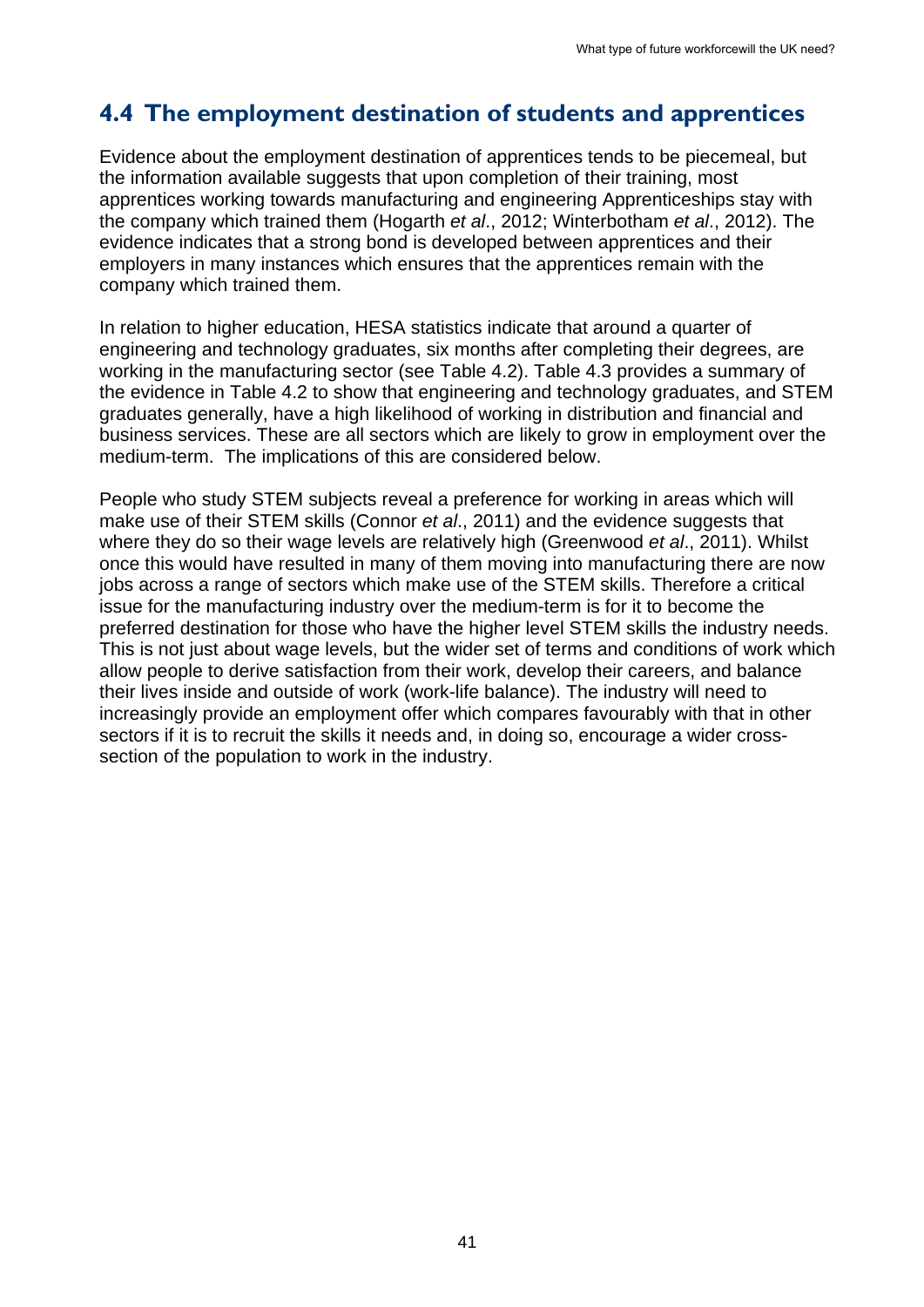| $\frac{1}{2}$                           |                                                   | $100$ of $1 = m$ ordered $200$   |                           |                                          |  |  |
|-----------------------------------------|---------------------------------------------------|----------------------------------|---------------------------|------------------------------------------|--|--|
| <b>Sector of destination</b>            | <b>All science</b><br>- inc<br>medicine<br>$(\%)$ | <b>ALL</b><br><b>STEM</b><br>(%) | <b>Engineering</b><br>(%) | <b>All</b><br><b>Graduates</b><br>$(\%)$ |  |  |
| Agriculture, forestry and fishing       | $\overline{0}$                                    | $\overline{0}$                   | $\overline{0}$            | $\overline{0}$                           |  |  |
| Mining and quarrying                    | 1                                                 | 1                                | 3                         | $\overline{0}$                           |  |  |
| Manufacturing                           | 6                                                 | 9                                | 23                        | 5                                        |  |  |
| Electricity, gas and water supply       | 1                                                 | 1                                | $\overline{2}$            | $\overline{1}$                           |  |  |
| Construction                            | 1                                                 | $\overline{2}$                   | $\overline{7}$            | $\overline{1}$                           |  |  |
| Wholesale and retail trade/repair(2)    | 14                                                | 17                               | 14                        | 17                                       |  |  |
| Hotels and restaurants                  | 5                                                 | $\overline{7}$                   | 4                         | $\overline{7}$                           |  |  |
| Transport, storage and                  | $\overline{7}$                                    | 11                               | 10                        | $\overline{7}$                           |  |  |
| communication                           |                                                   |                                  |                           |                                          |  |  |
| <b>Financial activities</b>             | $\overline{\mathbf{4}}$                           | $6\phantom{1}6$                  | 3                         | 5                                        |  |  |
| Property development, renting,          | 12                                                | 16                               | 21                        | 16                                       |  |  |
| business and research activities        |                                                   |                                  |                           |                                          |  |  |
| Public administration and               | 3                                                 | $\overline{4}$                   | $\overline{4}$            | $\overline{4}$                           |  |  |
| defence/social security                 |                                                   |                                  |                           |                                          |  |  |
| Education                               | 8                                                 | 11                               | 3                         | 11                                       |  |  |
| Health and social work                  | 35                                                | 9                                | $\overline{2}$            | 18                                       |  |  |
| Other community, social and             | 5                                                 | $\overline{7}$                   | 3                         | $\overline{7}$                           |  |  |
| personal service activities             |                                                   |                                  |                           |                                          |  |  |
| Private households with employed        | $\Omega$                                          | $\Omega$                         | $\overline{0}$            | $\overline{0}$                           |  |  |
| persons                                 |                                                   |                                  |                           |                                          |  |  |
| International organisations and         | $\overline{0}$                                    | $\Omega$                         | $\overline{0}$            | $\overline{0}$                           |  |  |
| bodies                                  |                                                   |                                  |                           |                                          |  |  |
| Not known                               | $\overline{0}$                                    | $\mathbf 0$                      | $\mathbf 0$               | $\overline{0}$                           |  |  |
| <b>Total</b>                            | 100                                               | 100                              | 100                       | 100                                      |  |  |
| use UEOA Destinations Data OED Table 4L |                                                   |                                  |                           |                                          |  |  |

**Table 4.2: Employment Destinations of STEM Graduates (2010/11)** 

Source: HESA Destinations Data SFR Table 4b

#### **Table 4.3: Summary of Employment Destinations of STEM Graduates (2010/11)**

| <b>Sector of destination</b>    | <b>All science</b><br>(inc<br>medicine) | <b>ALL</b><br><b>STEM</b> | <b>Engineering</b> | <b>All</b><br><b>Graduates</b> |  |
|---------------------------------|-----------------------------------------|---------------------------|--------------------|--------------------------------|--|
| Primary                         |                                         |                           | 4                  |                                |  |
| Manufacturing and utilities     |                                         | 10                        | 25                 | 5                              |  |
| Construction                    |                                         | 2                         |                    |                                |  |
| Distribution, hospitality and   | 25                                      | 34<br>27                  |                    | 31                             |  |
| transport                       |                                         |                           |                    |                                |  |
| Financial and business services | 16                                      | 22                        | 24                 | 22                             |  |
| Non-marketed services           | 47                                      | 26                        | 8                  | 36                             |  |
| Other                           | 3                                       | 4                         | 4                  | 4                              |  |
| Total                           | 100                                     | 100                       | 100                | 100                            |  |

Source: HESA Destinations Data SFR Table 4b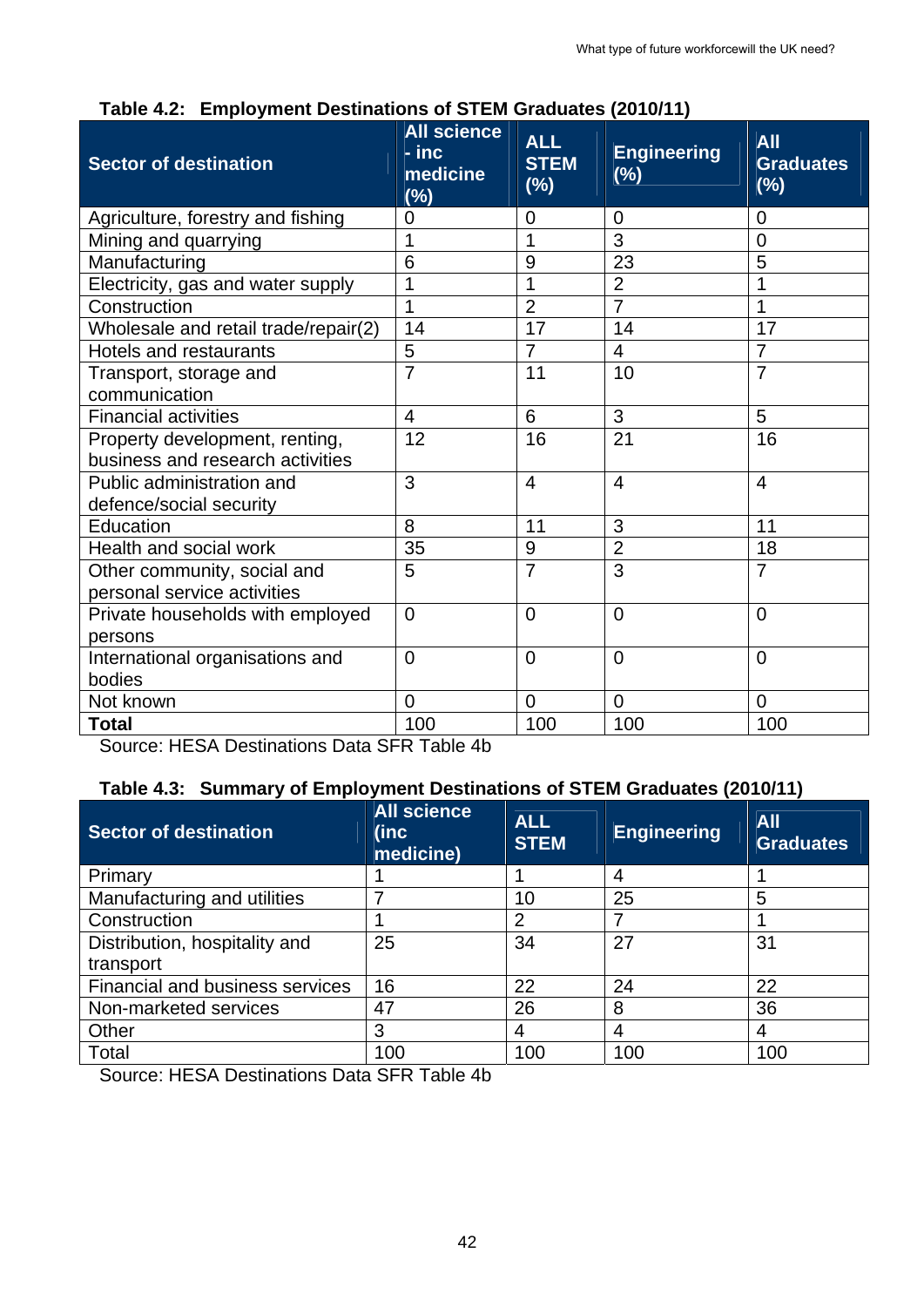## <span id="page-42-0"></span>**4.5 Continuing vocational education and training**

Employers need to invest in the skills of their workforce simply to ensure that their skills are up to date. Moreover, with people expected to remain economically active until an older age, the skills they obtained in their initial training is unlikely to last them a lifetime. Employees who completed their Apprenticeships at, say, 21 years of age, are likely to need their skills updating over an expected fifty-year career (based on people retiring at 68 years). The industry itself is likely to be the principal means through which people in employment refresh their skills.

Data show that employees in manufacturing are less likely to report being in receipt of training than people in the labour market generally. 18 per cent of employees reported being in receipt of job related training compared with 25 per cent in the economy generally (see Table 4.4). The Employers Skills Survey revealed that 56 per cent of employers in the manufacturing sector reported providing their staff with training compared with 59 per cent in the economy generally. The amount of money expended on training per employee is relatively low at £1,425 in 2011 compared with £1,775 for the economy as a whole.

|                                            | <b>Manufacturing</b> |                     | <b>Whole Economy</b> |                     |  |  |
|--------------------------------------------|----------------------|---------------------|----------------------|---------------------|--|--|
| <b>Occupations (SOC Major</b><br>Groups)   | <b>Number</b>        | $%$ of<br>workforce | <b>Number</b>        | $%$ of<br>workforce |  |  |
| 1 Managers and senior officials            | 108,563              | 19                  | 1,008,42<br>5        | 23                  |  |  |
| 2 Professional                             | 95,312               | 28                  | 1,588,56<br>3        | 39                  |  |  |
| 3 Associate professional and<br>technical  | 70,808               | 26                  | 1,505,02<br>2        | 35                  |  |  |
| 4 Administrative and secretarial           | 31,669               | 14                  | 670,009              | 21                  |  |  |
| 5 Skilled trades                           | 94,578               | 15                  | 476,943              | 16                  |  |  |
| 6 Personal service                         | 473                  | 9                   | 927,704              | 36                  |  |  |
| 7 Sales and customer service               | 10,257               | 17                  | 416,531              | 19                  |  |  |
| 8 Process, plant and machine<br>operatives | 92,754               | 15                  | 288,954              | 15                  |  |  |
| 9 Elementary                               | 30,325               | 11                  | 470,477              | 14                  |  |  |
| All                                        | 534,739              | 18                  | 7,352,62<br>8        | 25                  |  |  |
| Women                                      | 119,579              | 17                  | 3,868,24             | 29                  |  |  |
| Men                                        | 415,160              | 18                  | 3,484,38             | 23                  |  |  |
| People aged under 25                       | 74,409               | 29                  | 1,091,69<br>8        | 29                  |  |  |

#### **Table 4.4: Number of employees in receipt of work-related training over the past 13 weeks (2010)**

Source: LFS 2010Q4

The data indicates that whilst considered a relatively skilled industry the evidence reveals that at best, when it comes to training its own employees, manufacturing employers are less likely to provide training compared with the average of all employers across all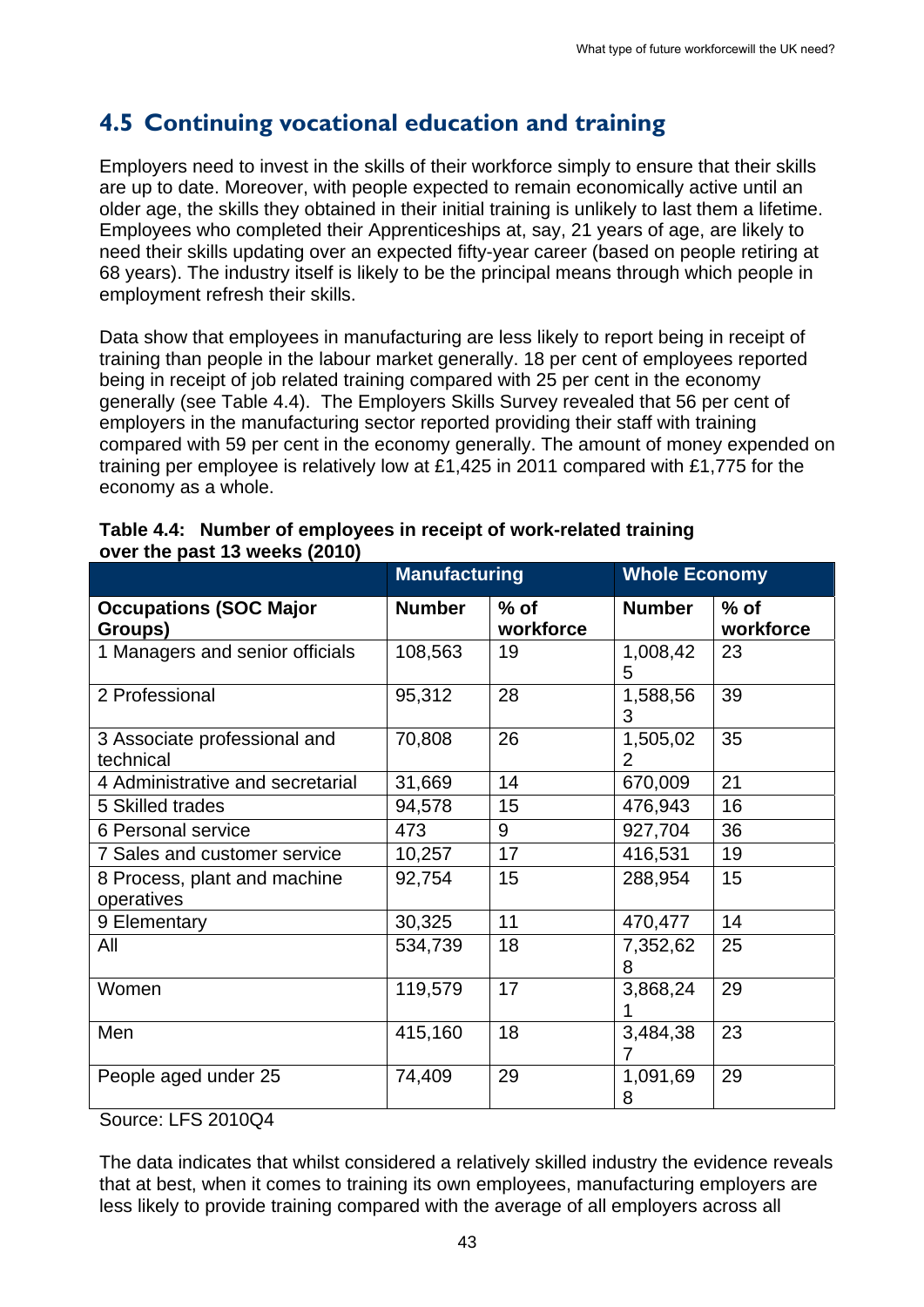sectors. This is potentially important since, in future, it is likely that employers will need to increasingly meet more of the costs of vocational education and training. Since the industry is likely to face substantial skill needs over the medium-term related to recruiting new employees and retraining existing employees, the supply of training provided by employers may be a constraint on future demands being met. Evidence suggests that the increasing use of new materials and new technologies in manufacturing processes will place a demand on the need for the skills of the existing workforce to be updated (SEMTA, 2009). If external training suppliers are not equipped to supply the skills required by these new technologies, then this place increasing pressures on employers to develop the skills in-house.

### <span id="page-43-0"></span>**4.6 Migration as a source of skills supply**

Migration is a potential source of labour for the advanced manufacturing sector. It is notable that the Ministerial Advisory Committee (MAC, 2011) advised that restrictions on entry to the UK should be relaxed in relation to a range of engineering skills such as those in aerospace. The evidence indicates that there are manufacturing sectors which are relatively dependent upon employees who were not born in the UK. Food manufacturing, for example, had the highest share of migrants in employment in 2010 – 34 per cent – followed by the manufacture of apparel at 31 per cent (The Migration Observatory, 2010). These are sectors which are relatively less well paid than other parts of the manufacturing industry which suggests that these sectors have sought migrant labour because of labour shortages rather than skill shortages.

In relation to some of the more highly skilled manufacturing sectors, the issue is less about the number of migrants and more about being able to attract people from abroad with the critical, cutting edge scientific and engineering skills the sector requires to develop new products and processes. The key issue here is being able to attract people with skills which are relatively scarce in the global labour market to work in the UK.

## <span id="page-43-1"></span>**4.7 Skills Supply: International Comparisons**

New growth theory suggests that countries increasingly compete on the basis of their human capital stock. Accordingly there is considerable interest in comparing the educational attainment of the labour force in different countries. By way of context Table 4.5 shows how levels of educational attainment vary across both developed and emerging economies.

A number of points emerge from Table 4.5:

- 1. the emerging economies such as China, Brazil, Argentina have relatively large shares of their workforces who are qualified at a low level (though both South American counties have relatively high shares at qualified at upper secondary level), So these countries still have some way to travel before the quality of their human capital catches up with that of western economies, though levels of educational attainment in these countries are increasing;
- 2. more developed economies have relatively high shares qualified at tertiary levels;
- 3. Switzerland and Germany stand out in having relatively high shares of people whose highest level of qualification is a vocational one at upper secondary level (reflecting the large percentage of people who enter the dual system).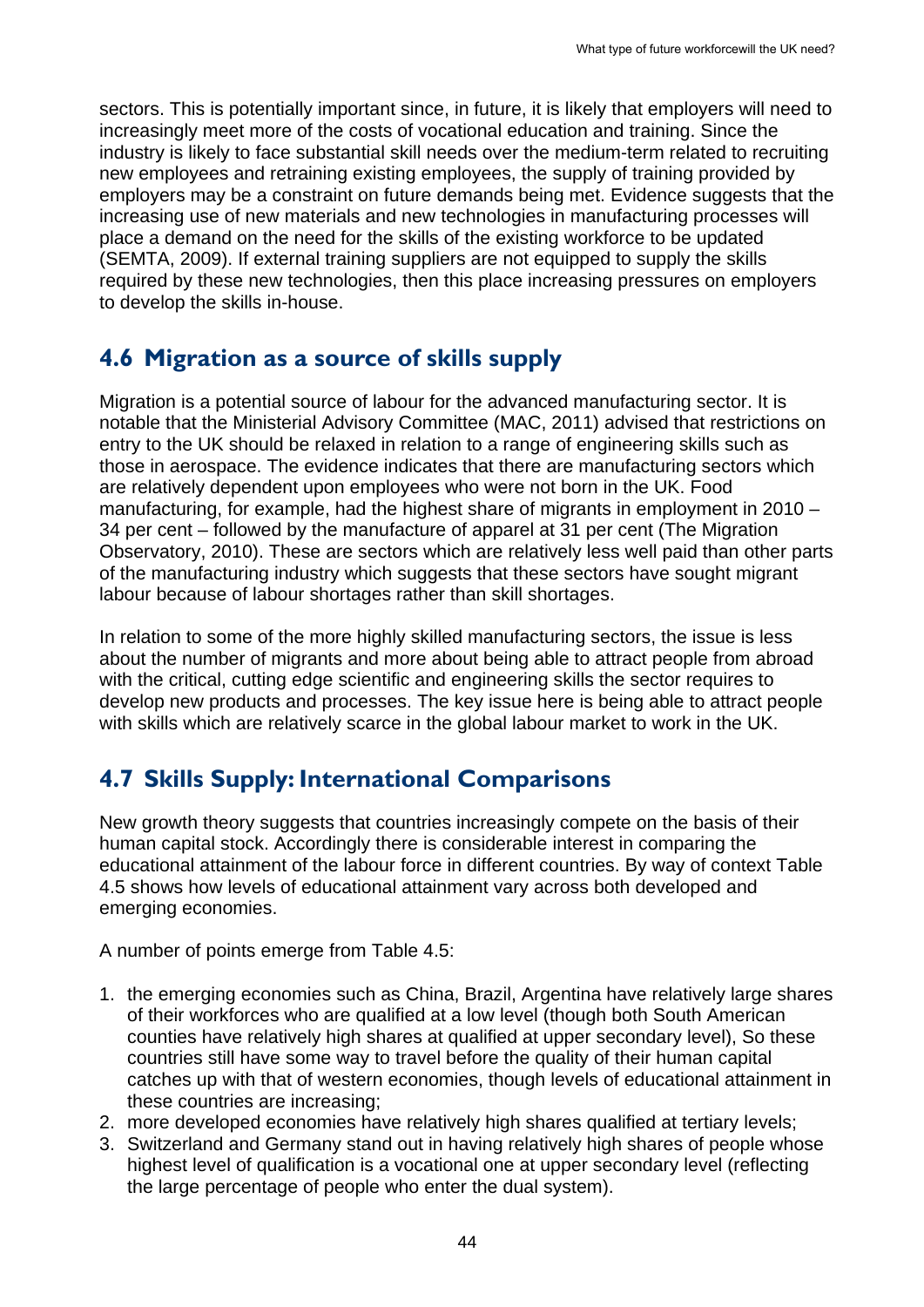But the discussion is not just about the levels of educational attainment. Increasingly attention has been focussed on the extent to which national education systems can deliver the skills in demand from the labour market – especially STEM skills – and have mechanisms in place which allow the vocational education and training system at both upper secondary and tertiary levels respond to changing labour demand.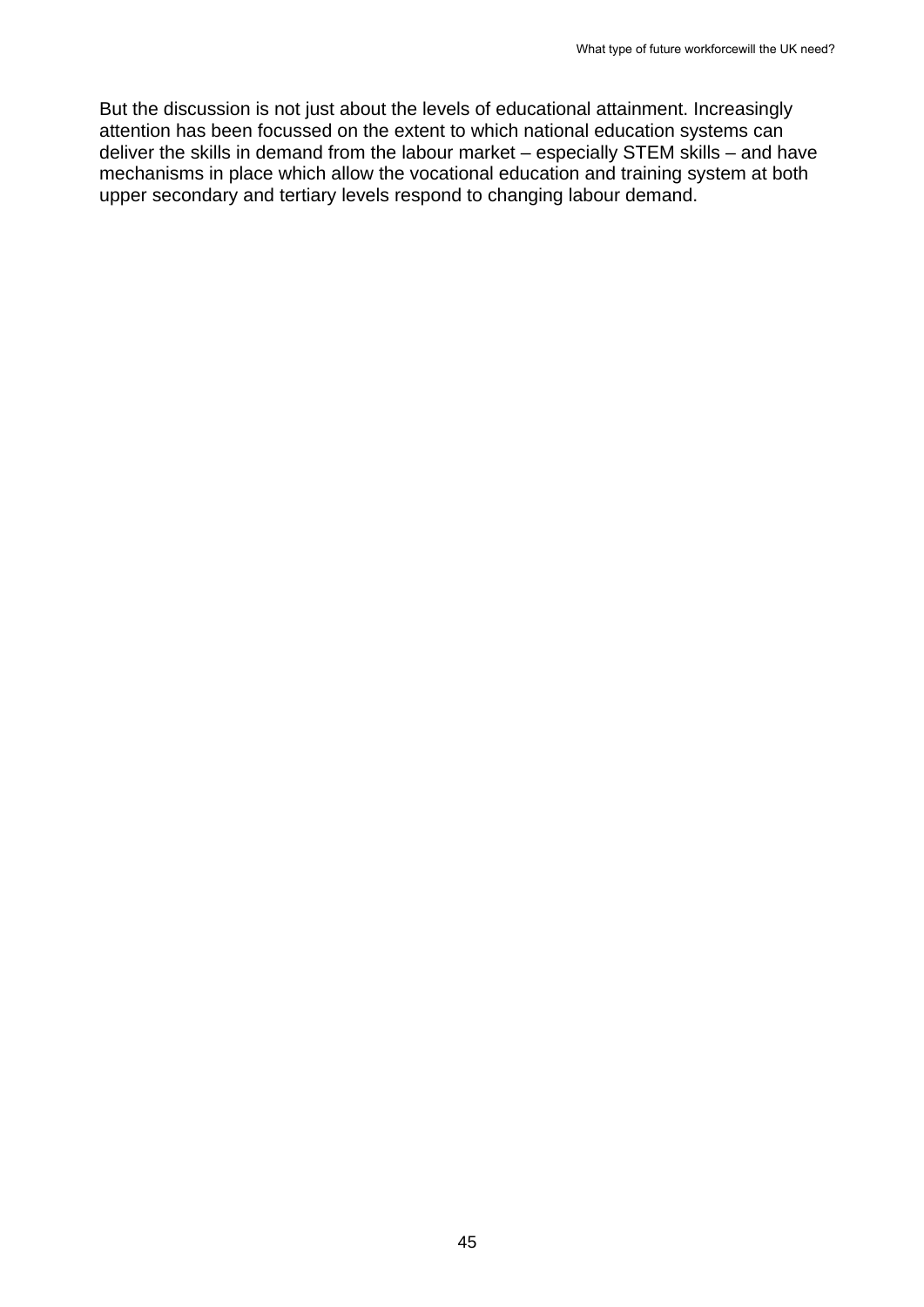|  |  | Table 4.5: Educational attainment: Adult population (2010) |  |  |
|--|--|------------------------------------------------------------|--|--|
|--|--|------------------------------------------------------------|--|--|

|                          | Pre-<br>primary<br>and<br>primary<br>education | Lower<br>secondary<br>education |                         | <b>Upper secondary</b><br>education |                | Post-<br>secondary<br>non-tertiary | <b>Tertiary education</b> |          |                                           | <b>All levels</b><br>of<br>education |
|--------------------------|------------------------------------------------|---------------------------------|-------------------------|-------------------------------------|----------------|------------------------------------|---------------------------|----------|-------------------------------------------|--------------------------------------|
|                          |                                                |                                 | <b>Short</b><br>courses | Vocati<br>onal                      | Academic       | education                          | Vocational                | Academic | <b>Advanced</b><br>research<br>programmes |                                      |
| <b>OECD</b>              |                                                |                                 |                         |                                     |                |                                    |                           |          |                                           |                                      |
| France                   | 11                                             | 18                              |                         | 30                                  | 11             |                                    | 12                        | 17       | 1                                         | 100                                  |
| Germany                  | 3                                              | 11                              |                         | 49                                  | 3              | 8                                  | 10                        | 16       | 1                                         | 100                                  |
| Ireland                  | 11                                             | 15                              |                         |                                     | 24             | 12                                 | 16                        | 21       | 1                                         | 100                                  |
| Italy                    | 12                                             | 33                              |                         | $\overline{7}$                      | 32             |                                    | n                         | 14       |                                           | 100                                  |
| Japan                    |                                                |                                 |                         |                                     | 55             |                                    | 19                        | 25       |                                           | 100                                  |
| Korea                    | 9                                              | 11                              |                         | 20                                  | 21             |                                    | 12                        | 24       | 3                                         | 100                                  |
| Mexico                   | 42                                             | 22                              |                         | 6                                   | 13             |                                    |                           | 16       |                                           | 100                                  |
| Netherlands              | 8                                              | 19                              |                         | 15                                  | 23             | 3                                  | 3                         | 29       | 1                                         | 100                                  |
| Poland                   |                                                | 11                              |                         | 31                                  | 31             | 4                                  |                           | 23       |                                           | 100                                  |
| Spain                    | 19                                             | 28                              |                         | 8                                   | 14             |                                    | 9                         | 21       | 1                                         | 100                                  |
| Switzerland              | 3                                              | 9                               |                         | 40                                  | 5              | 6                                  | 11                        | 21       | 3                                         | 100                                  |
| <b>Turkey</b>            | 58                                             | 11                              |                         | 8                                   | 10             |                                    |                           | 13       |                                           | 100                                  |
| <b>United</b><br>Kingdom |                                                | 11                              | 14                      | 30                                  | $\overline{7}$ |                                    | 10                        | 27       | 1                                         | 100                                  |
| United<br><b>States</b>  | $\overline{4}$                                 | $\overline{7}$                  |                         |                                     | 47             |                                    | 10                        | 30       | 1                                         | 100                                  |

Source: OECD Education at a Glance Table 1A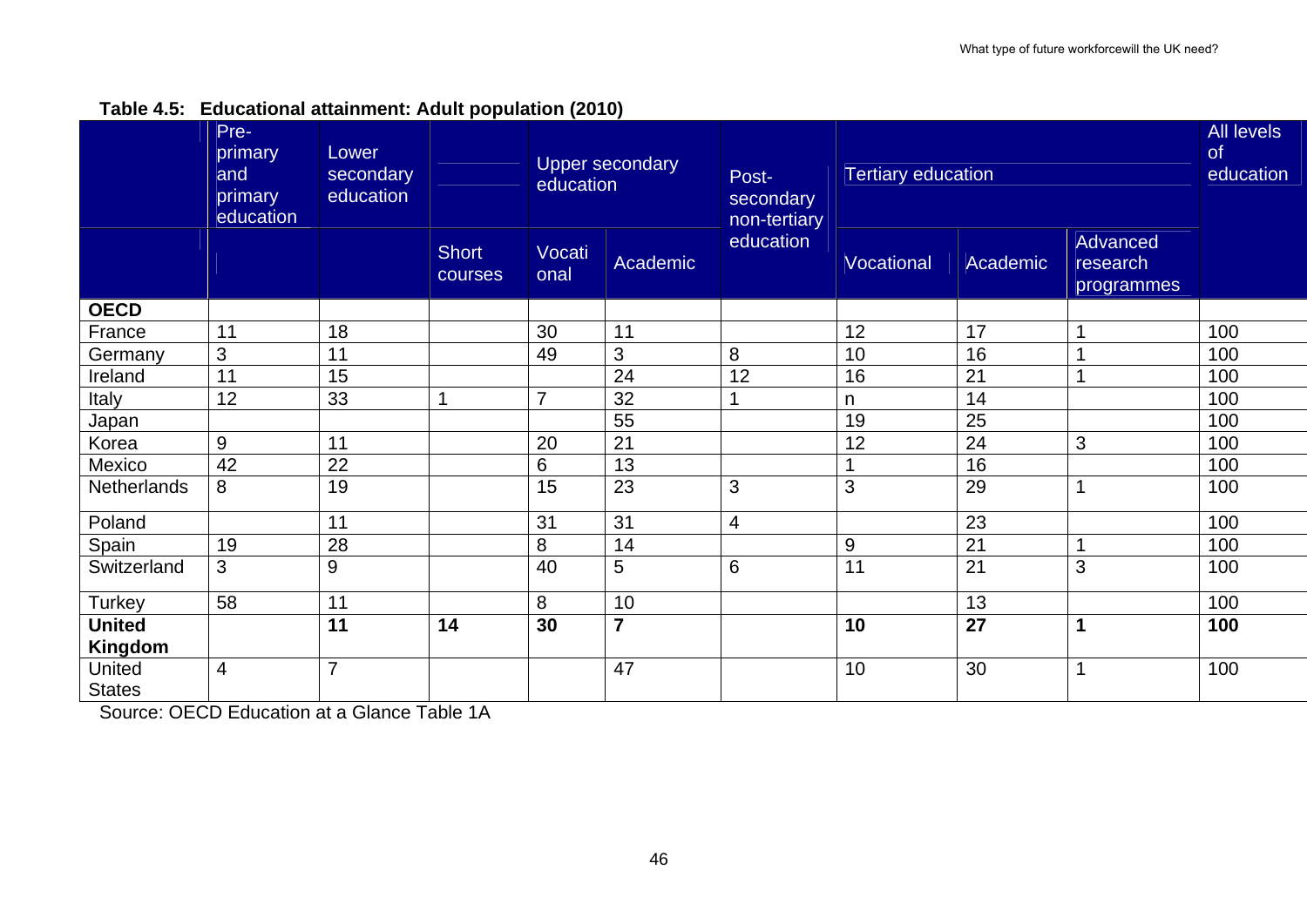|                       | Below upper secondary<br>education |    |    |    | Upper secondary level of education | Tertiary level of education |    |     |
|-----------------------|------------------------------------|----|----|----|------------------------------------|-----------------------------|----|-----|
| OECD average          |                                    | 26 |    | 44 |                                    |                             | 30 |     |
| EU21 average          |                                    | 25 |    | 48 |                                    |                             | 28 |     |
| Argentina             | 44                                 | 14 | 28 |    |                                    |                             | 14 | 100 |
| <b>Brazil</b>         | 45                                 | 14 |    | 30 |                                    |                             | 11 | 100 |
| China                 | 42                                 | 40 | 3  | 10 |                                    |                             |    | 100 |
| Indonesia             | 61                                 | 15 | 19 |    |                                    |                             | 5  | 100 |
| Russian<br>Federation | 3                                  | 8  | 16 | 18 |                                    | 34                          | 20 | 100 |
| G20 average           |                                    | 41 |    | 33 |                                    |                             | 26 |     |

**Table 4.5 (continued): Educational attainment: Adult population (2010)**  Source: OECD Education at a Glance Table 1A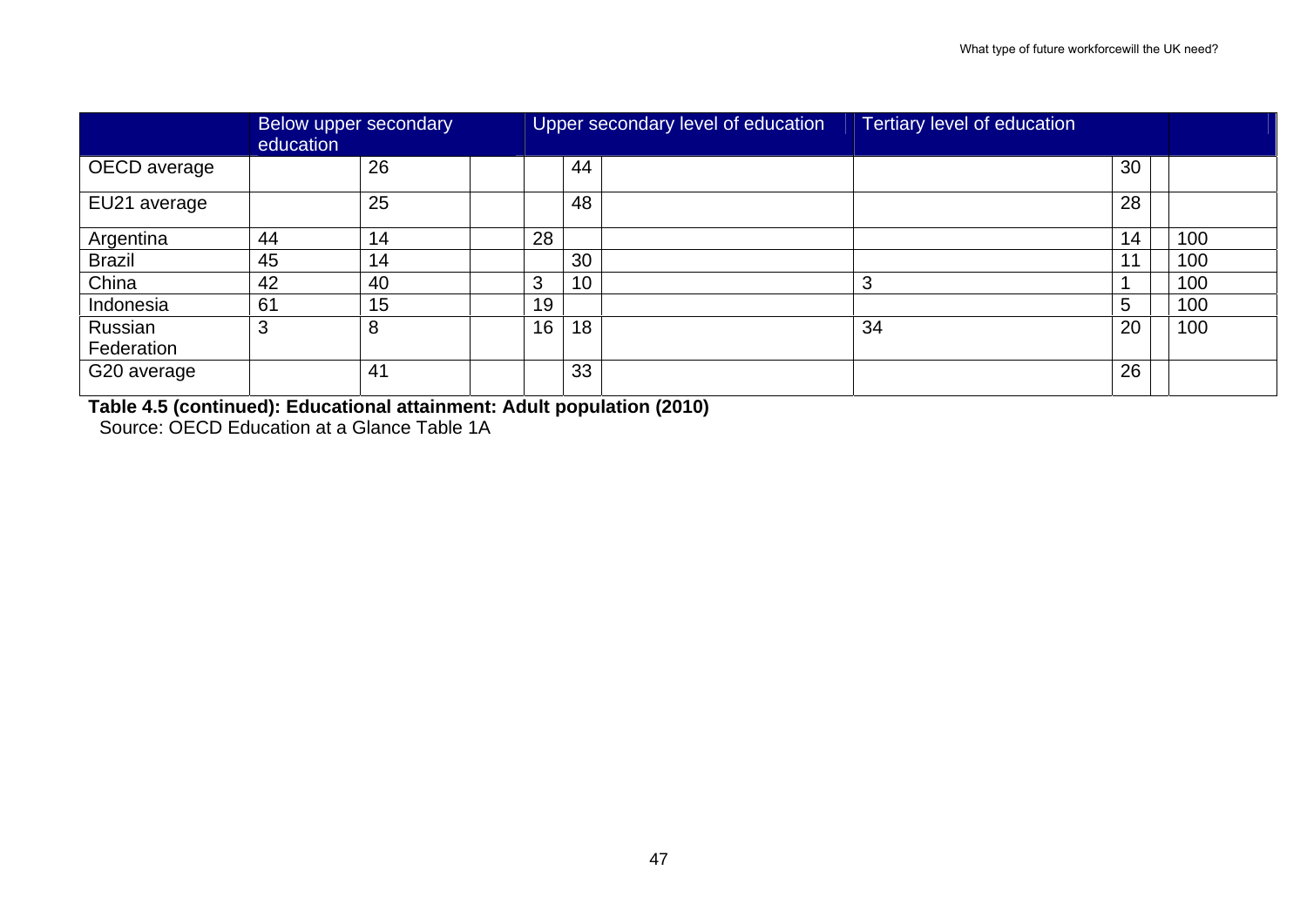Figure 4.3 provides a comparison of the extent to which people are qualified in STEM skills and reveals that in many countries this has doubled over the past ten years or so. It is also apparent that the UK stands out relatively strongly in this regard. The World Bank has pointed out that in many of the emerging economies in East Asia there are relatively small proportions of people working towards STEM qualifications in either upper secondary or tertiary levels and this is a potential constraint of their economic growth (World Bank, 2012).





It is further apparent that many countries are in a process of reviewing and reforming the way in which their education and training systems are able to articulate employer demand. A number of features are apparent from a review of selected countries:

Germany and Switzerland at least at the upper secondary level in relation to the dual system have developed a high degree of consensus between all social partners regarding the operation and content of that system. Employers are generally of the view that they have a high degree of ownership of the vocational education and training system and recognise the high value attached to individuals spending time in the workplace and in the classroom whilst training.

In Japan there is less tradition of engaging employers in the education and training system. Historically, in the context of the lifelong employment relationship between employees and their employers, much training was carried out within the company. This now changing with the emergence of vocational colleges (senmon gakka) which aim to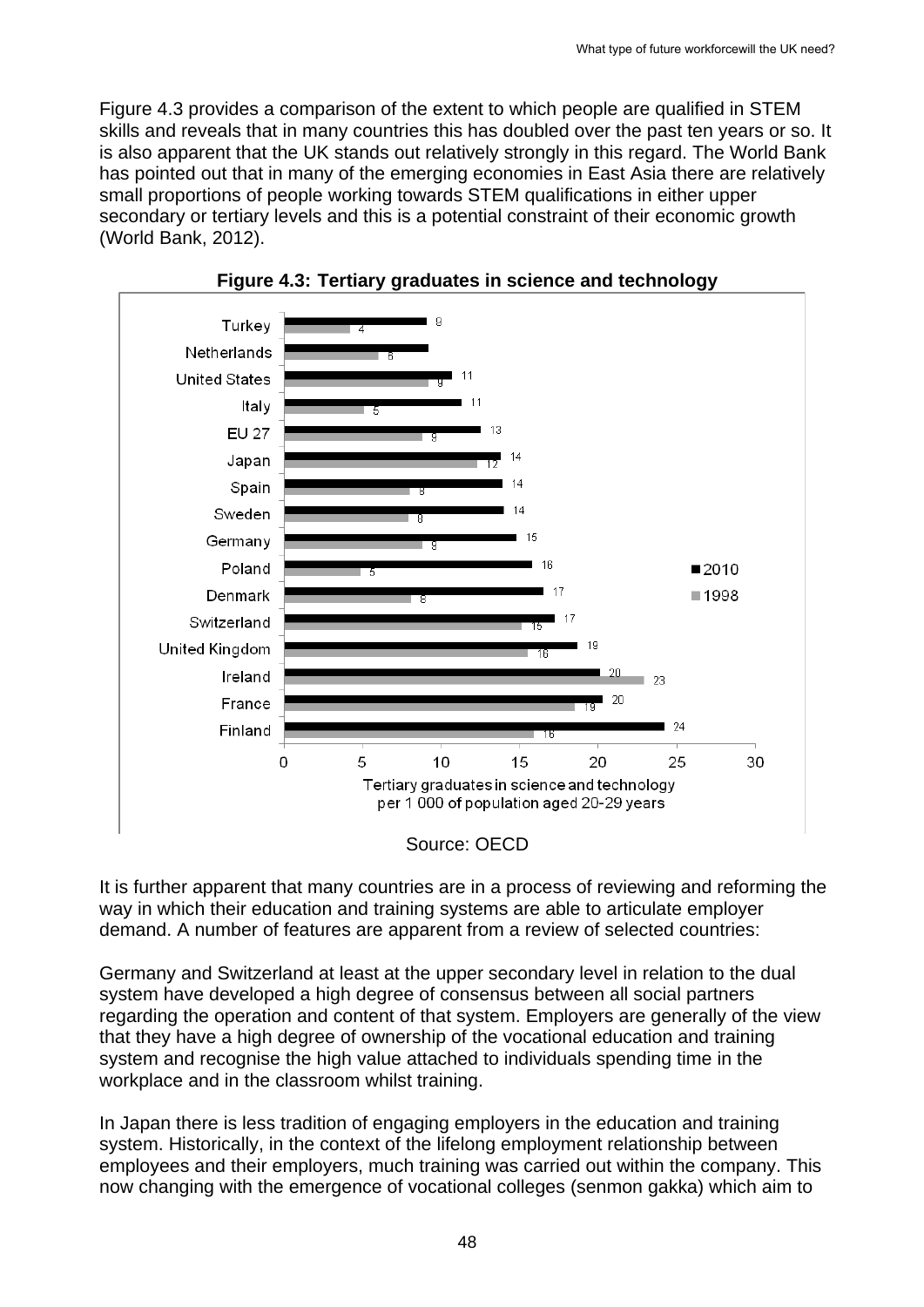directly meet skill needs in the labour market and which have been relatively more successful in getting people into work compared with those who choose to go onto university. The Government is also ensuring that universities and employers collaborate more in the innovation process through its Basic Technology Plans.

Similarly, in Korea the Government is trying to ensure that the education and training system is more responsive to the needs of the labour market. Employers complain that university graduates have too few practical skills because their education concentrates on theoretical aspects of their chosen subject. And like Japan there are problems in persuading graduates to enter many areas of manufacturing because they regard these jobs as being dirty, dangerous and difficult (3-D jobs as they are known in both Korea and Japan). The Government is trying to improve the employability skills of graduates by persuading companies to provide internships, persuading industry to become involved in the design of skill programmes, *etc.* 

In Singapore, there is a co-ordinated system where the various Government ministries work in an integrated fashion to ensure that the education and training system – for both IVET and CVET – delivers the skills the Singapore economy needs. The Government, for example, through the Ministry of Manpower has developed a range of programmes to ensure that the workforce engages in lifelong learning. Singapore is a relatively small economy and it may be that this type of coordinated approach is less applicable to a much larger economy where there are very many more actors to coordinate.

The challenge for the UK over the period to 2050 is to ensure that the education and training system is organised in such a way that it is able to meet both current and future and employer demand. In many respects the German and Swiss VET systems, which are characterised by high levels of voluntary engagement between the social partners, have served their respective manufacturing sectors well in this respect. If the UK's manufacturing industry is to increasingly rely upon technician grade staff, typically trained through the Apprenticeship system, then it will need to increase employer engagement with the VET system. Otherwise it is difficult to see how an increase in employer participation in the Apprenticeship will be realised.

## **4.8 Skill imbalances**

#### <span id="page-48-0"></span>**The incidence of hard-to-fill vacancies and skill-shortage vacancies**

Relative wage growth gives an indication of the extent to which there are imbalances between the demand for, and supply of, skills. In the manufacturing sector it tends to be the following manufacturing sub-sectors which record the highest year-on-year increases in wages:

- Manufacture of computer, electronic and optical products;
- Manufacture of machinery and equipment;
- Manufacture of motor vehicles, trailers and semi-trailers.

Other evidence suggest that the level of skill shortages is the same in manufacturing compared with other industries and that the level of skill-shortages has been more or less stable over time (see Table 4.6). Where manufacturing encounters a relatively high level of skill deficiency is with reference to skill gaps (the extent to which employees are fully competent at their existing job). This is an interesting finding given the evidence above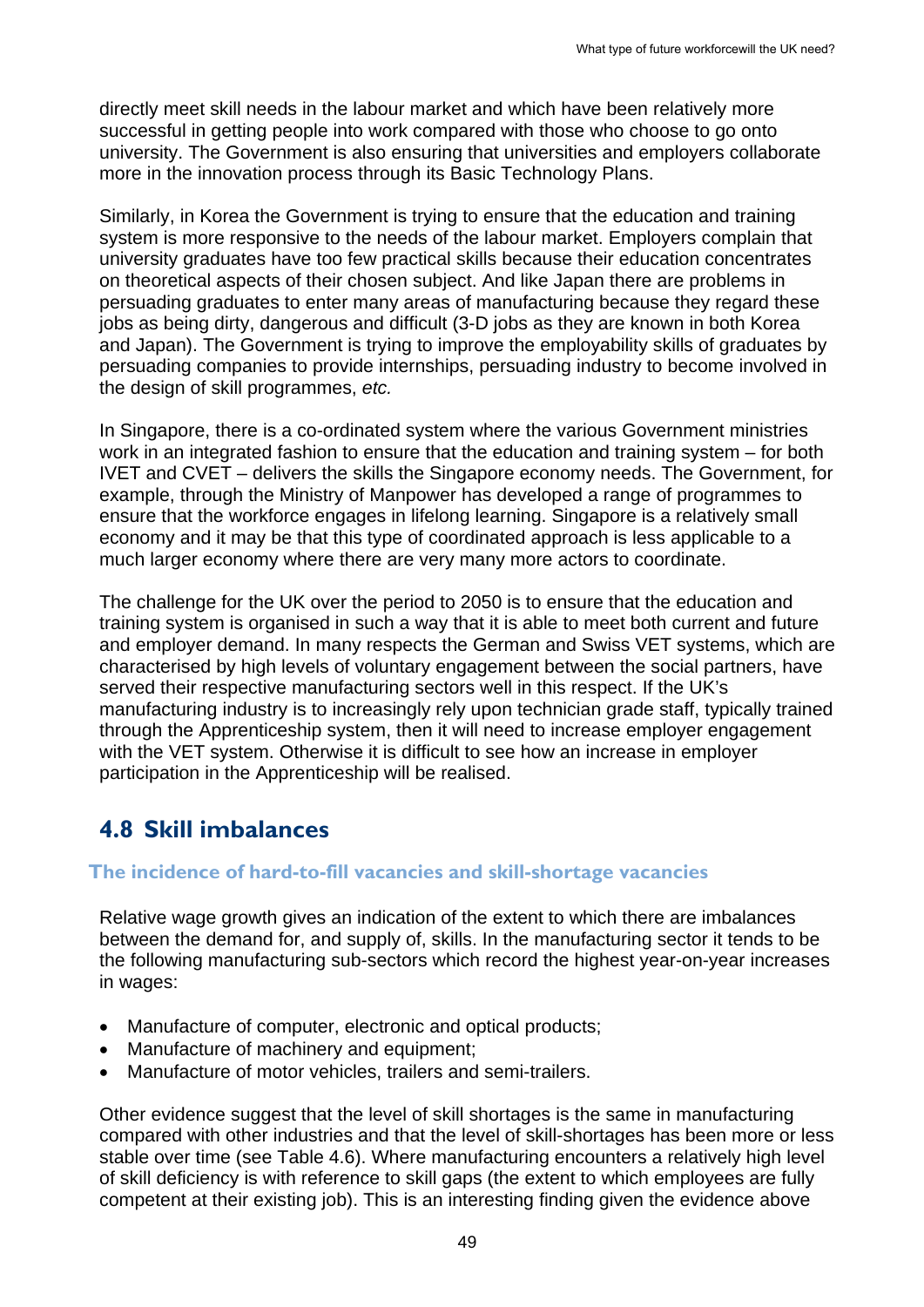which suggests that employees in the industry are relatively less likely to be in receipt of training.

| <b>Whole</b><br>economy | <b>Manufacturing</b> |
|-------------------------|----------------------|
| 635,906                 | 40,252               |
| 23.1                    | 15.8                 |
|                         |                      |
|                         | 11,834               |
| 5.2                     | 4.7                  |
|                         |                      |
| 103,453                 | 9,711                |
| 3.8                     | 3.8                  |
|                         |                      |
| 1,489,540               | 148,007              |
| 54.1                    | 58.2                 |
|                         |                      |
|                         | 143,564              |

#### **Table 4.6: Skill Deficiencies in Manufacturing (2011)**

Source: ESS2011

Where skill shortages emerge is often in relation to the quality of applicants to fill jobs. Employers often want applicants who possess the technical skills they require and a range of generic / soft skills (that is, hybrid skill sets).

The overall picture in relation to skill deficiencies includes many workplaces which have a relatively low-value / low-skill product market trajectory. Where employers have adopted a more dynamic product market strategy their skill needs are often more demanding and, consequently, skill shortages and skill gaps are more likely to emerge (Davis, et al., 2002). As noted above, the three sub-sectors which have recorded relatively high wage growth includes many employers who have adopted a high value, high skill product market strategy based around using the latest technologies in both products and processes.

Looking to the future skill shortages may emerge from the following factors:

- 1. a relatively aged workforce in some manufacturing sectors which will result in skilled workers leaving the industry which may be difficult to replace;
- 2. skill shortages emerging in some EU Member States as a result of demographic trends which may result in UK based workers taking jobs abroad or skilled foreign workers who may have been drawn to the UK settling elsewhere in the EU;
- 3. difficulties encountered by manufacturing employers in attracting people to work in the sector especially where their skills are sought by other industries.

To date, the evidence suggests that manufacturers have been successful in meeting their skill needs given the data on the volume of skill shortages. But it is where employers are engaged in relatively advanced activities that skill shortages are most likely to be experienced. This arises for two reasons: (i) because the skills supply system struggles to keep pace with their skill demands; and (ii) because the skills sought by these employers are in much demand by other employers (sometimes on a global scale).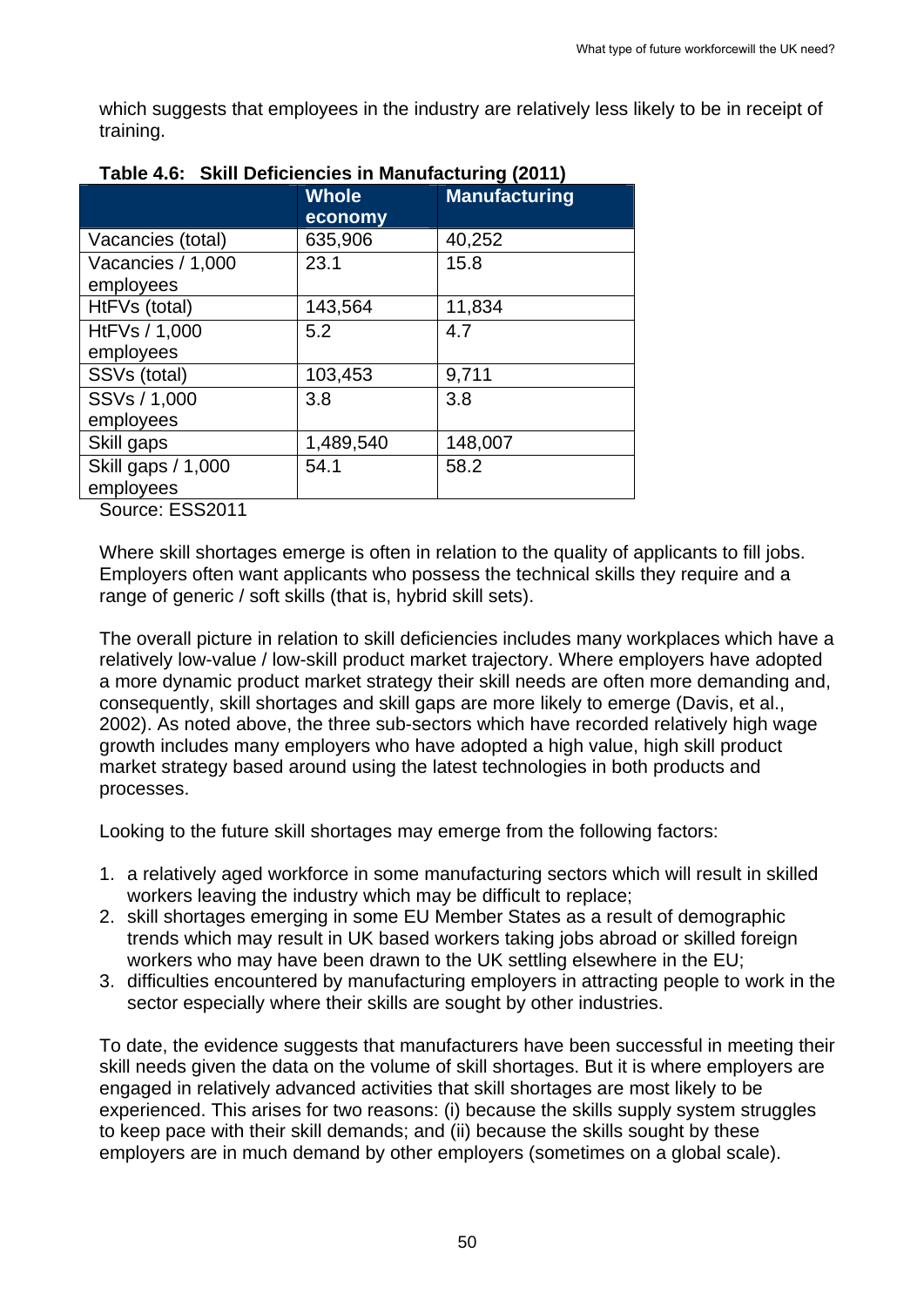#### **Offsetting skill imbalances**

In order to attract the skills the industry needs there is a need for it to offer the terms and conditions of employment which are likely to attract people to work in it. A critical factor here is relative wages. But there are also a range of other issues which will affect whether people choose to enter the manufacturing industry or choose to remain employed within it. Important here are issues relating to job satisfaction and work-life balance. As noted in the previous section, manufacturing captures a relatively modest share of the number of STEM graduates (around one quarter). If the industry wants to recruit staff who are likely to be in strong demand by other sectors then at the very least it needs to offer working conditions which are a match with those other sectors. Analysis of the Work-Life Balance Survey of Employees reveals that employees in manufacturing are no more likely to report being able to achieve a work-life balance compared with other private sector industries.

Relative wage levels are one factor which might affect the propensity for people to enter the industry. Figure 4.4 shows average wage levels in various manufacturing sub-sectors compared with the average for all employees. In general, it reveals that employees in the manufacturing sector are relatively well paid with most sub-sectors paying above the average for the economy as a whole. Average hours, however, are slightly higher at 38 hours a week compared with the overall average of 37.5 hours across all industries.

The general picture to emerge is that it is a sector where working conditions are on par or better than elsewhere in the economy. But there tends to be a perception across many countries that the industry, or at least parts of it, is one of those considered dangerous, dirty and difficult (3-D jobs as they are referred to in Japan). Davis et al. (2012) suggests that one of the problems the sector faces is persuading people that it is a clean, safe industry in which to work and that the historic image of factory work being no longer applicable to many of the industry's sub-sectors.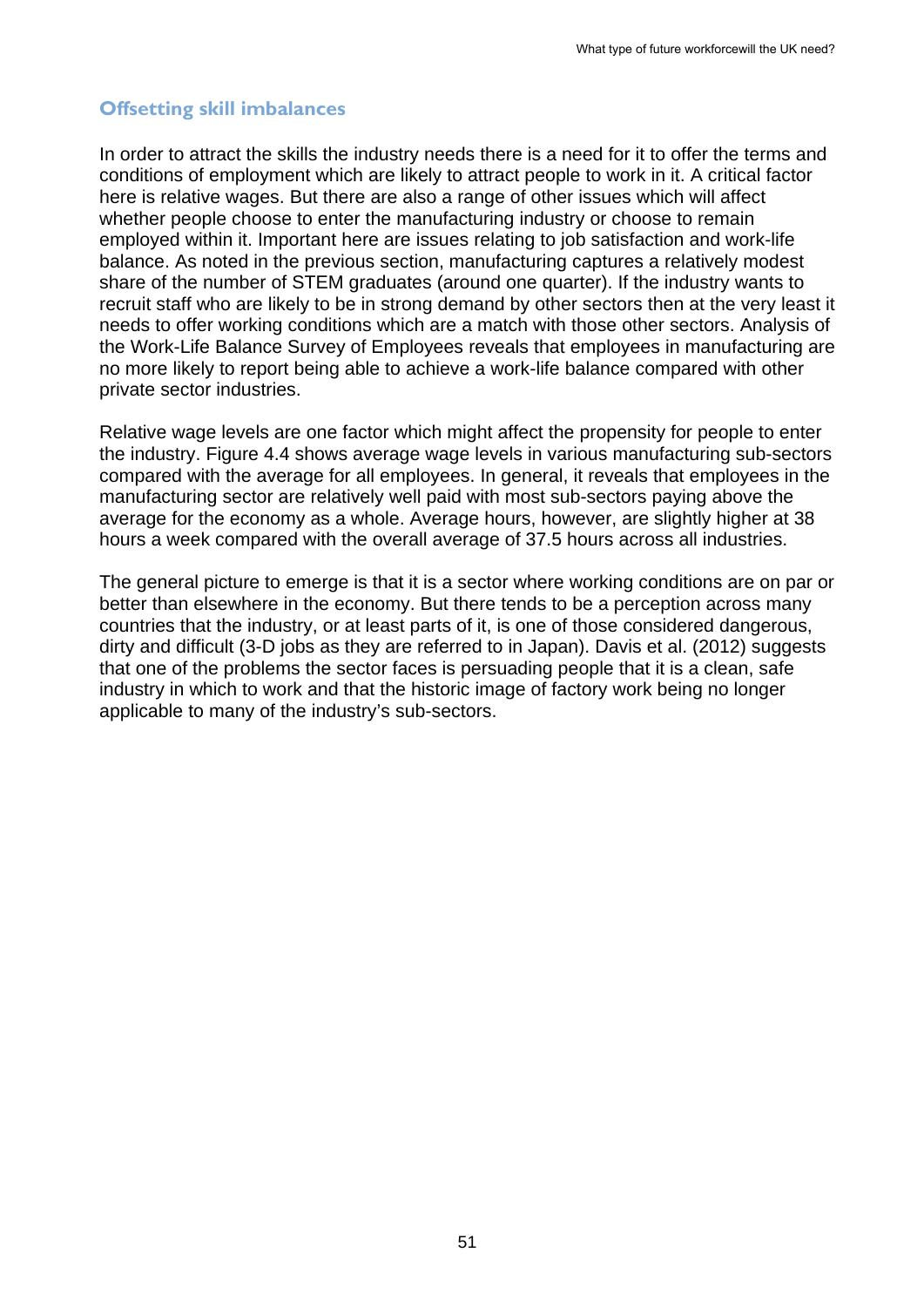

#### **Figure 4.4: Average Wage Levels in Manufacturing, 2010 (£000)**

Source: ASHE 2010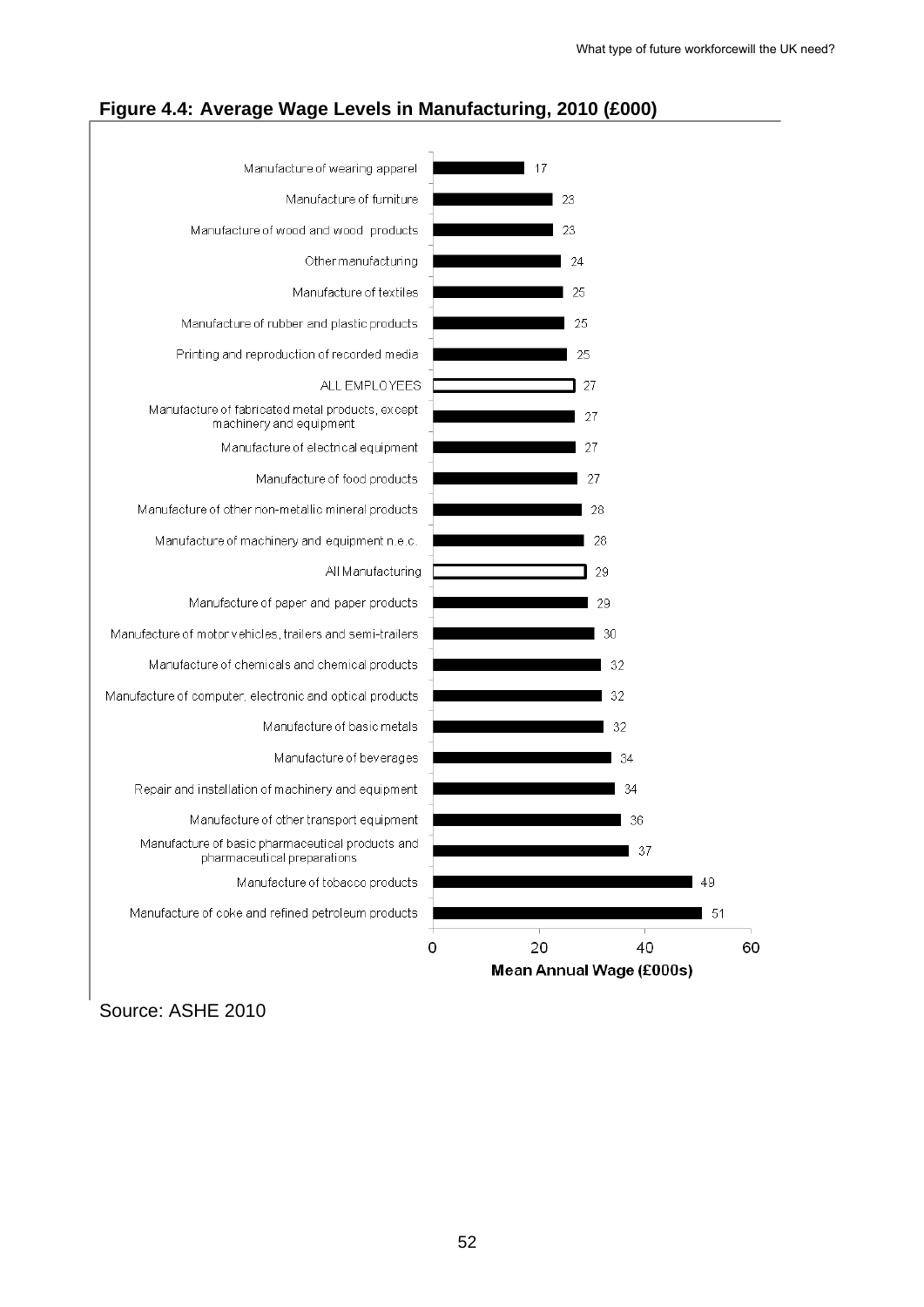## **4.9 Conclusion: future trends**

<span id="page-52-0"></span>The estimates of replacement demand presented in earlier chapters indicate a strong demand for people working in skilled trade occupations. Typically these people are trained through the Apprenticeship system. Unless the supply of Apprenticeships can be further increased under the various manufacturing frameworks there is a danger that the sector will experience increased skill shortages for technician grade jobs. In many respects the solution rests with employers insofar as they will need to increase the number of Apprenticeship places they provide. If Apprenticeship starts cannot be increased then there will increasingly be a need to consider whether there are alternative means of supplying technician level skills to the industry. Otherwise UK manufacturing industry will be disadvantaged relative to countries with stronger intermediate levels skills supply such as Germany and Switzerland.

There is uncertainty attached to future levels of participation in higher education given recent funding changes. But if one assumes that the current provision of supply of STEM graduates stabilises at its current level and there continues to be strong demand for STEM graduates from other sectors, then the manufacturing industry may well struggle to capture both the quality and quantity of STEM graduates it requires in future years. Whilst employment levels in manufacturing are likely to continue to decline, the industry is likely to become increasingly dependent upon people employed in professional and associate professional occupations, entry to which often requires a degree, often in a STEM subject.

Even if the scale of shortages is relatively small, they often relate to critical functions within a business. Skill shortages in these critical functions, such as R&D and design, have been demonstrated to have a number of impacts on business performance including the delays in developing new products and processes. The relative strength of UK manufacturing will increasingly lie in its ability to develop new products and processes and engage in relatively small-scale, labour intensive production activity. These are the very activities which may be constrained by skill shortages.

In looking to the longer-term the development of skill needs in the manufacturing sector the most likely outcome will be as follows.

- 1. A continuation of the medium-term trends in the manufacturing sector outlined in Chapter 2 with the industry continuing to make an important contribution to economic output but with a continued decline in the number of people employed (at a rate more or less the same as projected in the 2010 to 2020 period).
- 2. Pressures on training supply to meet the skill needs of the sector. There is a well developed training infrastructure to supply the skills the industry needs both at further and higher education levels. But there are constant pressures on the supply-side to acquire the new skills the manufacturing sector needs. This pressure is likely to increase as new technologies are developed and become more commonly used in products and processes.
- 3. Skilled trade workers (including technicians) may well re-establish their importance in the industry given that production may well become more batch / niche oriented in the future. This will place pressures on the UK skills system at least over the mediumterm to increase the number of Apprenticeships.
- 4. There will be an increasing demand for people qualified at further and higher education level in STEM skills. To date, the manufacturing sector has provided employment to around a quarter of all STEM graduates. Unless the supply of STEM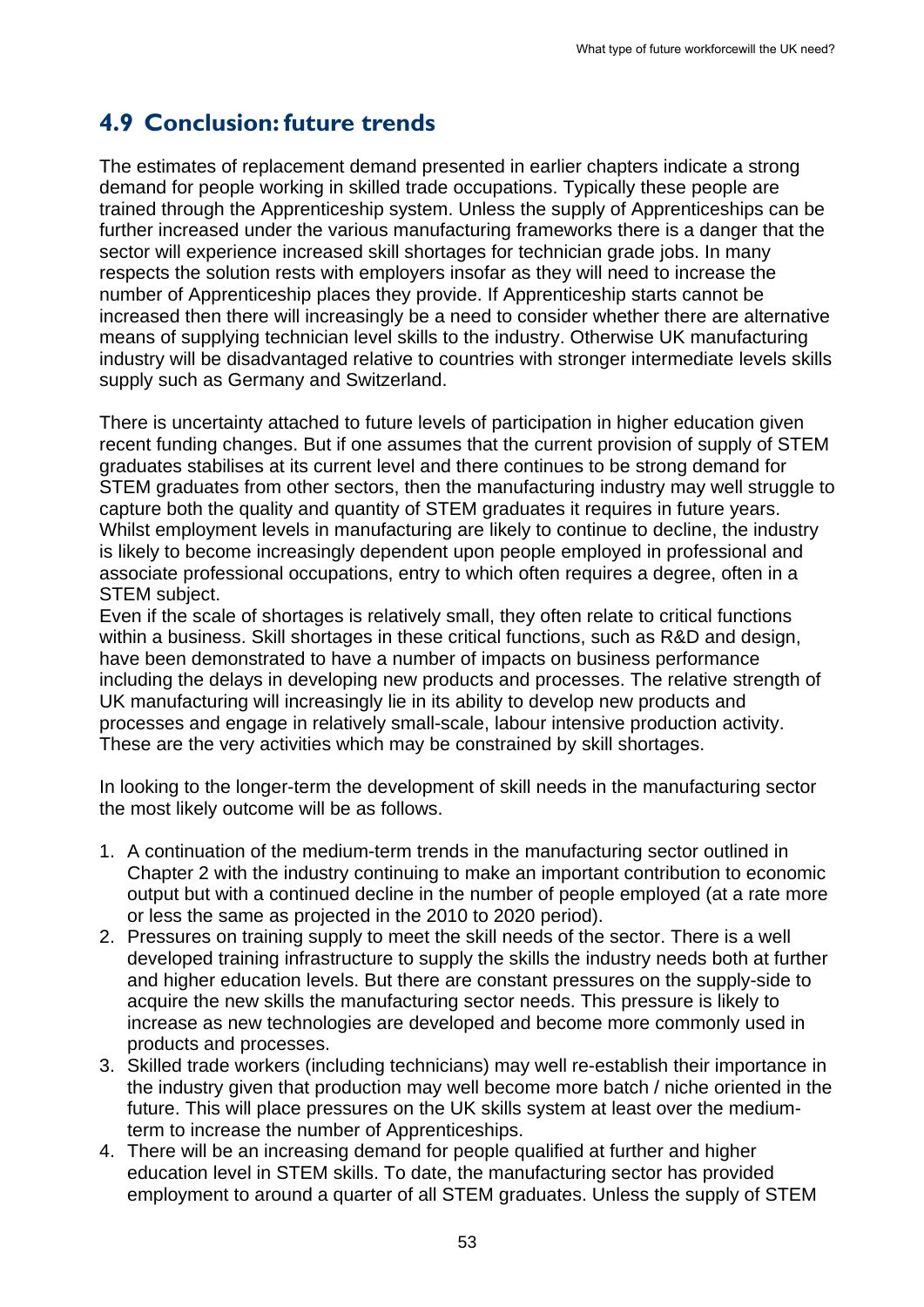graduates increases then the manufacturing sector will need to increase its attractiveness to STEM graduates if it is to meet its skill needs.

5. The UK will continue to compete with countries in the world to recruit the most highly skilled staff with highly specialist skills.

There are a number of challenges to the above scenario being realised. From a skills perspective the challenges relate very much to the following.

- 1. The industry not being able to present itself as an 'employer of choice' for young people graduating from the further and higher education systems. Over the mediumterm the level of replacement skill demand the industry faces at professional, associate professional and skilled trades levels is quite high. Even if the skills supply system is able to generate a high volume of people with the skills the industry needs they may well be attracted to work in other industries where terms and conditions of employment are considered better.
- 2. If skills shortages emerge in critical skills that is those related to the development of new products and processes – then the growth of the industry in those sectors which have most growth potential will be constrained. The industry's critical skill needs are at professional, associate professional, and skill trades levels. Management skills – which combine business acumen coupled with detailed product knowledge – will be in strong demand in order that the industry increasingly moves into high-value product markets.
- 3. It is clear that for skills at the very highest levels there is an international market and these skills are often central the innovation process and the development of new products and processes. These are the very activities on which the future of manufacturing is dependent if it to become a high value / high skill industry. The UK needs to be able to attract talent at the very highest technical levels to increasingly propel the manufacturing sector into high value added markets with substantial potential for growth.
- 4. The future of the industry is also dependent upon strategic alliances across the supply chain with employers increasingly working in a networked way with other employers (not just those based in the UK) in order to produce cutting edge product and process developments. There is a risk that SMEs in particular fail to learn the skills which allow them to flourish in such an environment.
- 5. One of the strategic alliances the industry needs to foster further is with the higher education sector. In this way, the strengths of the UK higher education sector can be better deployed to the benefit of UK industry.

Perhaps the biggest challenge for the industry over the medium to long-term is to ensure that the skills supply system is able to support emerging new technologies. There has been, over recent years, substantial public investment in developing the research and development base to assist companies exploit technological breakthroughs and bring new products to market. There are clearly a range of business skills which are needed here, but there are also likely to be a range of new technical skills which will need to be acquired too. This potentially places considerable pressures of the further and higher education sectors to be able to supply the skills manufacturing industry needs, but also places an onus on manufacturing firms to be able to articulate their emerging skill needs and to invest in the on-going development of their employees. Hence the increased importance in the future which will be attached to hybrid skills, technician level jobs, professional level science engineering and technology skills, and being able to work within networks of organisations.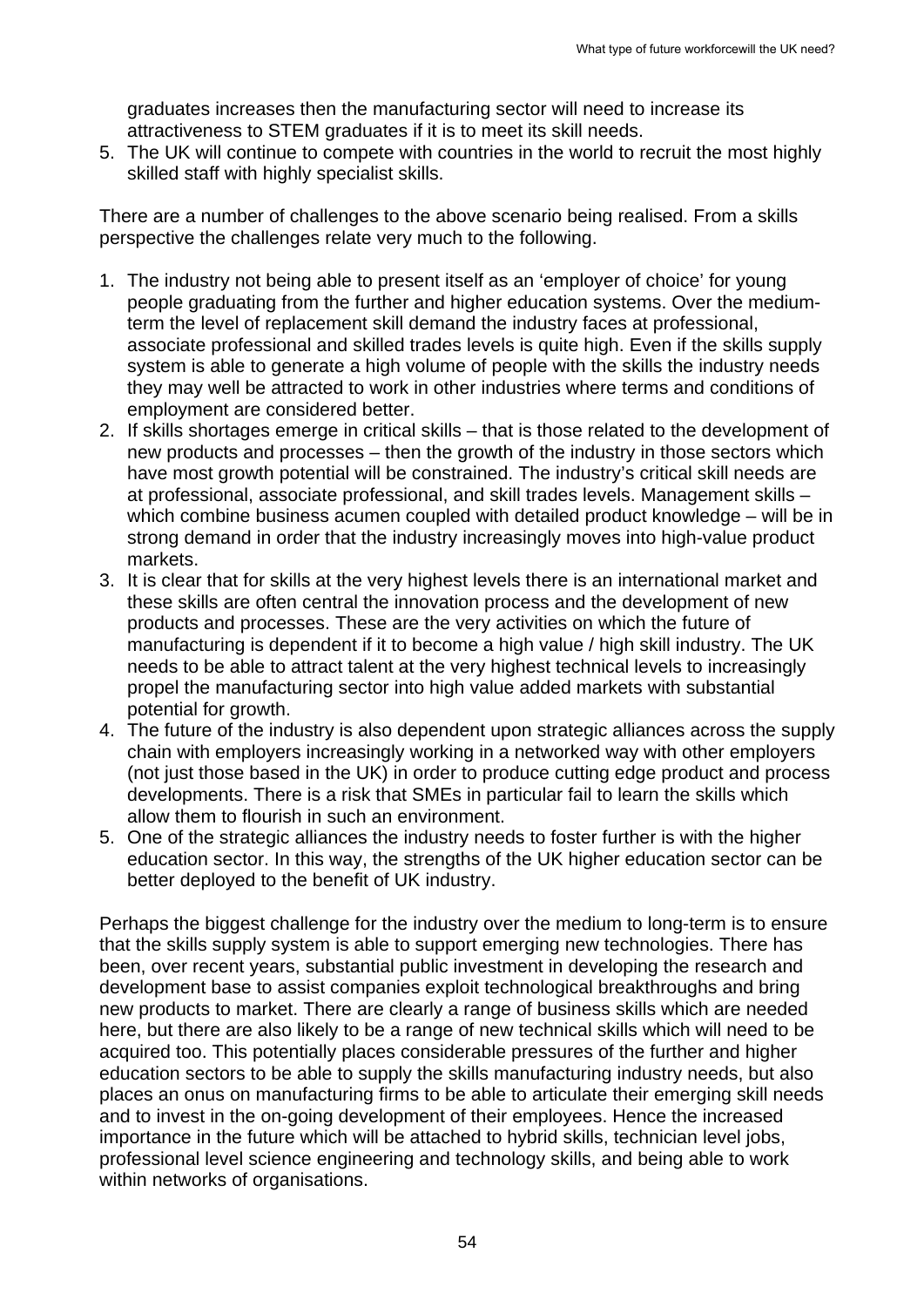There are three principal areas where policy is needed to support the future development of the manufacturing industry's skills base:

- ensuring that there are sufficient people graduating from the Apprenticeship system to satisfy the sector's future demand for technicians;
- maintaining a sufficient supply of STEM skills from the further and higher education sectors, especially in relation to satisfying the demand for professional engineers and technologists;
- making certain that there is sufficient collaboration between the higher education sector and manufacturing firms to ensure that the skills extant in the HE sector can assist the manufacturing industry.

The evidence suggests that most employers in manufacturing do not participate in Apprenticeship training. There have been various initiatives which have looked at how employers can be collectively persuaded to invest more in programmes such as Apprenticeship. The wealth of evidence on the benefits which both employers and individuals accrue from investing in Apprenticeships, especially STEM Apprenticeships, has helped increase the number of Apprenticeship starts. But there remain concerns, given the projected level of future replacement demands, that the number of people entering Apprenticeships in STEM subjects may not be sufficient to satisfy future demand. If that is the case then consideration needs to be given to identifying how public funding can further increase participation levels, or whether there needs to be some alternative to Apprenticeship which is able to deliver the same type of benefits which Apprenticeships deliver to both employers and individuals but which is able to support a larger number of learners. In the Netherlands, there has been some difficulty in finding a sufficient number of employers willing to provide Apprenticeships and so they have developed a programme of training through vocational schools which provides a substantial element of work experience (Vogler-Ludwig et al., 2012). This type of approach may need to be considered if participation in Apprenticeships is insufficient to deliver the cadre of technicians the industry needs.

With increases in tuition fees in higher education – plus the costs of students supporting themselves whilst studying – there are questions about whether participation levels in higher education will remain at their current historically high level. The risk is that the supply of people graduating in STEM subjects declines during a period when the manufacturing sector has a relatively high demand for people graduating in these subjects. There may be, therefore, a need to consider at some point in the future, depending upon how participation levels develop, how more people might be persuaded to study towards completing a degree in a STEM subject by, for example, providing them with the financial support to do so. People qualifying in STEM subjects are also needed in teaching and training occupations in order to ensure that the next generation of scientists, technologists, engineers, and mathematicians are produced.

There are a number of initiatives which facilitate collaboration between the HE sector and manufacturing firms. Collaboration between the HE sector and employers is likely to be of critical importance especially in the development of new products and processes and in developing prototypes. As the Lambert Review indicated this type of collaboration is not always the easiest feat to facilitate but the Government over recent years has invested in various centres of excellence and knowledge transfer so that employers can obtain the technical assistance to help develop their products and processes. This is likely to be of critical importance in assisting UK manufacturing firms, especially SMEs,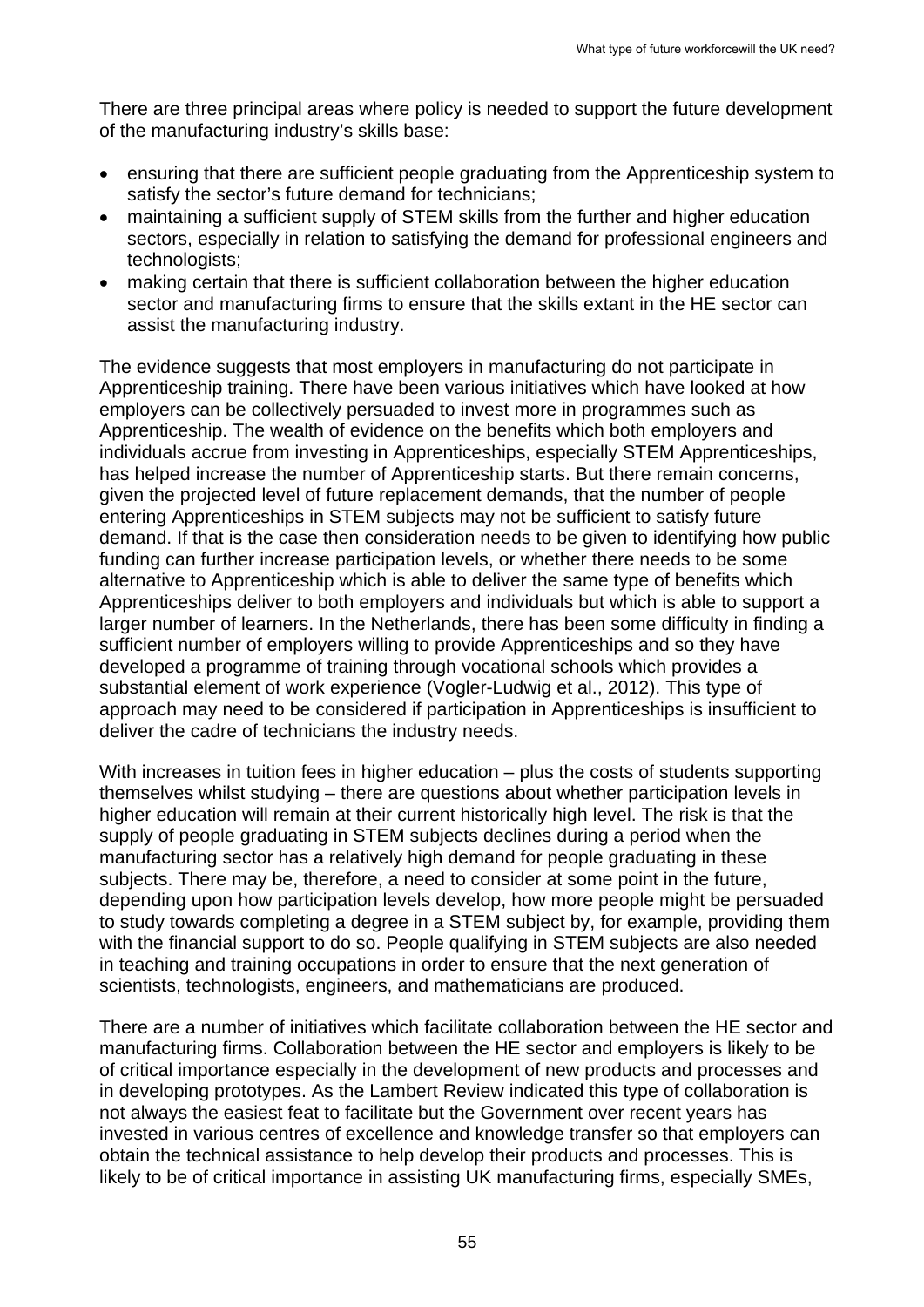capture a share of the new market opportunities potentially resulting from the exploitation of new technologies and materials.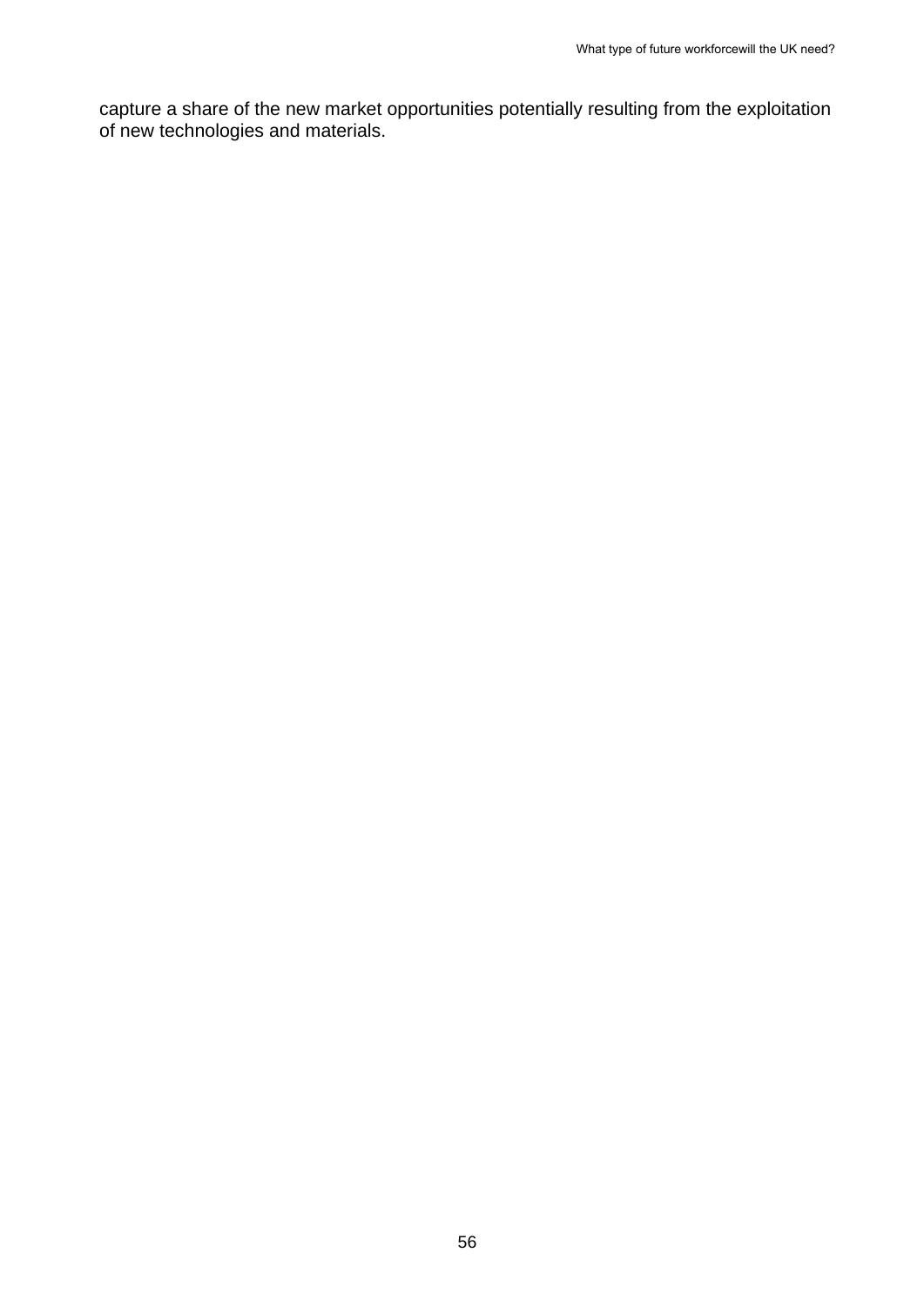## <span id="page-56-0"></span>**References**

Bacon, R.W., and Eltis, W. (1975) "The Implications for Inflation, Employment, and Growth of a Fall in the Share of Output that is Marketed." *Oxford Bulletin of E*conomics and. Statistics. Vol. 37 (4), 269-295, Nov. 1975.

Bacon, R.W., and Eltis, W. (1976) *Britain's Economic Problem: Too Few Producers*. London: Macmillan; New York: St. Martin's Press, 1976.

Baumol, W.J. and Bowen, W.G.(1966), *Performing Arts: The Economic Dilemma*, The Twentieth Century Fund: New York

Beicht, U., Walden, G., and H. Herget. (2004). *Cost and Benefits of In-Company Vocational Education and Training in Germany*, Federal Institute for Vocational Training, Bielefeld

Blake, N. J. Dods, and S. Griffiths (2000) *Employers Skill Survey: Existing Evidence and its Use in the Analysis of Skill Deficiencies*, National Skills Task Force / DfEE, Research Report SKT30

Bosworth, D.L., Giernalczyk, H., Hogarth, T. and Vogler Ludwig, K. (2011) *The Wider Benefits of VET in the Workplace*, Cedefop, Thessaloniki

Brown, A., Rhodes, E. and Carter, R. (2004). 'Supporting learning in advanced supply systems in the automotive and aerospace industries', in H. Rainbird, A. Fuller and A. Munro (Eds.) *Workplace Learning in Context*. London: Routledge (pp 166 - 182)

Brown, P., Ashton, D. and Lauder, H. (2009) *Skills Are Not Enough*, UK CES Praxis Paper

Connor, H., R. Mellors-Bourne, and C. Jackson (2011) *STEM Graduates in Non-STEM Jobs*, BIS Research Paper 31

Davis *et al*. (2012) *Advanced Manufacturing Sector*, UK CES Sector Insights

Davis, C. *et al*. (2002) *Employers Skills Survey: Engineering*. Report to National Skills Task Force.

Davies. B., Gore, K., Shury, J., Vivian, D. and Winterbotham, M. (2010) *Employers Skills Survey 2009:* UK Commission for Employment and Skills, Wath-Upon-Dearne

DTI (2006) Science, Engineering and Technology Skills in the UK, DTI Economics Paper No.16

Finegold, D. and Soskice, D. (1988) 'The Failure of Training in Britain: Analysis and Prescription' *Oxford Review of Economic Policy*, Vol. 22

Green, F. (2012) *[What is Skill? An Inter-Disciplinary Synthesis](http://www.llakes.org/wp-content/uploads/2011/02/Green-What-is-Skill-reduced.pdf)*, LLAKES Research Paper No. 20 [http://www.llakes.org/wp-content/uploads/2011/02/Green-What-is-Skill](http://www.llakes.org/wp-content/uploads/2011/02/Green-What-is-Skill-reduced.pdf)[reduced.pdf](http://www.llakes.org/wp-content/uploads/2011/02/Green-What-is-Skill-reduced.pdf)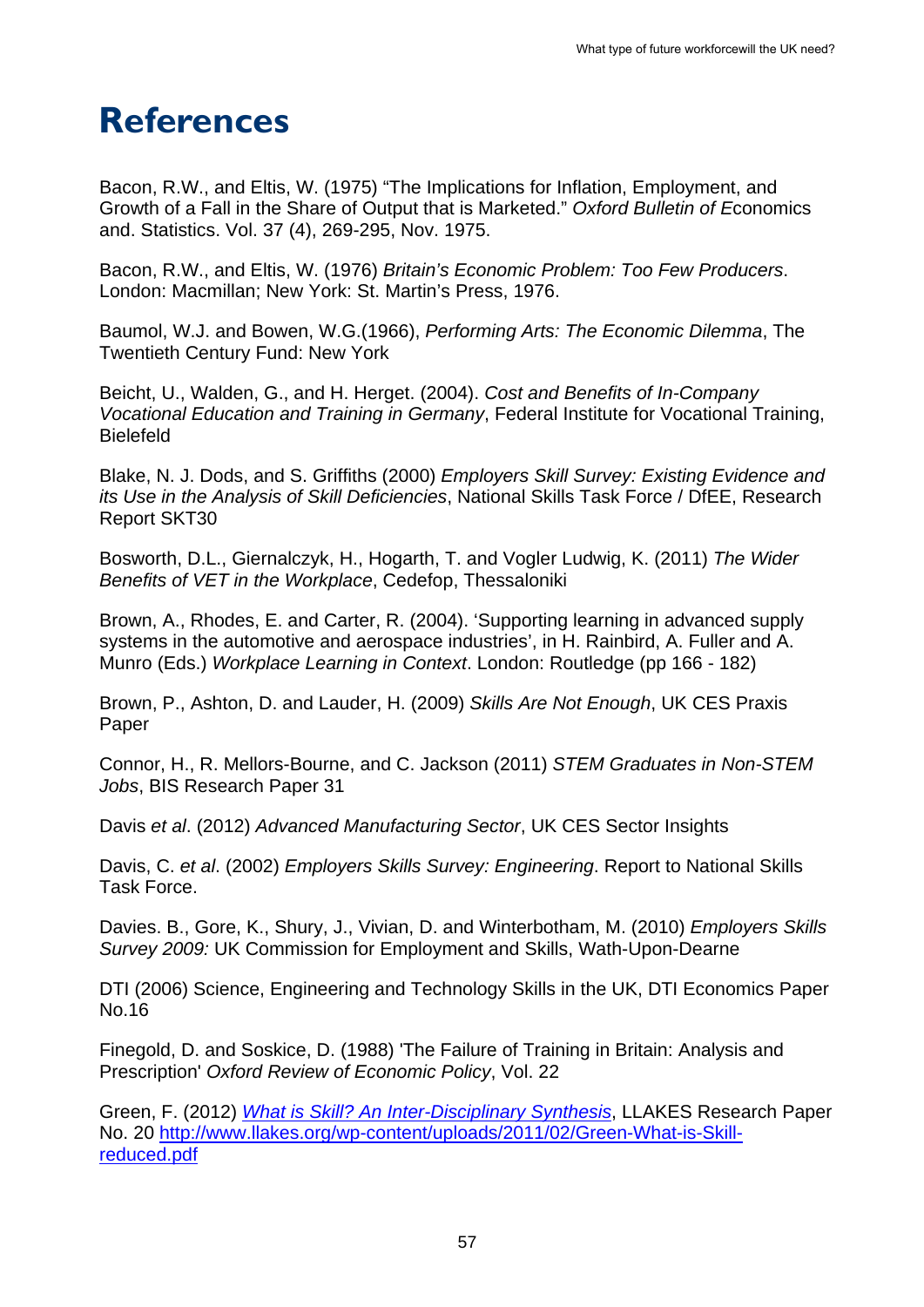Greenwood, C., Harrison, M. and Vignoles, A. (2011). *The labour market value of STEM qualifications and occupations,* Institute of Education / Royal Academy of Engineering http://tinyurl.com/ambfecp

Haxby, P. (1989) 'Apprenticeship in the United Kingdom: From ITBs to YTS'. *European Journal of Education*, Vol. 24, No. 2, pp. 167-181

Hendry. C. *et al*. (2002) *Employers Skills Survey: Telecommunications*. Report to National Skills Task Force

Hogarth, T., Gambin, L., Winterbotham, M., Baldauf, B., Briscoe, G., Gunstone, B., Hasluck, C., Koerbitz, C. and Taylor, C.(2012). *Employer Investment in Apprenticeships and Workplace Learning: The Fifth Net Benefits of Training to Employers Study*, BIS Research Paper Number 67, London: Department for Business, Innovation and Skills.

Hogarth, T., Gambin, L. and Hasluck, C. (2011) "*Apprenticeships in England : What next?"* Journal of Vocational Education and Training, Vol.64 (No.1). pp. 41-55

Hogarth, T. et al. (2010) *Strategic skills needs in the bio-medical sector: a report for the National Strategic Skills Audit for England 2010, UK CES, Wath-upon-Dearne*

Hogarth, T. and C. Hasluck, C. Davis and G. McGivern (2006) 'Medical Technologies in the West Midlands: Skills and the prospects for growing new medical technology business', Coventry: Warwick IER and Coventry and Warwickshire LSC and the ESF

Hogarth, T. (1992). 'Worker Support for Organisational and Technical Change: Workplace Industrial Relations in UK Manufacturing - The Case Study Evidence' *Work, Employment & Society; vol. 7: pp. 189 – 212*

Jagger, N., Sigala, M., and Sumption, F. (2010) *SET Based Technicians: Lessons for the UK and European Labour Force Surveys*, Institute for Employment Studies Report No.475

Kaldor, N. (1975) *Causes of the Slow Rate of Growth of the UK Economy, An Inaugural Lecture*. Cambridge, England: Cambridge University Press

Lewis, P. (2012a) *Flying High: A Study of Technician Duties, Skills and Training in the UK Aerospace Industry,* Gatsby Trust, London

Lewis, P. (2012a) Space for Technicians? An Analysis of Technician Duties, Skills and Training in the UK Space Industry, Gatsby Trust, London

Lindley, R.M. (1981) *Economic Change and Employment Policy* , London: Macmillan

London Economics (2011) *Returns to Intermediate and Low Level Vocational Qualifications* BIS Research Paper 53, London

MAC (2011) Skill Shortage Sensible

Mason, G. (2012) *Science, Engineering and Technology Technicians in the UK Economy*, Gatsby Trust, London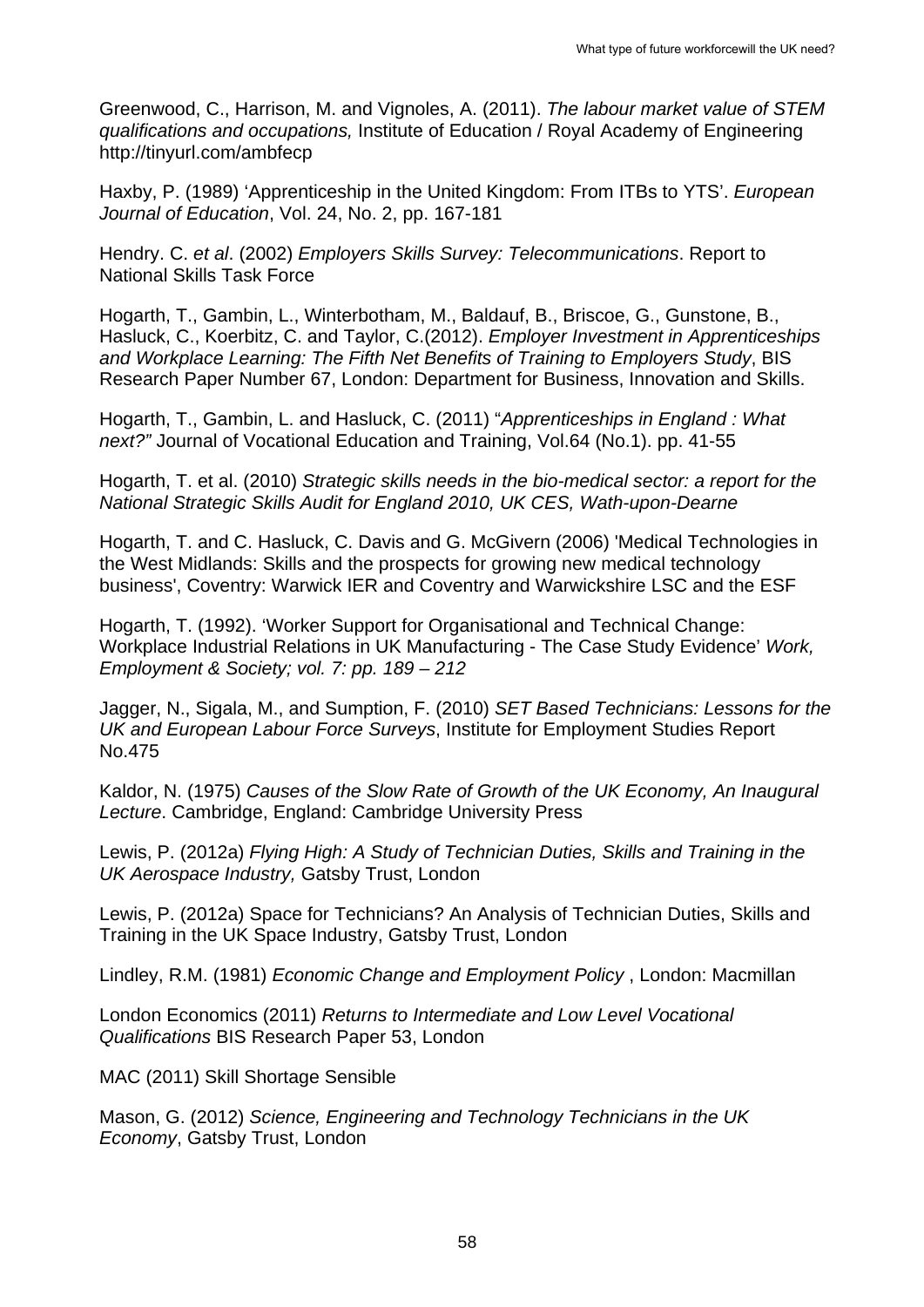Mason, G. (2011) *Product Market Strategies, Skill Shortages and Skill Updating Needs in England: New Evidence from the National Employers Skill Survey 2009*, UK CES Evidence Report No. 2011

Mason, G. (2005) *In Search of High Value Added Production: How Important are Skills?* Department for Education and Skills Research Report

Mason, G. (2002) "Production Supervisors in Germany, the UK, and United States: Back from the Dead Again?", *Work Employment and Society*, Vol.14, No.4

Mason, G. and Finegold, D. (1996) "Productivity, Machinery and Skills in the United States and Western Europe: Precision Engineering", *Management Research News*, Vol. 19 Iss: 4 pp. 42 – 43

The Migration Observatory (2010) *Migrants in the UK Labour Market: An Overview* [http://migrationobservatory.ox.ac.uk/sites/files/migobs/Migrants%20in%20the%20UK%20](http://migrationobservatory.ox.ac.uk/sites/files/migobs/Migrants%20in%20the%20UK%20Labour%20Market%20v2_0.pdf) [Labour%20Market%20v2\\_0.pdf](http://migrationobservatory.ox.ac.uk/sites/files/migobs/Migrants%20in%20the%20UK%20Labour%20Market%20v2_0.pdf)

Müehlemann, S., Schweri, J.,Winkelmann, R. &Wolter, S. C. (2007). 'An Empirical Analysis of the Decision to Train Apprentices'. Labour 21 (3), 419-441.

OECD ( 2006) *The Changing Nature of Manufacturing in OECD Economies*, STI Working Paper 2006/9

Purcell, K., P. Elias, R. Davies, and N. Wilton (2005) *Class of '99, study of the early labour market experience of recent graduates*. Department for Education and Skills, Nottingham

PWC (2009) *The Future of UK Manufacturing: Reports of its death are greatly exaggerated*, Price Waterhouse Coopers: London

Royal Academy of Engineering (2012) Jobs and Growth: the importance of engineering skills to the UK economy, Royal Academy of Engineering: London

Scarbrough, H., *et al*. (1999). *Knowledge Management: A literature review*. London, Institute of Personnel and Development

SEMTA (2012) *Sector Skills Assessment: UK Manufacturing*, UK CES: Wath-upon-Dearne

SEMTA (2009) *Skills and the Future of Advanced Manufacturing: A Summary Skills Assessment for the SSC Advanced Manufacturing Cluster*, SEMTA: Watford

Skills Commission (2012) *Technicians and Progression*, Skills Commission: London [http://www.policyconnect.org.uk/sites/default/files/Technicians%20and%20Progression%](http://www.policyconnect.org.uk/sites/default/files/Technicians%20and%20Progression%20-colour%20final(2).pdf) [20-colour%20final\(2\).pdf](http://www.policyconnect.org.uk/sites/default/files/Technicians%20and%20Progression%20-colour%20final(2).pdf)

Steedman, H. (2011) *The State of Apprenticeship in 2010 – International Comparisons: Australia, Aus*tria, *England, France, Germany, Ireland, Sweden, Switzerland*, CEP and the Apprenticeship Ambassadors Network.

HM Treasury / BIS (2010) *Plan for Growth*, Stationery Office, London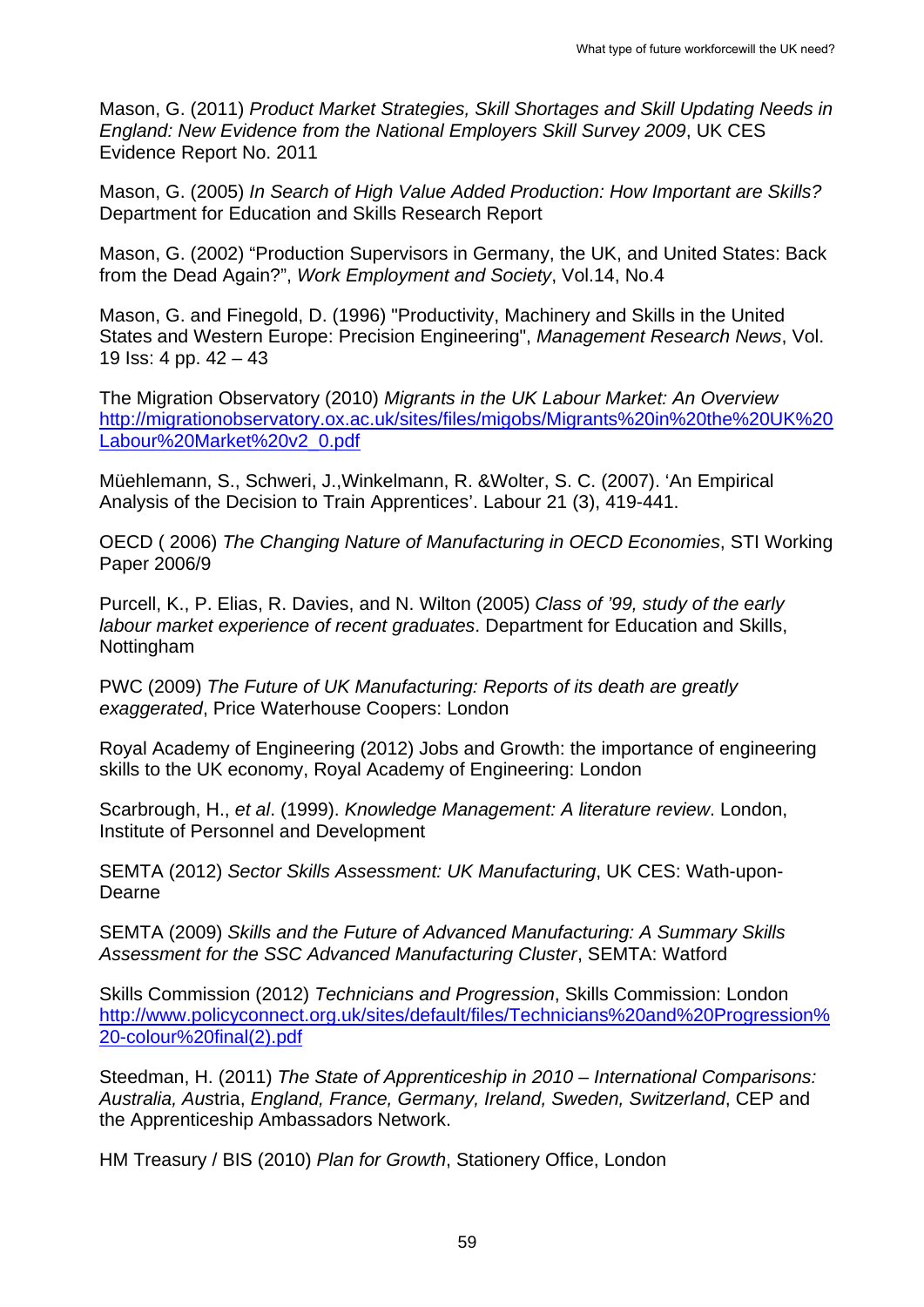UK CES (2011) *The Supply and Demand for High Level STEM Skills*, UK CES Briefing Paper, December 2011

Vogler-Ludwig, K., Giernalczyk, H., Hogarth,T. and Stock,:. (2012) Best practice approaches to the development of intermediate levels skills and the role of apprenticeship, UK Commission for Employment and Skills, Wath-upon-Dearne

Wilson, R. A., Homendou, K. and Livonos, I. (2012) *Working Futures 2010-2012*, UK Commission for Employment and Skills, Wath-upon-Dearne

Wilson, R. A.(2010) *Medium-term forecast of skill supply in Europe: overview and synthesis*, Cedefop project on forecasting skill supply and demand in Europe

Wilson, R. A. (2009) *The demand for STEM graduates: some benchmark projections*  London: Council for Industry and Higher Education

Wilson, R.A. and Hogarth, T. (2003). *Tackling the Low Skills Equilibrium*. London: DTI

Winterbotham, M., Vivian, D., Huckle, C., James, A.S., Hogarth, T., Gambin, L., Hasluck, C.(2012) *Evaluation of Apprenticeships: Employers*, BIS Research Paper Number 77, London: Department for Business, Innovation and Skills.

World Bank (2012) *Putting Higher Education to Work Skills and Research for Growth in East Asia*, The International Bank for Reconstruction and Development / The World Bank, Washington